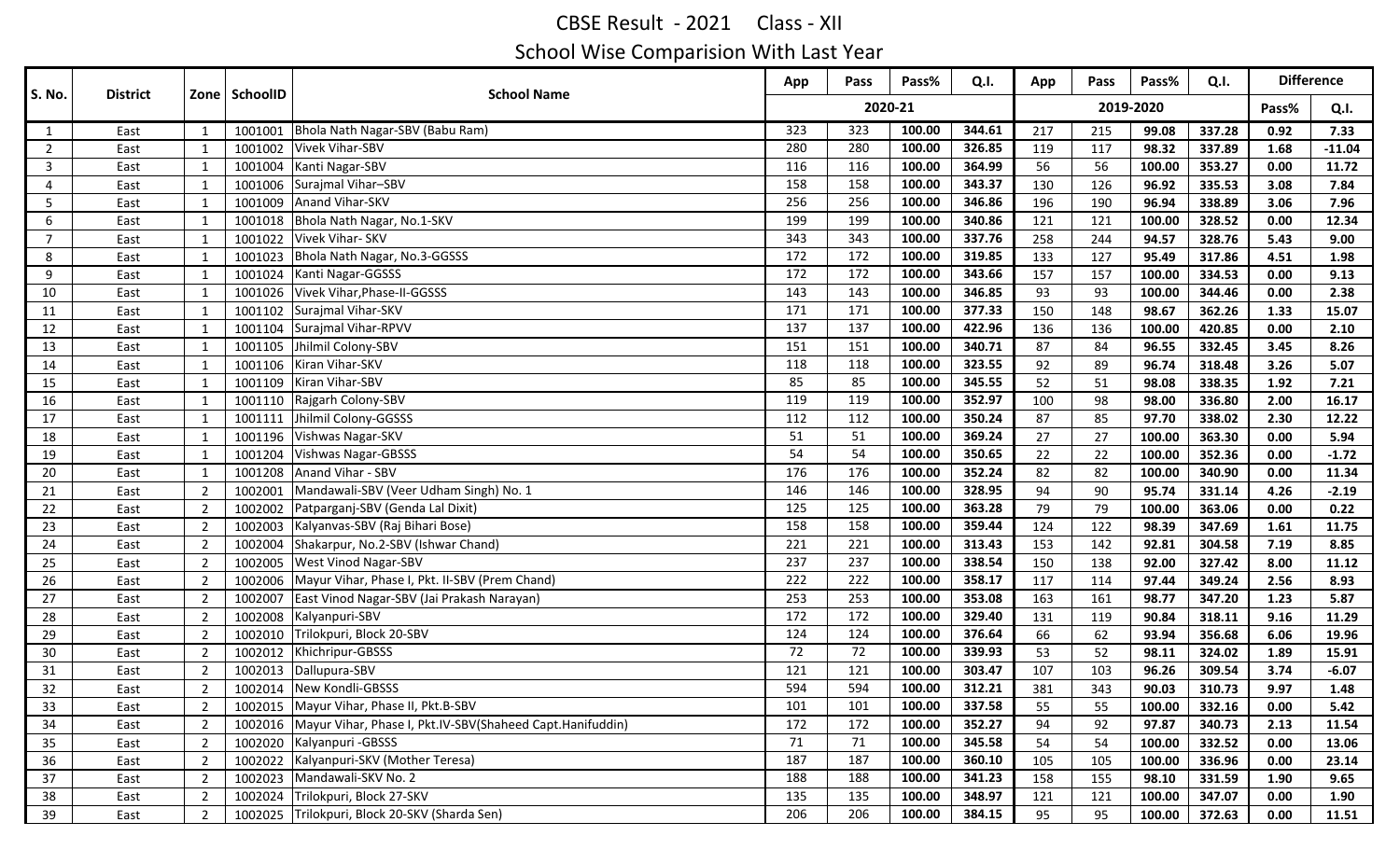# CBSE Result - 2021 Class - XII

|        |                 |                |                 | School Wise Comparision With Last Year                   |     |      |         |        |     |      |           |        |       |                   |
|--------|-----------------|----------------|-----------------|----------------------------------------------------------|-----|------|---------|--------|-----|------|-----------|--------|-------|-------------------|
|        |                 |                |                 |                                                          | App | Pass | Pass%   | Q.I.   | App | Pass | Pass%     | Q.I.   |       | <b>Difference</b> |
| S. No. | <b>District</b> |                | Zone   SchoolID | <b>School Name</b>                                       |     |      | 2020-21 |        |     |      | 2019-2020 |        | Pass% | Q.I.              |
| 40     | East            | 2              |                 | 1002026 Kondli-SKV (Jeeja Bai)                           | 446 | 446  | 100.00  | 329.46 | 265 | 258  | 97.36     | 327.06 | 2.64  | 2.41              |
| 41     | East            | $\overline{2}$ | 1002027         | Dallupura-SKV                                            | 417 | 417  | 100.00  | 356.00 | 139 | 136  | 97.84     | 341.31 | 2.16  | 14.69             |
| 42     | East            | $\overline{2}$ | 1002028         | East Vinod Nagar-SKV (Ravindra Thakur)                   | 403 | 403  | 100.00  | 368.64 | 261 | 257  | 98.47     | 360.88 | 1.53  | 7.76              |
| 43     | East            | $\overline{2}$ | 1002029         | Mayur Vihar, Phase II, Pkt.B-SKV (Annie Besant)          | 124 | 124  | 100.00  | 359.06 | 107 | 106  | 99.07     | 350.71 | 0.93  | 8.35              |
| 44     | East            | 2              | 1002031         | Patparganj-SKV                                           | 162 | 162  | 100.00  | 347.83 | 147 | 145  | 98.64     | 334.37 | 1.36  | 13.46             |
| 45     | East            | 2              |                 | 1002032 West Vinod Nagar-SKV                             | 446 | 446  | 100.00  | 346.50 | 367 | 363  | 98.91     | 344.50 | 1.09  | 2.00              |
| 46     | East            | $\overline{2}$ | 1002033         | KalyanVas-SKV                                            | 177 | 177  | 100.00  | 347.56 | 145 | 141  | 97.24     | 342.43 | 2.76  | 5.13              |
| 47     | East            | $\overline{2}$ | 1002034         | Mayur Vihar, Phase I, Pkt.II-SKV (Janaki Devi)           | 375 | 375  | 100.00  | 358.28 | 225 | 216  | 96.00     | 351.31 | 4.00  | 6.97              |
| 48     | East            | $\overline{2}$ |                 | 1002036 Mayur Vihar, Phase I, Pkt.IV-SKV                 | 185 | 185  | 100.00  | 368.13 | 104 | 103  | 99.04     | 370.57 | 0.96  | $-2.44$           |
| 49     | East            | $\overline{2}$ | 1002037         | Khichripur-GGSSS                                         | 106 | 106  | 100.00  | 343.60 | 85  | 85   | 100.00    | 332.48 | 0.00  | 11.12             |
| 50     | East            | $\overline{2}$ | 1002039         | Kalyanpuri-GGSSS                                         | 132 | 132  | 100.00  | 344.22 | 111 | 111  | 100.00    | 338.48 | 0.00  | 5.74              |
| 51     | East            | 2              | 1002175         | Trilokpuri, Block 27-GGSSS                               | 110 | 110  | 100.00  | 345.96 | 80  | 80   | 100.00    | 338.99 | 0.00  | 6.98              |
| 52     | East            | $\overline{2}$ | 1002177         | Trilokpuri, Block 27-SBV                                 | 150 | 150  | 100.00  | 316.47 | 109 | 106  | 97.25     | 327.20 | 2.75  | $-10.73$          |
| 53     | East            | $\overline{2}$ | 1002180         | West Vinod Nagar, Block E-G(Co-ed)SSS                    | 153 | 153  | 100.00  | 342.88 | 92  | 92   | 100.00    | 341.07 | 0.00  | 1.82              |
| 54     | East            | $\overline{2}$ | 1002181         | Mandawali-SBV, No. 3                                     | 82  | 82   | 100.00  | 336.27 | 64  | 64   | 100.00    | 328.41 | 0.00  | 7.86              |
| 55     | East            | $\overline{2}$ | 1002182         | Mayur Vihar, Phase I, Chilla Gaon-G(Co-ed)SSS            | 310 | 308  | 99.35   | 332.36 | 207 | 203  | 98.07     | 317.46 | 1.29  | 14.91             |
| 56     | East            | $\overline{2}$ | 1002183         | New Ashok Nagar-SKV                                      | 420 | 420  | 100.00  | 328.46 | 264 | 257  | 97.35     | 329.50 | 2.65  | $-1.03$           |
| 57     | East            | 2              | 1002184         | Gazipur-SKV                                              | 198 | 198  | 100.00  | 341.26 | 130 | 129  | 99.23     | 336.42 | 0.77  | 4.84              |
| 58     | East            | $\overline{2}$ | 1002185         | Vasundhra Enclave-GGSSS                                  | 347 | 347  | 100.00  | 339.12 | 271 | 266  | 98.15     | 327.45 | 1.85  | 11.67             |
| 59     | East            | $\overline{2}$ | 1002186         | New Kondli-GGSSS                                         | 656 | 656  | 100.00  | 357.99 | 506 | 503  | 99.41     | 348.22 | 0.59  | 9.78              |
| 60     | East            | $\overline{2}$ | 1002187         | New Ashok Nagar-GBSSS                                    | 303 | 303  | 100.00  | 339.37 | 173 | 169  | 97.69     | 309.36 | 2.31  | 30.00             |
| 61     | East            | 2              | 1002189         | Patparganj, I.P. Extn- Sarvodaya (Co-ed) SSS             | 120 | 120  | 100.00  | 352.18 | 83  | 83   | 100.00    | 339.13 | 0.00  | 13.05             |
| 62     | East            | 2              | 1002190         | Mandawali, No.3 - SKV                                    | 160 | 160  | 100.00  | 332.03 | 139 | 139  | 100.00    | 324.86 | 0.00  | 7.18              |
| 63     | East            | $\overline{2}$ | 1002191         | Shakarpur, School Block-GGSSS                            | 118 | 118  | 100.00  | 336.98 | 90  | 86   | 95.56     | 325.42 | 4.44  | 11.56             |
| 64     | East            | $\overline{2}$ | 1002192         | Shakarpur, No.1-SBV                                      | 80  | 80   | 100.00  | 343.80 | 57  | 57   | 100.00    | 335.86 | 0.00  | 7.94              |
| 65     | East            | $\overline{2}$ | 1002193         | Shakarpur, No.2-SKV                                      | 258 | 258  | 100.00  | 354.94 | 176 | 174  | 98.86     | 341.75 | 1.14  | 13.19             |
| 66     | East            | $\overline{2}$ | 1002195         | Shakarpur, School Block-SBV                              | 72  | 72   | 100.00  | 360.68 | 40  | 38   | 95.00     | 347.45 | 5.00  | 13.23             |
| 67     | East            | $\overline{2}$ |                 | 1002196 Shakarpur, No.1-SKV                              | 86  | 86   | 100.00  | 371.44 | 89  | 89   | 100.00    | 361.02 | 0.00  | 10.42             |
| 68     | East            | 2              | 1002197         | Trilokpuri, Block 27-GBSSS                               | 70  | 70   | 100.00  | 385.64 | 34  | 34   | 100.00    | 379.26 | 0.00  | 6.38              |
| 69     | East            | $\mathcal{P}$  |                 | 1002198 Kondli-SBV                                       | 253 | 253  | 100.00  | 327.35 | 130 | 128  | 98.46     | 303.68 | 1.54  | 23.66             |
| 70     | East            |                |                 | 1002351 Preet Vihar, Govt. Co-Ed Senior Secondary School | 136 | 136  | 100.00  | 327.61 | 107 | 100  | 93.46     | 319.94 | 6.54  | 7.67              |
| 71     | East            | $\overline{2}$ |                 | 1002360 Khichari Pur Village , J.J Colony - SKV          | 78  | 78   | 100.00  | 354.01 | 63  | 62   | 98.41     | 344.44 | 1.59  | 9.57              |
| 72     | East            | $\overline{2}$ |                 | 1002362 Vasundhra Enclave-GBSSS                          | 290 | 290  | 100.00  | 309.16 | 201 | 187  | 93.03     | 313.05 | 6.97  | $-3.89$           |
| 73     | East            | $\overline{2}$ |                 | 1002363 Gazipur-GBSSS                                    | 175 | 175  | 100.00  | 327.29 | 111 | 107  | 96.40     | 320.50 | 3.60  | 6.78              |
| 74     | East            | $\overline{2}$ |                 | 1002367 Mandawali, No.2 - SBV                            | 89  | 89   | 100.00  | 335.43 | 55  | 55   | 100.00    | 324.24 | 0.00  | 11.19             |
| 75     | East            | $\overline{2}$ |                 | 1002368 Mandawali, No.1- SKV                             | 129 | 129  | 100.00  | 343.26 | 89  | 87   | 97.75     | 319.08 | 2.25  | 24.18             |
| 76     | East            | $\overline{2}$ |                 | 1002369   Khichripur Village, J.J.Colony-SBV             | 67  | 67   | 100.00  | 339.64 | 36  | 31   | 86.11     | 321.86 | 13.89 | 17.78             |
| 77     | East            | 2              |                 | 1002399 I.P. Extension, Near Mayo College-RPVV           | 126 | 126  | 100.00  | 417.15 | 85  | 85   | 100.00    | 406.35 | 0.00  | 10.80             |
| 78     | East            | $\overline{2}$ |                 | 1002400   khichripur School of Excellence                | 160 | 160  | 100.00  | 418.84 | 158 | 158  | 100.00    | 418.53 | 0.00  | 0.31              |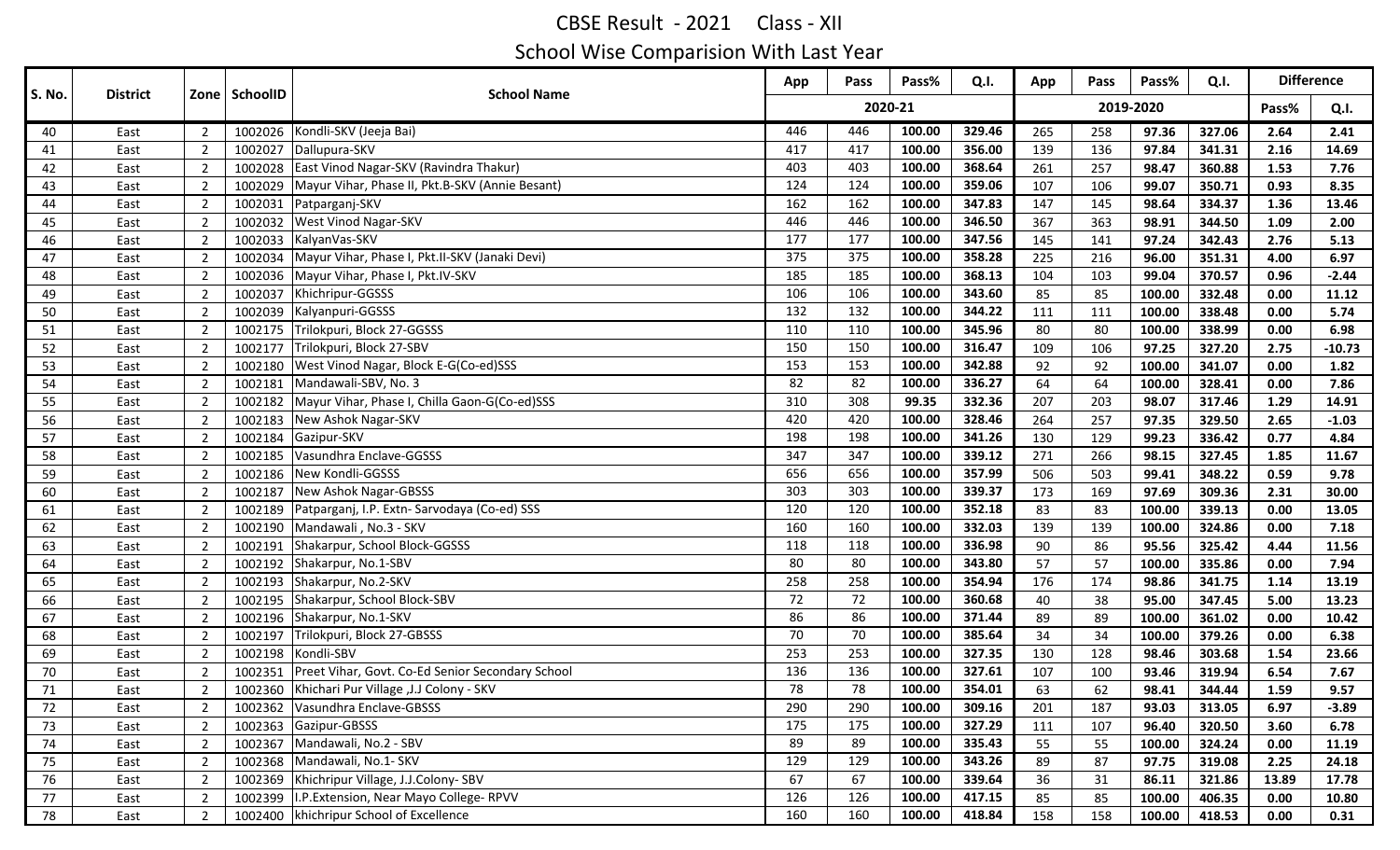|               |                 |                |                 |                                           | App | Pass | Pass%   | Q.I.   | App | Pass | Pass%     | Q.I.   |       | <b>Difference</b> |
|---------------|-----------------|----------------|-----------------|-------------------------------------------|-----|------|---------|--------|-----|------|-----------|--------|-------|-------------------|
| <b>S. No.</b> | <b>District</b> |                | Zone   SchoolID | <b>School Name</b>                        |     |      | 2020-21 |        |     |      | 2019-2020 |        | Pass% | Q.I.              |
| 79            | East            | 3              | 1003001         | Laxmi Nagar-SBV                           | 196 | 196  | 100.00  | 333.65 | 123 | 119  | 96.75     | 322.42 | 3.25  | 11.23             |
| 80            | East            | 3              | 1003002         | Rani Garden-SBV                           | 141 | 141  | 100.00  | 322.11 | 64  | 64   | 100.00    | 328.13 | 0.00  | $-6.01$           |
| 81            | East            | $\mathbf{3}$   | 1003003         | Jheel Khurenja, No.1-SBV                  | 105 | 105  | 100.00  | 364.08 | 44  | 43   | 97.73     | 355.84 | 2.27  | 8.24              |
| 82            | East            | 3              | 1003004         | Kailash Nagar-SBV                         | 31  | 31   | 100.00  | 370.55 | 24  | 24   | 100.00    | 368.67 | 0.00  | 1.88              |
| 83            | East            | 3              | 1003007         | <b>Chander Nagar-GBSSS</b>                | 132 | 132  | 100.00  | 335.48 | 101 | 97   | 96.04     | 337.83 | 3.96  | $-2.35$           |
| 84            | East            | 3              | 1003009         | Geeta Colony, Block 13-GBSSS              | 130 | 130  | 100.00  | 363.52 | 63  | 63   | 100.00    | 352.49 | 0.00  | 11.02             |
| 85            | East            | 3              | 1003012         | Gandhi Nagar-SBV                          | 142 | 142  | 100.00  | 383.90 | 83  | 83   | 100.00    | 375.54 | 0.00  | 8.36              |
| 86            | East            | 3              | 1003013         | Krishna Nagar-SBV                         | 198 | 198  | 100.00  | 374.23 | 140 | 140  | 100.00    | 363.29 | 0.00  | 10.93             |
| 87            | East            | 3              | 1003024         | Geeta Colony, Block 13-SKV                | 183 | 183  | 100.00  | 361.44 | 143 | 142  | 99.30     | 348.62 | 0.70  | 12.81             |
| 88            | East            | 3              | 1003025         | Chander Nagar-SKV                         | 193 | 193  | 100.00  | 356.53 | 122 | 118  | 96.72     | 344.96 | 3.28  | 11.57             |
| 89            | East            | $\mathbf{3}$   |                 | 1003026 Shankar Nagar-SKV                 | 98  | 98   | 100.00  | 353.03 | 77  | 76   | 98.70     | 356.79 | 1.30  | $-3.76$           |
| 90            | East            | 3              | 1003027         | Gandhi Nagar, No.1-SKV                    | 224 | 224  | 100.00  | 351.81 | 213 | 209  | 98.12     | 343.31 | 1.88  | 8.49              |
| 91            | East            | 3              | 1003028         | Laxmi Nagar-SKV                           | 282 | 282  | 100.00  | 360.20 | 236 | 235  | 99.58     | 350.70 | 0.42  | 9.50              |
| 92            | East            | $\mathbf{3}$   | 1003030         | Rani Garden-GGSSS                         | 114 | 114  | 100.00  | 348.24 | 76  | 76   | 100.00    | 341.29 | 0.00  | 6.95              |
| 93            | East            | 3              | 1003033         | Kailash Nagar-GGSSS                       | 58  | 58   | 100.00  | 322.60 | 59  | 57   | 96.61     | 327.32 | 3.39  | $-4.72$           |
| 94            | East            | 3              | 1003034         | Gandhi Nagar, No.2-GGSSS                  | 110 | 110  | 100.00  | 390.30 | 63  | 63   | 100.00    | 391.54 | 0.00  | $-1.24$           |
| 95            | East            | $\mathbf{3}$   | 1003035         | Gandhi Nagar, No.3-GGSSS                  | 80  | 80   | 100.00  | 343.84 | 66  | 65   | 98.48     | 330.70 | 1.52  | 13.14             |
| 96            | East            | 3              | 1003036         | Krishna Nagar-SKV                         | 235 | 235  | 100.00  | 371.54 | 169 | 169  | 100.00    | 356.67 | 0.00  | 14.87             |
| 97            | East            | 3              | 1003152         | Radhey Shyam Park-SBV                     | 78  | 78   | 100.00  | 336.03 | 47  | 47   | 100.00    | 326.62 | 0.00  | 9.41              |
| 98            | East            | 3              | 1003153         | Radhey Shyam Park- SKV                    | 179 | 179  | 100.00  | 344.02 | 142 | 140  | 98.59     | 333.92 | 1.41  | 10.10             |
| 99            | East            | 3              | 1003204         | Old Seelampur-SKV                         | 19  | 19   | 100.00  | 362.58 | 19  | 19   | 100.00    | 343.79 | 0.00  | 18.79             |
| 100           | East            | $\mathbf{3}$   | 1003205         | Shivpuri-G(Co-ed)SSS                      | 68  | 68   | 100.00  | 387.65 | 36  | 35   | 97.22     | 372.81 | 2.78  | 14.84             |
| 101           | East            | 3              | 1003260         | Lalita Park-GGSSS                         | 72  | 72   | 100.00  | 321.32 | 63  | 61   | 96.83     | 314.24 | 3.17  | 7.08              |
| 102           | East            | 3              | 1003261         | Gandhi Nagar-RPVV                         | 146 | 146  | 100.00  | 452.03 | 125 | 125  | 100.00    | 432.56 | 0.00  | 19.47             |
| 103           | East            | 3              | 1003264         | Lalita Park-GBSSS                         | 60  | 60   | 100.00  | 355.08 | 30  | 29   | 96.67     | 356.33 | 3.33  | $-1.25$           |
| 104           | East            | 3              | 1003265         | Old Seelampur -SBV                        | 19  | 19   | 100.00  | 376.00 | 15  | 15   | 100.00    | 375.33 | 0.00  | 0.67              |
| 105           | North East-I    | 4              | 1104001         | Yamuna Vihar, Block B, No.1-SBV           | 501 | 501  | 100.00  | 335.04 | 339 | 333  | 98.23     | 319.93 | 1.77  | 15.11             |
| 106           | North East-I    | 4              | 1104002         | Khajoori Khas-SBV                         | 449 | 449  | 100.00  | 340.93 | 261 | 250  | 95.79     | 336.13 | 4.21  | 4.81              |
| 107           | North East-I    | 4              |                 | 1104003 Yamuna Vihar, Block B, No.2-SBV   | 442 | 439  | 99.32   | 319.95 | 248 | 239  | 96.37     | 316.74 | 2.95  | 3.20              |
| 108           | North East-I    | 4              | 1104004         | Gokalpur Village-GBSSS                    | 411 | 411  | 100.00  | 332.33 | 310 | 293  | 94.52     | 327.34 | 5.48  | 5.00              |
| 109           | North East-I    | 4              | 1104005         | Gokalpuri-GBSSS                           | 300 | 300  | 100.00  | 338.37 | 195 | 191  | 97.95     | 331.03 | 2.05  | 7.35              |
| 110           | North East-I    |                |                 | 1104006 Ghonda, No.1-GBSSS                | 255 | 255  | 100.00  | 323.96 | 113 | 110  | 97.35     | 313.88 | 2.65  | 10.09             |
| 111           | North East-I    | 4              |                 | 1104007 Ghonda, No.2-GBSSS                | 87  | 87   | 100.00  | 327.79 | 100 | 98   | 98.00     | 306.29 | 2.00  | 21.50             |
| 112           | North East-I    | $\overline{4}$ |                 | 1104008 Yamuna Vihar, Block C, No.2-GBSSS | 472 | 472  | 100.00  | 331.65 | 375 | 367  | 97.87     | 324.49 | 2.13  | 7.16              |
| 113           | North East-I    | 4              |                 | 1104009 Yamuna Vihar, Block C, No.1-GBSSS | 599 | 599  | 100.00  | 339.43 | 358 | 352  | 98.32     | 330.08 | 1.68  | 9.34              |
| 114           | North East-I    | $\overline{4}$ |                 | 1104010 Dayalpur-GBSSS                    | 258 | 258  | 100.00  | 343.66 | 166 | 159  | 95.78     | 327.60 | 4.22  | 16.07             |
| 115           | North East-I    | 4              |                 | 1104011 Sabhapur-GGSSS                    | 238 | 238  | 100.00  | 358.28 | 180 | 179  | 99.44     | 352.32 | 0.56  | 5.96              |
| 116           | North East-I    |                |                 | 1104012   Bhajanpura-G(Co-ed) SSS (RDJK)  | 241 | 241  | 100.00  | 341.05 | 165 | 162  | 98.18     | 333.07 | 1.82  | 7.99              |
| 117           | North East-I    | 4              |                 | 1104015 Khajoori Khas-GBSSS               | 345 | 342  | 99.13   | 323.04 | 190 | 186  | 97.89     | 330.90 | 1.24  | $-7.86$           |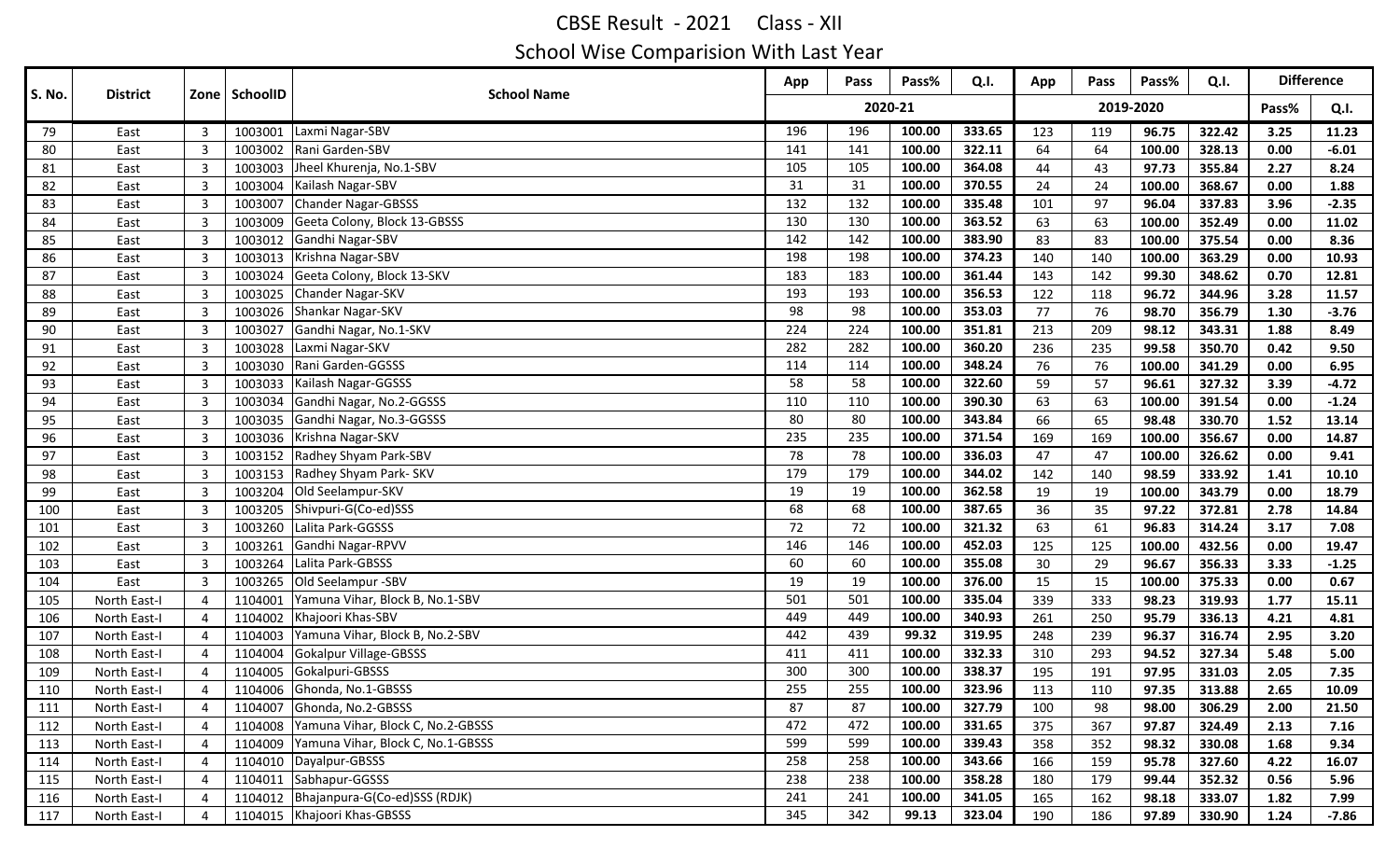|        | <b>District</b> |      |          | <b>School Name</b>                                    | App | Pass | Pass%   | Q.I.   | App | Pass | Pass%     | Q.I.   |         | <b>Difference</b> |
|--------|-----------------|------|----------|-------------------------------------------------------|-----|------|---------|--------|-----|------|-----------|--------|---------|-------------------|
| S. No. |                 | Zone | SchoolID |                                                       |     |      | 2020-21 |        |     |      | 2019-2020 |        | Pass%   | Q.I.              |
| 118    | North East-I    |      |          | 1104018 Yamuna Vihar, Block C, No.1-SKV               | 735 | 735  | 100.00  | 339.98 | 644 | 609  | 94.57     | 324.39 | 5.43    | 15.59             |
| 119    | North East-I    |      | 1104019  | Ghonda, No.2-SKV                                      | 118 | 118  | 100.00  | 366.53 | 93  | 93   | 100.00    | 357.34 | 0.00    | 9.19              |
| 120    | North East-I    | 4    | 1104020  | Gokalpuri-SKV                                         | 370 | 370  | 100.00  | 338.38 | 329 | 319  | 96.96     | 338.47 | 3.04    | $-0.09$           |
| 121    | North East-I    | 4    | 1104021  | Gokalpur Village-SKV                                  | 511 | 511  | 100.00  | 351.39 | 337 | 328  | 97.33     | 336.11 | 2.67    | 15.28             |
| 122    | North East-I    | 4    | 1104022  | Khajoori Khas-SKV                                     | 658 | 658  | 100.00  | 357.07 | 387 | 384  | 99.22     | 353.76 | 0.78    | 3.32              |
| 123    | North East-I    |      | 1104023  | Yamuna Vihar, Block B, No.1-GGSSS                     | 490 | 490  | 100.00  | 355.44 | 316 | 316  | 100.00    | 341.54 | 0.00    | 13.90             |
| 124    | North East-I    |      | 1104024  | Yamuna Vihar, Block C, No.2-SKV                       | 492 | 491  | 99.80   | 338.46 | 332 | 327  | 98.49     | 330.42 | 1.30    | 8.04              |
| 125    | North East-I    |      | 1104025  | Ghonda, No.1-GGSSS                                    | 279 | 279  | 100.00  | 312.73 | 207 | 201  | 97.10     | 317.93 | 2.90    | $-5.20$           |
| 126    | North East-I    | 4    | 1104026  | Dayalpur-GGSSS                                        | 335 | 335  | 100.00  | 332.03 | 364 | 362  | 99.45     | 330.07 | 0.55    | 1.96              |
| 127    | North East-I    | 4    | 1104027  | Yamuna Vihar, Block B, No.2-GGSSS                     | 479 | 479  | 100.00  | 403.74 | 289 | 286  | 98.96     | 382.73 | 1.04    | 21.01             |
| 128    | North East-I    |      | 1104029  | Vijay Park-GGSSS                                      | 160 | 160  | 100.00  | 353.08 | 140 | 138  | 98.57     | 345.34 | 1.43    | 7.75              |
| 129    | North East-I    |      | 1104142  | Karawal Nagar-GGSSS                                   | 607 | 607  | 100.00  | 366.14 | 459 | 455  | 99.13     | 361.13 | 0.87    | 5.02              |
| 130    | North East-I    |      | 1104143  | Karawal Nagar-GBSSS                                   | 453 | 453  | 100.00  | 343.80 | 343 | 331  | 96.50     | 335.22 | 3.50    | 8.57              |
| 131    | North East-I    |      | 1104149  | Yamuna Vihar, Block B-RPVV                            | 139 | 139  | 100.00  | 427.96 | 141 | 141  | 100.00    | 428.18 | 0.00    | $-0.22$           |
| 132    | North East-I    | Δ    | 1104150  | Bhajanpura-GBSSS (RDJK)                               | 115 | 115  | 100.00  | 328.60 | 74  | 70   | 94.59     | 316.76 | 5.41    | 11.84             |
| 133    | North East-I    |      | 1104151  | Vijay Park-GBSSS                                      | 131 | 131  | 100.00  | 365.36 | 64  | 63   | 98.44     | 364.05 | 1.56    | 1.31              |
| 134    | North East-I    |      |          | 1104153 Khajoori Khas-GGSSS                           | 347 | 347  | 100.00  | 358.79 | 258 | 252  | 97.67     | 355.62 | 2.33    | 3.17              |
| 135    | North East-I    | 4    | 1104261  | Tukhmirpur-GBSSS                                      | 377 | 374  | 99.20   | 327.45 | 268 | 249  | 92.91     | 310.66 | 6.29    | 16.79             |
| 136    | North East-I    |      | 1104262  | Tukhmirpur-GGSSS                                      | 393 | 393  | 100.00  | 335.95 | 308 | 296  | 96.10     | 330.72 | 3.90    | 5.23              |
| 137    | North East-I    |      | 1104335  | Sonia Vihar-GGSSS                                     | 326 | 326  | 100.00  | 356.35 | 362 | 343  | 94.75     | 346.51 | 5.25    | 9.84              |
| 138    | North East-I    |      | 1104336  | Sonia Vihar-GBSSS                                     | 257 | 257  | 100.00  | 338.72 | 228 | 217  | 95.18     | 333.06 | 4.82    | 5.66              |
| 139    | North East-I    | 4    | 1104400  | LONI ROAD, EAST GOKULPUR, GGSSS                       | 317 | 317  | 100.00  | 332.12 | 309 | 306  | 99.03     | 338.92 | 0.97    | $-6.80$           |
| 140    | North East-I    |      | 1104406  | Loni Road, East Gokul Pur, Govt. Boys Sr. Sec. School | 414 | 414  | 100.00  | 327.83 | 231 | 230  | 99.57     | 320.18 | 0.43    | 7.64              |
| 141    | North East-I    |      | 1104417  | SABHAPUR-GOVT. BOYS S.SEC. SCHOOL                     | 197 | 197  | 100.00  | 353.71 | 79  | 79   | 100.00    | 349.25 | 0.00    | 4.45              |
| 142    | North East-I    |      | 1104418  | Badarpur Khadar - SV                                  | 73  | 73   | 100.00  | 348.51 | 36  | 35   | 97.22     | 317.44 | 2.78    | 31.06             |
| 143    | North East-I    |      | 1104419  | Tukhmirpur, No.2 - GGSSS                              | 569 | 569  | 100.00  | 330.93 | 274 | 257  | 93.80     | 326.25 | 6.20    | 4.69              |
| 144    | North East-I    |      | 1104420  | Tukhmirpur, No.2- GBSSS                               | 333 | 333  | 100.00  | 354.91 | 199 | 194  | 97.49     | 353.41 | 2.51    | 1.51              |
| 145    | North East-I    | 5    | 1105001  | Shahadara, G.T. Road-SBV (Gandhi Memorial)            | 236 | 235  | 99.58   | 351.37 | 135 | 135  | 100.00    | 351.93 | $-0.42$ | $-0.56$           |
| 146    | North East-II   | 5    | 1105002  | <b>Gautam Puri-SBV</b>                                | 178 | 178  | 100.00  | 318.57 | 168 | 167  | 99.40     | 312.24 | 0.60    | 6.33              |
| 147    | North East-II   | 5    | 1105003  | Brahmpuri-SBV                                         | 141 | 141  | 100.00  | 313.38 | 132 | 111  | 84.09     | 292.26 | 15.91   | 21.13             |
| 148    | North East-II   |      |          | 1105004 New Seelampur, No.1-SBV                       | 97  | 97   | 100.00  | 324.81 | 65  | 63   | 96.92     | 309.02 | 3.08    | 15.80             |
| 149    | North East-II   |      |          | 1105005 Shahadara, Shivaji Park-GBSSS                 | 91  | 91   | 100.00  | 336.63 | 76  | 76   | 100.00    | 328.01 | 0.00    | 8.61              |
| 150    | North East-II   | 5    |          | 1105006 Shahadara, G.T. Road-GBSSS                    | 200 | 200  | 100.00  | 329.57 | 155 | 149  | 96.13     | 320.85 | 3.87    | 8.72              |
| 151    | North East-II   | 5    |          | 1105007 Babarpur-GBSSS                                | 129 | 129  | 100.00  | 363.67 | 97  | 95   | 97.94     | 348.55 | 2.06    | 15.12             |
| 152    | North East-II   | 5    |          | 1105008 Jafrabad-SBV                                  | 321 | 313  | 97.51   | 331.46 | 242 | 201  | 83.06     | 314.16 | 14.45   | 17.31             |
| 153    | North East-II   | -5   |          | 1105009 New Seelampur, No.2-GBSSS                     | 50  | 50   | 100.00  | 325.54 | 47  | 47   | 100.00    | 335.13 | 0.00    | $-9.59$           |
| 154    | North East-II   | 5    | 1105011  | Shastri Park-GBSSS                                    | 201 | 201  | 100.00  | 357.67 | 137 | 135  | 98.54     | 342.34 | 1.46    | 15.34             |
| 155    | North East-II   |      | 1105017  | Jafrabad Extn.-GBSSS                                  | 46  | 46   | 100.00  | 353.78 | 20  | 20   | 100.00    | 354.25 | 0.00    | $-0.47$           |
| 156    | North East-II   |      |          | 1105018 Jafrabad, Zeenat Mahal(Urdu Medium)-SKV       | 539 | 539  | 100.00  | 341.91 | 497 | 485  | 97.59     | 331.16 | 2.41    | 10.75             |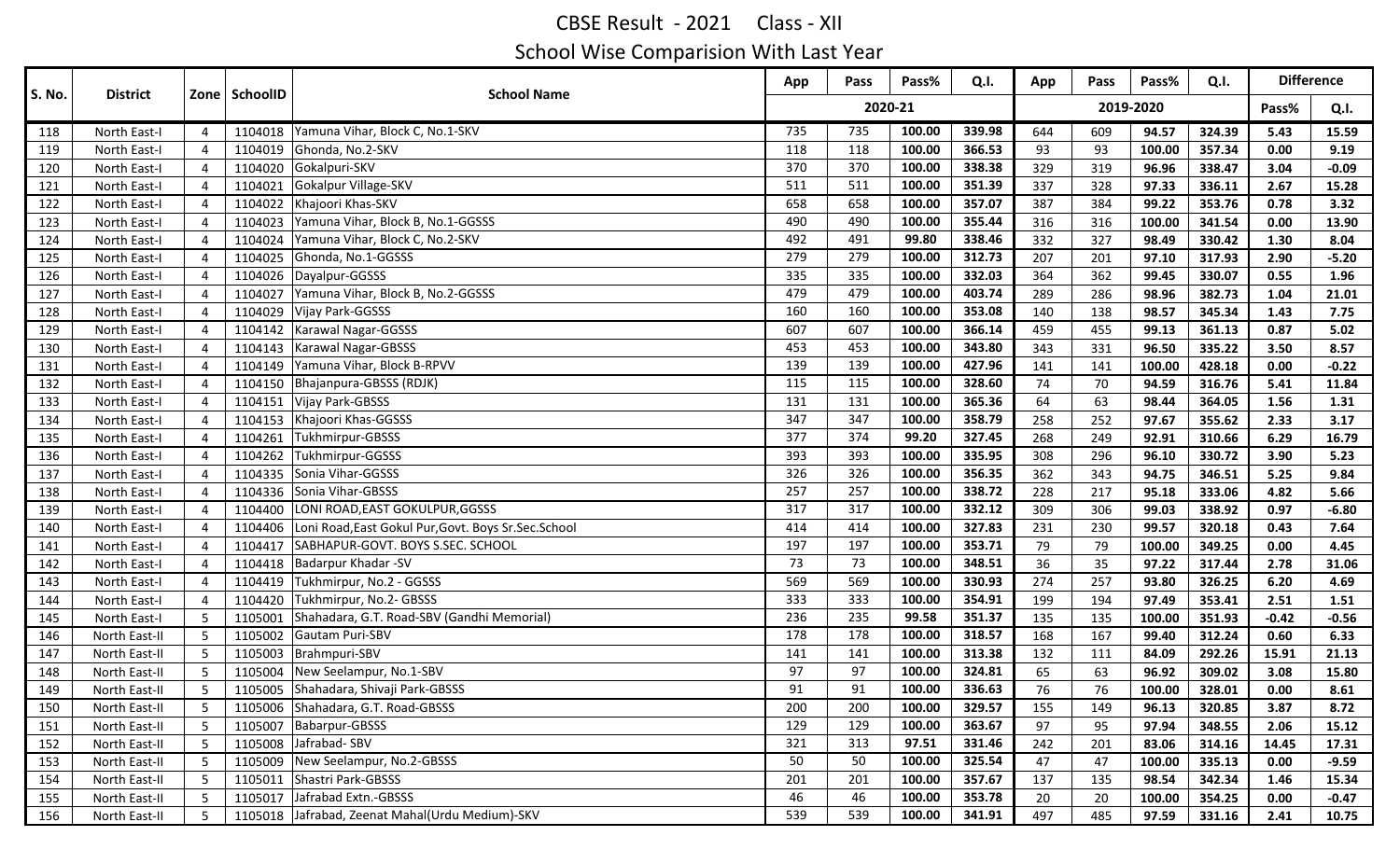|        | <b>District</b> |                | Zone   SchoolID | <b>School Name</b>                                      | App | Pass | Pass%   | Q.I.   | App                      | Pass                                                | Pass%                                         | Q.I.   |                          | <b>Difference</b> |
|--------|-----------------|----------------|-----------------|---------------------------------------------------------|-----|------|---------|--------|--------------------------|-----------------------------------------------------|-----------------------------------------------|--------|--------------------------|-------------------|
| S. No. |                 |                |                 |                                                         |     |      | 2020-21 |        |                          |                                                     | 2019-2020                                     |        | Pass%                    | Q.I.              |
| 157    | North East-II   | -5             | 1105019         | Babarpur-SKV                                            | 252 | 252  | 100.00  | 361.34 | 141                      | 140                                                 | 99.29                                         | 347.70 | 0.71                     | 13.64             |
| 158    | North East-II   | 5              | 1105020         | New Seelampur, No.1-SKV (C.R.Dass)                      | 215 | 215  | 100.00  | 370.44 | 97                       | 97                                                  | 100.00                                        | 364.57 | 0.00                     | 5.87              |
| 159    | North East-II   | $5\phantom{.}$ | 1105021         | Shastri Park-SKV                                        | 142 | 142  | 100.00  | 363.85 | 100                      | 100                                                 | 100.00                                        | 361.81 | 0.00                     | 2.04              |
| 160    | North East-II   | 5              | 1105022         | Shahadara, Shivaji Park-GGSSS                           | 227 | 227  | 100.00  | 342.65 | 142                      | 140                                                 | 98.59                                         | 339.17 | 1.41                     | 3.48              |
| 161    | North East-II   | 5              | 1105023         | Gautam Puri-GGSSS                                       | 182 | 182  | 100.00  | 342.19 | 118                      | 118                                                 | 100.00                                        | 342.97 | 0.00                     | $-0.78$           |
| 162    | North East-II   | 5              | 1105024         | Shahadara, G.T.Road-SKV                                 | 242 | 242  | 100.00  | 342.87 | 135                      | 133                                                 | 98.52                                         | 340.66 | 1.48                     | 2.21              |
| 163    | North East-II   | 5              | 1105025         | New Seelampur, No.2-GGSSS                               | 129 | 129  | 100.00  | 350.71 | 97                       | 97                                                  | 100.00                                        | 365.57 | 0.00                     | $-14.85$          |
| 164    | North East-II   | 5              | 1105026         | Brahampuri-GGSSS                                        | 299 | 299  | 100.00  | 359.76 | 252                      | 249                                                 | 98.81                                         | 351.69 | 1.19                     | 8.06              |
| 165    | North East-II   | 5              | 1105107         | New Usmanpur (Gautam Puri)-GBSSS                        | 123 | 123  | 100.00  | 362.98 | 76                       | 76                                                  | 100.00                                        | 365.46 | 0.00                     | $-2.48$           |
| 166    | North East-II   | 5              | 1105109         | <b>West Jyoti Nagar-GBSSS</b>                           | 53  | 53   | 100.00  | 402.49 | 51                       | 51                                                  | 100.00                                        | 400.49 | 0.00                     | 2.00              |
| 167    | North East-II   | 5              | 1105110         | Shahadara, G.T. Road-SKV (Mani Ben Patel Bharti Mahila) | 346 | 346  | 100.00  | 347.05 | 270                      | 270                                                 | 100.00                                        | 340.89 | 0.00                     | 6.17              |
| 168    | North East-II   | 5              | 1105111         | <b>West Jyoti Nagar-GGSSS</b>                           | 98  | 98   | 100.00  | 377.20 | 66                       | 66                                                  | 100.00                                        | 369.21 | 0.00                     | 7.99              |
| 169    | North East-II   | 5              | 1105113         | Brahmpuri-GBSSS                                         | 47  | 47   | 100.00  | 379.85 | 32                       | 32                                                  | 100.00                                        | 357.59 | 0.00                     | 22.26             |
| 170    | North East-II   | 5              | 1105114         | Jafrabad Extn.-GGSSS                                    | 45  | 45   | 100.00  | 327.24 | 29                       | 28                                                  | 96.55                                         | 316.93 | 3.45                     | 10.31             |
| 171    | North East-II   | 5              | 1105116         | Brahmpuri-GGSSS                                         | 108 | 108  | 100.00  | 339.06 | 80                       | 79                                                  | 98.75                                         | 335.54 | 1.25                     | 3.52              |
| 172    | North East-II   | 5              | 1105117         | New Usmanpur (Gautam Puri)-GGSSS                        | 179 | 179  | 100.00  | 339.55 | 101                      | 100                                                 | 99.01                                         | 322.70 | 0.99                     | 16.85             |
| 173    | North East-II   | 5              | 1105229         | Brahmpuri, GGSSS Block-X                                | 178 | 178  | 100.00  | 337.17 | 88                       | 88                                                  | 100.00                                        | 341.57 | 0.00                     | $-4.40$           |
| 174    | North East-II   | 5              |                 | 1105236 Shastri Park, Buland Masjid, SKV                | 63  | 63   | 100.00  | 398.54 | 26                       | 26                                                  | 100.00                                        | 394.38 | 0.00                     | 4.16              |
| 175    | North East-II   | 5              | 1105239         | New Jafrabad- GGSSS                                     | 87  | 87   | 100.00  | 330.70 | 42                       | 42                                                  | 100.00                                        | 323.29 | 0.00                     | 7.42              |
| 176    | North East-II   | 5              | 1105241         | Brahmpuri, GBSSS, X- BLOCK                              | 78  | 78   | 100.00  | 315.31 | 66                       | 63                                                  | 95.45                                         | 310.23 | 4.55                     | 5.08              |
| 177    | North East-II   | 5              | 1105242         | Shastri Park, Buland Masjid, SBV                        | 22  | 22   | 100.00  | 325.50 | 24                       | 24                                                  | 100.00                                        | 342.13 | 0.00                     | $-16.63$          |
| 178    | North East-II   | 5              | 1105247         | New Jafrabad- GBSSS                                     | 36  | 36   | 100.00  | 328.42 | 34                       | 33                                                  | 97.06                                         | 322.44 | 2.94                     | 5.98              |
| 179    | North East-II   | 5              | 1105248         | <b>Gautam Puri-RPVV</b>                                 | 97  | 97   | 100.00  | 434.29 | 96                       | 96                                                  | 100.00                                        | 420.10 | 0.00                     | 14.18             |
| 180    | North East-II   | 5              | 1105249         | Brahmpuri- Govt. Co-ed Sr. Sec. School (Gandhi)         | 88  | 86   | 97.73   | 346.31 | 71                       | 68                                                  | 95.77                                         | 338.31 | 1.95                     | 8.00              |
| 181    | North East-II   | 6              | 1106001         | Nand Nagri, Block B-SBV (B.P)                           | 211 | 209  | 99.05   | 335.20 | 123                      | 121                                                 | 98.37                                         | 328.26 | 0.68                     | 6.94              |
| 182    | North East-II   | 6              | 1106002         | Dilshad Garden, Block C-SBV                             | 325 | 325  | 100.00  | 334.57 | 165                      | 163                                                 | 98.79                                         | 332.22 | 1.21                     | 2.35              |
| 183    | North East-II   | 6              | 1106003         | Nand Nagri, Block E-SBV                                 | 397 | 397  | 100.00  | 342.65 | 251                      | 243                                                 | 96.81                                         | 333.49 | 3.19                     | 9.16              |
| 184    | North East-II   | 6              | 1106004         | Nand Nagri, Janta Flats-GBSSS                           | 153 | 152  | 99.35   | 324.96 | 86                       | 83                                                  | 96.51                                         | 325.12 | 2.83                     | $-0.16$           |
| 185    | North East-II   | 6              | 1106005         | Mandoli-GBSSS                                           | 325 | 313  | 96.31   | 359.76 | 229                      | 225                                                 | 98.25                                         | 351.59 | $-1.95$                  | 8.17              |
| 186    | North East-II   | 6              | 1106006         | Shahdara, Mansarovar Park, No.1-GBSSS                   | 244 | 244  | 100.00  | 360.23 | 148                      | 146                                                 | 98.65                                         | 347.82 | 1.35                     | 12.41             |
| 187    | North East-II   | 6              | 1106007         | Shahdara, Mansarovar Park, No.2-GBSSS                   | 180 | 180  | 100.00  | 353.72 | 91                       | 90                                                  | 98.90                                         | 335.02 | 1.10                     | 18.69             |
| 188    | North East-II   |                |                 | 1106009 Seemapuri-GBSSS                                 | 262 | 262  | 100.00  | 330.79 | 206                      | 196                                                 | 95.15                                         | 317.98 | 4.85                     | 12.81             |
| 189    | North East-II   | 6              | 1106011         | New Seemapuri-GBSSS                                     | 161 | 160  | 99.38   | 330.41 | 98                       | 93                                                  | 94.90                                         | 334.67 | 4.48                     | $-4.26$           |
| 190    | North East-II   | 6              | 1106012         | Dilshad Garden, Block J&K-GBSSS                         | 337 | 337  | 100.00  | 350.05 | 159                      | 150                                                 | 94.34                                         | 339.33 | 5.66                     | 10.72             |
| 191    | North East-II   | 6              |                 | 1106014 GBSSS, F-1, F-2, Nand Nagri                     | 98  | 98   | 100.00  | 349.98 | $\overline{\phantom{a}}$ | $\hspace{0.05cm} -\hspace{0.05cm} -\hspace{0.05cm}$ | $\mathord{\hspace{1pt}\text{--}\hspace{1pt}}$ | $\sim$ | $\overline{\phantom{a}}$ |                   |
| 192    | North East-II   | 6              |                 | 1106018 New Seemapuri-SKV                               | 211 | 211  | 100.00  | 356.57 | 117                      | 117                                                 | 100.00                                        | 351.83 | 0.00                     | 4.74              |
| 193    | North East-II   | 6              |                 | 1106019 Mandoli-SKV                                     | 322 | 322  | 100.00  | 362.26 | 167                      | 166                                                 | 99.40                                         | 359.87 | 0.60                     | 2.38              |
| 194    | North East-II   |                | 1106020         | Shahdara, Mansarovar Park, No.1-SKV                     | 113 | 113  | 100.00  | 338.11 | 95                       | 93                                                  | 97.89                                         | 334.75 | 2.11                     | 3.36              |
| 195    | North East-II   | 6              |                 | 1106021 Seemapuri-SKV (Vishwamitra)                     | 499 | 499  | 100.00  | 341.04 | 234                      | 228                                                 | 97.44                                         | 326.26 | 2.56                     | 14.79             |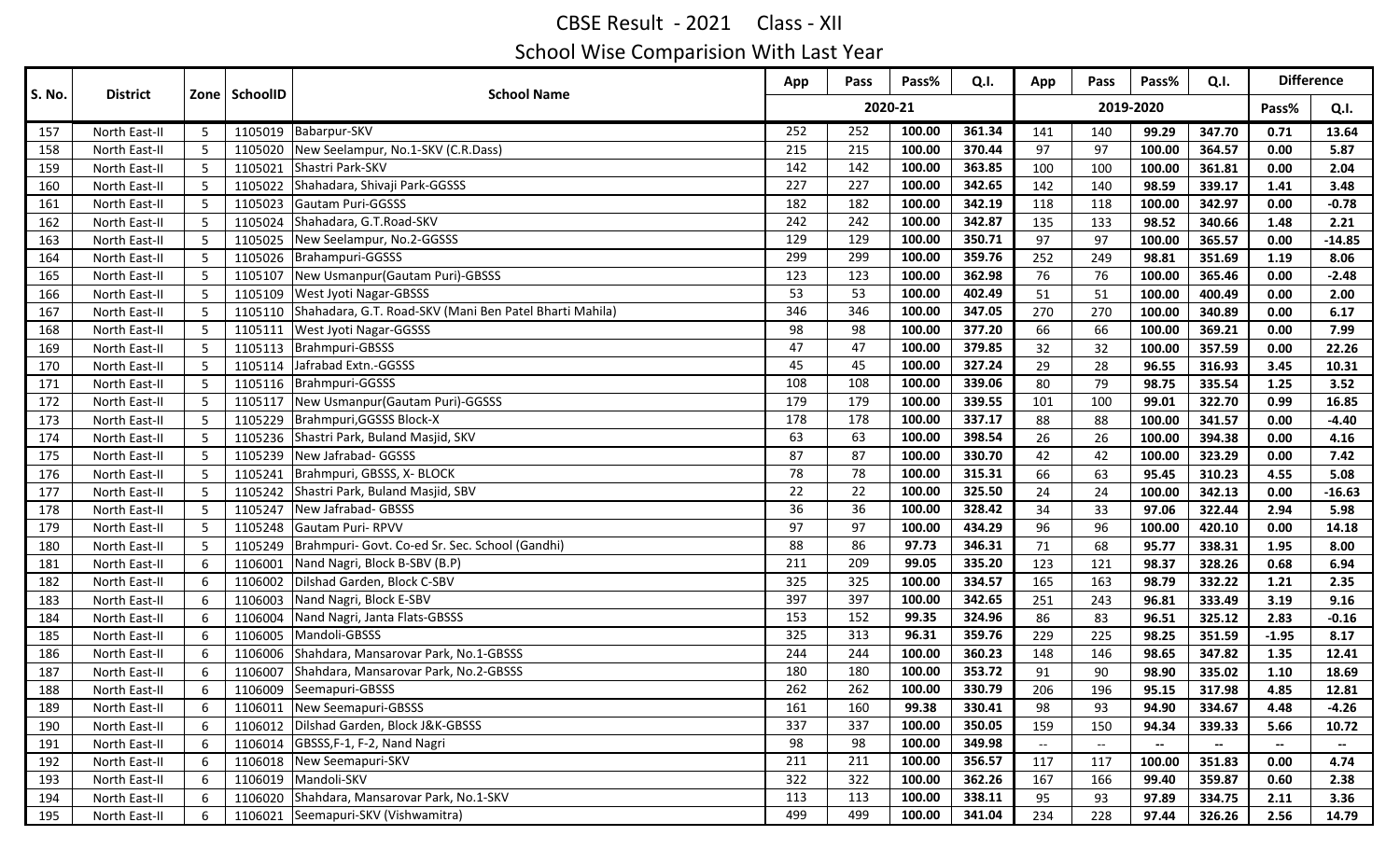| S. No. | <b>District</b> |                | Zone   SchoolID | <b>School Name</b>                                                   | App | Pass | Pass%   | Q.I.   | App   | Pass           | Pass%                    | Q.I.                     | <b>Difference</b>        |                          |
|--------|-----------------|----------------|-----------------|----------------------------------------------------------------------|-----|------|---------|--------|-------|----------------|--------------------------|--------------------------|--------------------------|--------------------------|
|        |                 |                |                 |                                                                      |     |      | 2020-21 |        |       |                | 2019-2020                |                          | Pass%                    | Q.I.                     |
| 196    | North East-II   | 6              | 1106022         | Nand Nagri, Block B-SKV (Raja Ravi Verma)                            | 212 | 212  | 100.00  | 311.45 | 155   | 149            | 96.13                    | 295.06                   | 3.87                     | 16.39                    |
| 197    | North East-II   | 6              | 1106023         | Dilshad Garden, Block J&K-SKV (St. Eknath)                           | 472 | 472  | 100.00  | 344.06 | 328   | 324            | 98.78                    | 343.31                   | 1.22                     | 0.75                     |
| 198    | North East-II   | 6              | 1106024         | East of Loni Road, DDA Flats-SKV                                     | 642 | 642  | 100.00  | 324.76 | 478   | 457            | 95.61                    | 312.12                   | 4.39                     | 12.65                    |
| 199    | North East-II   | 6              | 1106025         | Dilshad Garden, Block C-GGSSS                                        | 354 | 354  | 100.00  | 343.47 | 226   | 226            | 100.00                   | 340.49                   | 0.00                     | 2.98                     |
| 200    | North East-II   | 6              |                 | 1106026 GGSSS, F-1, F-2, Nand Nagri                                  | 179 | 179  | 100.00  | 341.82 | $- -$ | $\overline{a}$ | $\overline{\phantom{a}}$ | $\overline{\phantom{a}}$ | $\overline{\phantom{a}}$ | $\overline{\phantom{a}}$ |
| 201    | North East-II   | 6              | 1106113         | Nand Nagri, Block E-SKV                                              | 434 | 434  | 100.00  | 335.50 | 422   | 388            | 91.94                    | 313.04                   | 8.06                     | 22.46                    |
| 202    | North East-II   | 6              | 1106114         | Shahdara, Mansarover Park, No.2-SKV                                  | 276 | 276  | 100.00  | 346.19 | 199   | 196            | 98.49                    | 337.17                   | 1.51                     | 9.02                     |
| 203    | North East-II   | 6              | 1106115         | Nand Nagri, Janta Flats-GGSSS                                        | 158 | 158  | 100.00  | 355.89 | 153   | 150            | 98.04                    | 345.41                   | 1.96                     | 10.47                    |
| 204    | North East-II   | 6              |                 | 1106116 Nand Nagri, Block A-GGSSS                                    | 282 | 282  | 100.00  | 311.66 | 105   | 98             | 93.33                    | 304.63                   | 6.67                     | 7.03                     |
| 205    | North East-II   | 6              | 1106117         | Saboli- GGSSS                                                        | 325 | 325  | 100.00  | 370.19 | 221   | 220            | 99.55                    | 361.58                   | 0.45                     | 8.60                     |
| 206    | North East-II   | 6              |                 | 1106118 East of Loni Road, DDA Flats-GBSSS                           | 505 | 505  | 100.00  | 340.30 | 336   | 330            | 98.21                    | 337.02                   | 1.79                     | 3.28                     |
| 207    | North East-II   | 6              | 1106119         | Nand Nagri, Block A-GBSSS                                            | 111 | 111  | 100.00  | 347.55 | 94    | 92             | 97.87                    | 345.94                   | 2.13                     | 1.61                     |
| 208    | North East-II   | 6              | 1106120         | Saboli- GBSSS                                                        | 291 | 291  | 100.00  | 338.24 | 152   | 148            | 97.37                    | 333.07                   | 2.63                     | 5.17                     |
| 209    | North East-II   | 6              | 1106252         | Nand Nagri, Block D-RPVV                                             | 140 | 140  | 100.00  | 433.66 | 133   | 133            | 100.00                   | 423.92                   | 0.00                     | 9.74                     |
| 210    | North East-II   | 6              | 1106259         | Mandoli Extension-GGSSS                                              | 404 | 404  | 100.00  | 352.09 | 226   | 224            | 99.12                    | 342.44                   | 0.88                     | 9.64                     |
| 211    | North East-II   | 6              | 1106264         | Sunder Nagri- GGSSS                                                  | 234 | 234  | 100.00  | 325.10 | 148   | 145            | 97.97                    | 326.11                   | 2.03                     | $-1.01$                  |
| 212    | North East-II   | 6              | 1106265         | Mandoli Extension-GBSSS                                              | 333 | 333  | 100.00  | 340.40 | 165   | 165            | 100.00                   | 340.18                   | 0.00                     | 0.22                     |
| 213    | North East-II   | 6              | 1106279         | Sunder Nagari- GBSSS                                                 | 96  | 95   | 98.96   | 310.20 | 99    | 97             | 97.98                    | 307.41                   | 0.98                     | 2.78                     |
| 214    | North           |                | 1207004         | Nehru Vihar-SKV                                                      | 379 | 379  | 100.00  | 340.06 | 190   | 187            | 98.42                    | 333.06                   | 1.58                     | 7.00                     |
| 215    | North           | $\overline{7}$ | 1207008         | Shankaracharya Marg, Shahed Bhai Bal Mukand-SV                       | 383 | 383  | 100.00  | 399.44 | 271   | 269            | 99.26                    | 384.67                   | 0.74                     | 14.78                    |
| 216    | North           | $\overline{7}$ | 1207009         | Burari-SBV                                                           | 598 | 597  | 99.83   | 333.18 | 410   | 379            | 92.44                    | 319.85                   | 7.39                     | 13.33                    |
| 217    | North           | $\overline{7}$ | 1207011         | Govt. Sarvodaya Vidyalaya No.3, Shakti Nagar                         | 75  | 75   | 100.00  | 329.69 | 43    | 39             | 90.70                    | 318.23                   | 9.30                     | 11.46                    |
| 218    | North           | $\overline{7}$ | 1207012         | Timar Pur-SBV                                                        | 207 | 207  | 100.00  | 343.37 | 111   | 108            | 97.30                    | 330.53                   | 2.70                     | 12.84                    |
| 219    | North           |                | 1207013         | Roop Nagar, RSV NO-4                                                 | 166 | 166  | 100.00  | 369.62 | 103   | 103            | 100.00                   | 352.79                   | 0.00                     | 16.83                    |
| 220    | North           |                | 1207014         | Gokhle Marg-SBV                                                      | 92  | 92   | 100.00  | 326.63 | 65    | 61             | 93.85                    | 326.18                   | 6.15                     | 0.45                     |
| 221    | North           | $\overline{7}$ | 1207015         | Roshanara Road-SBV                                                   | 44  | 44   | 100.00  | 304.36 | 27    | 24             | 88.89                    | 294.96                   | 11.11                    | 9.40                     |
| 222    | North           |                | 1207016         | Roop Nagar, No.2-GBSSS                                               | 139 | 139  | 100.00  | 348.65 | 145   | 141            | 97.24                    | 341.58                   | 2.76                     | 7.08                     |
| 223    | North           | $\overline{7}$ | 1207017         | Roop Nagar, No.1-GBSSS                                               | 164 | 164  | 100.00  | 340.28 | 97    | 93             | 95.88                    | 326.86                   | 4.12                     | 13.42                    |
| 224    | North           | 7              | 1207019         | Shakti Nagar, No.1-GBSSS                                             | 200 | 200  | 100.00  | 356.89 | 146   | 145            | 99.32                    | 344.90                   | 0.68                     | 11.99                    |
| 225    | North           |                | 1207022         | Mori Gate, No.1-SV                                                   | 136 | 136  | 100.00  | 348.20 | 108   | 107            | 99.07                    | 350.24                   | 0.93                     | $-2.04$                  |
| 226    | North           |                |                 | 1207032 Lancer Road Near Maal Road                                   | 238 | 238  | 100.00  | 345.23 | 200   | 195            | 97.50                    | 337.61                   | 2.50                     | 7.62                     |
| 227    | North           |                |                 | 1207033 Sabzi Mandi, Kedar Building, Amar Shaheed Matadeen Lodha-SKV | 79  | 79   | 100.00  | 335.84 | 40    | 40             | 100.00                   | 313.63                   | 0.00                     | 22.21                    |
| 228    | North           | $\overline{7}$ |                 | 1207034 Timar Pur-SKV                                                | 201 | 201  | 100.00  | 353.32 | 159   | 159            | 100.00                   | 351.08                   | 0.00                     | 2.24                     |
| 229    | North           | $\overline{7}$ |                 | 1207035 Malka Ganj-SKV                                               | 69  | 69   | 100.00  | 318.70 | 54    | 47             | 87.04                    | 305.81                   | 12.96                    | 12.88                    |
| 230    | North           | $\overline{7}$ |                 | 1207036 Burari-SKV                                                   | 717 | 717  | 100.00  | 357.81 | 491   | 487            | 99.19                    | 345.02                   | 0.81                     | 12.79                    |
| 231    | North           | $\overline{7}$ |                 | 1207037 Shakti Nagar, No.1-SKV                                       | 245 | 245  | 100.00  | 366.00 | 226   | 215            | 95.13                    | 338.67                   | 4.87                     | 27.33                    |
| 232    | North           |                |                 | 1207038 Shakti Nagar, No.2-GGSSS                                     | 83  | 83   | 100.00  | 348.34 | 50    | 49             | 98.00                    | 346.34                   | 2.00                     | 2.00                     |
| 233    | North           |                |                 | 1207039 Roop Nagar, No.1-GGSSS                                       | 238 | 237  | 99.58   | 381.12 | 198   | 197            | 99.49                    | 372.76                   | 0.08                     | 8.36                     |
| 234    | North           |                |                 | 1207041 Roop Nagar, No.3-GGSSS                                       | 112 | 112  | 100.00  | 347.10 | 84    | 82             | 97.62                    | 333.05                   | 2.38                     | 14.05                    |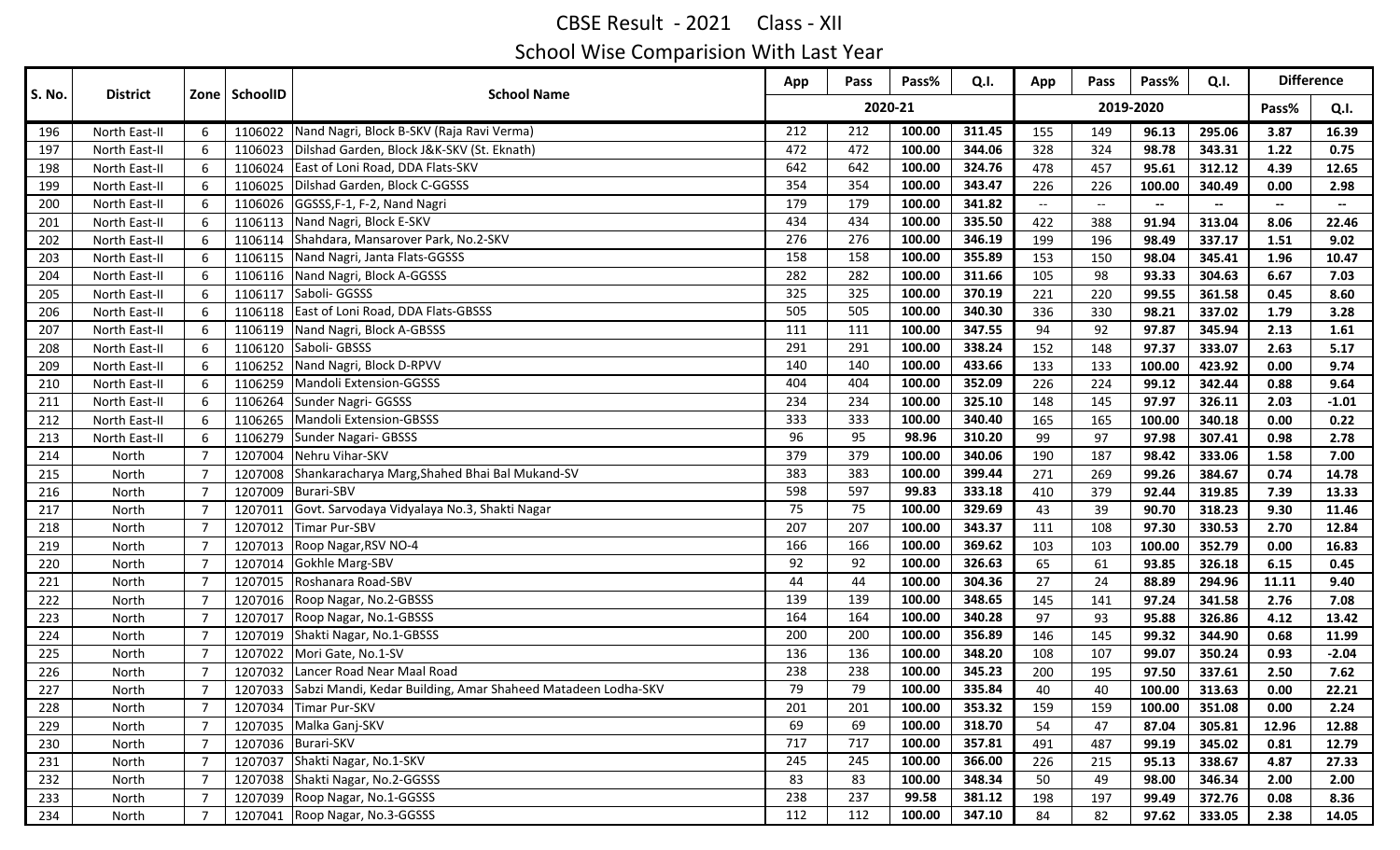**App Pass Pass% Q.I. App Pass Pass% Q.I. 2020-21 2019-2020 Pass% Q.I. DifferenceS. No. District Zone SchoolID School Name** 235 North 7 1207042<br>236 North 7 1207043 Chabi Ganj, Kashmiri Gate-GGSSS <sup>73</sup> <sup>73</sup> **100.00 369.12** <sup>37</sup> <sup>37</sup> **100.00 356.62 0.00 12.50** 236 North 7 1207043<br>237 North 7 1207107 Nicholson Road-GGSSS <sup>33</sup> <sup>33</sup> **100.00 363.12** <sup>27</sup> <sup>27</sup> **100.00 354.11 0.00 9.01** 237 North 7 1207107<br>238 North 7 1207108 Sham Nath Marg,Shaheed Amir Chand-SV <sup>270</sup> <sup>270</sup> **100.00 362.38** <sup>178</sup> <sup>172</sup> **96.63 356.78 3.37 5.60** 238 North 7 1207108<br>239 North 7 1207109 Raj Niwas Marg, RPVV <sup>167</sup> <sup>167</sup> **100.00 412.62** <sup>143</sup> <sup>143</sup> **100.00 399.48 0.00 13.13** 239 North 7 1207109<br>240 North 7 1207110 Magazine Road-GBSSS <sup>38</sup> <sup>38</sup> **100.00 377.76** <sup>22</sup> <sup>22</sup> **100.00 376.45 0.00 1.31** 240 North 7 1207110<br>241 North 7 1207111 Nathupura-GBSSS <sup>209</sup> <sup>206</sup> **98.56 337.63** <sup>141</sup> <sup>129</sup> **91.49 326.56 7.08 11.07** 241 North 7 1207111<br>242 North 7 1207112 Nathupura-GGSSS <sup>351</sup> <sup>351</sup> **100.00 338.49** <sup>269</sup> <sup>259</sup> **96.28 327.41 3.72 11.09** 242 North 7 1207112<br>243 North 7 1207113 Magazine Road-SKV <sup>101</sup> <sup>101</sup> **100.00 350.29** <sup>52</sup> <sup>51</sup> **98.08 346.88 1.92 3.40** 243 North 7 1207113<br>244 North 7 1207114 Civil Lines, RPVV <sup>174</sup> <sup>174</sup> **100.00 432.33** <sup>172</sup> <sup>172</sup> **100.00 423.12 0.00 9.21** 244 North 7 1207114<br>245 North 7 1207230 Nehru Vihar-GBSSS <sup>179</sup> <sup>179</sup> **100.00 335.78** <sup>197</sup> <sup>194</sup> **98.48 325.53 1.52 10.24** 245 North 7 1207230<br>246 North 7 1207236 Mukund Pur Village - GGSSS <sup>403</sup> <sup>403</sup> **100.00 339.50** <sup>174</sup> <sup>172</sup> **98.85 328.29 1.15 11.21** 246 North 7 1207236<br>247 North 8 1208001 GBSSS, Mukund Pur Village <sup>178</sup> <sup>177</sup> **99.44 346.11** -- -- **-- -- -- --** 247 North 8 1208001<br>248 North 8 1208002 Gulabi Bagh-SBV <sup>70</sup> <sup>70</sup> **100.00 373.53** <sup>53</sup> <sup>53</sup> **100.00 367.51 0.00 6.02** 248 North 8 1208002<br>249 North 8 1208004 Qutab Road-SBV <sup>43</sup> <sup>43</sup> **100.00 344.84** <sup>39</sup> <sup>39</sup> **100.00 343.79 0.00 1.04** 249 North 8 1208004<br>250 North 8 1208006 Sarai Rohilla-GBSSS <sup>73</sup> <sup>73</sup> **100.00 362.03** <sup>60</sup> <sup>60</sup> **100.00 355.53 0.00 6.49** 250 North 8 1208006<br>251 North 8 1208013 Padam Nagar-GBSSS <sup>63</sup> <sup>63</sup> **100.00 323.19** <sup>57</sup> <sup>56</sup> **98.25 318.11 1.75 5.09** 251 North 8 1208013<br>252 North 8 1208014 Gulabi Bagh-SKV <sup>75</sup> <sup>75</sup> **100.00 364.13** <sup>54</sup> <sup>54</sup> **100.00 353.17 0.00 10.97** 252 North 8 1208014<br>253 North 8 1208015 Partap Nagar- SKV <sup>24</sup> <sup>24</sup> **100.00 343.08** <sup>19</sup> <sup>19</sup> **100.00 332.74 0.00 10.35** 253 North 8 1208015<br>254 North 8 1208016 Sarai Rohilla-SKV <sup>127</sup> <sup>127</sup> **100.00 348.34** <sup>68</sup> <sup>68</sup> **100.00 346.97 0.00 1.37** 254 North 8 1208016<br>255 North 8 1208018 Idgah Road-SKV <sup>82</sup> <sup>82</sup> **100.00 394.28** <sup>62</sup> <sup>62</sup> **100.00 403.95 0.00 -9.67** 255 North 8 1208018<br>256 North 8 1208021 Padam Nagar-SKV<br>Tulsi Nagar-GGSSS <sup>49</sup> <sup>49</sup> **100.00 368.57** <sup>54</sup> <sup>54</sup> **100.00 356.44 0.00 12.13** 256 North 8 1208021<br>257 North 8 1208023 Tulsi Nagar-GGSSS <sup>53</sup> <sup>53</sup> **100.00 345.58** <sup>44</sup> <sup>44</sup> **100.00 334.93 0.00 10.65** 257 North 8 1208023<br>258 North 8 1208025 Kinari Bazar, Gali Barf Wali-GGSSS<br>
Pul Bangash-SKV<br>
24 24 24 24 25 26 26 100.00 364.00 24 24 **100.00 334.67 0.00 24.78** 258 North 8 1208025<br>259 North 8 1208027 **Pul Bangash-SKV<br>Quresh Nagar, GGSSS**  <sup>26</sup> <sup>26</sup> **100.00 364.00** <sup>24</sup> <sup>24</sup> **100.00 346.79 0.00 17.21** 259 North 8 1208027<br>260 North 8 1208090 Quresh Nagar, GGSSS <sup>18</sup> <sup>18</sup> **100.00 400.78** <sup>13</sup> <sup>13</sup> **100.00 396.85 0.00 3.93** 260 North 8 1208090<br>261 North 8 1208092 Inder Lok-SKV <sup>68</sup> <sup>68</sup> **100.00 353.35** <sup>58</sup> <sup>58</sup> **100.00 346.86 0.00 6.49** 261 North 8 1208092<br>262 North 8 1208095 Kishan Ganj-RPVV <sup>106</sup> <sup>106</sup> **100.00 435.09** <sup>91</sup> <sup>91</sup> **100.00 430.08 0.00 5.02** 262 North 8 1208095<br>263 North 8 1208219 Shastri Nagar-SKV<br>Tulsi Nagar- GBSSS <sup>148</sup> <sup>148</sup> **100.00 362.61** <sup>103</sup> <sup>103</sup> **100.00 355.71 0.00 6.90** 263 North 8 1208219<br>264 North 8 1208229 Tulsi Nagar- GBSSS <sup>59</sup> <sup>59</sup> **100.00 340.42** <sup>33</sup> <sup>33</sup> **100.00 329.48 0.00 10.94** 264 North 8 1208229<br>265 North 8 1208232 SBV,Lalita Block, Shashtri Nagar <sup>30</sup> <sup>30</sup> **100.00 336.80** -- -- **-- -- -- --** 265 North 8 1208232<br>266 North West A 9 1309001 Pratap Nagar-GBSSS <sup>23</sup> <sup>23</sup> **100.00 301.22** <sup>25</sup> <sup>25</sup> **100.00 301.52 0.00 -0.30** 266 North West A 9 1309001<br>267 North West A 9 1309002 C.C. Colony-SBV <sup>61</sup> <sup>61</sup> **100.00 338.51** <sup>66</sup> <sup>65</sup> **98.48 331.67 1.52 6.84** 267 North West A 9 1309002<br>268 North West A 9 1309003 Shalimar Bagh, Block B(AH)-GBSSS <sup>116</sup> <sup>116</sup> **100.00 336.32** <sup>50</sup> <sup>46</sup> **92.00 319.30 8.00 17.02** 268 North West A 9 1309003<br>269 North West A 9 1309004 Dr. Mukharjee Nagar-SV <sup>253</sup> <sup>253</sup> **100.00 343.04** <sup>211</sup> <sup>193</sup> **91.47 329.92 8.53 13.12** 269 North West A 9 1309004<br>270 North West A 9 1309005 New Police Lines-SV <sup>183</sup> <sup>183</sup> **100.00 367.05** <sup>127</sup> <sup>125</sup> **98.43 356.88 1.57 10.17** 270 North West A 9 1309005<br>271 North West A 9 1309007 Shalimar Bagh, Block BT-SBV <sup>118</sup> <sup>118</sup> **100.00 336.55** <sup>106</sup> <sup>104</sup> **98.11 327.82 1.89 8.73** 271 North West A 9 1309007<br>272 North West A 9 1309008 Shalimar Bagh, Block AP-GBSSS <sup>74</sup> <sup>74</sup> **100.00 330.88** <sup>45</sup> <sup>45</sup> **100.00 326.60 0.00 4.28** 272 North West A 9 1309008<br>273 North West A 9 1309010 Guru Teg Bahadur Nagar-GBSSS <sup>116</sup> <sup>116</sup> **100.00 337.87** <sup>81</sup> <sup>78</sup> **96.30 336.69 3.70 1.18** North West A Model Town, No.1-GBSSS <sup>151</sup> <sup>151</sup> **100.00 339.90** <sup>109</sup> <sup>108</sup> **99.08 332.11 0.92 7.79**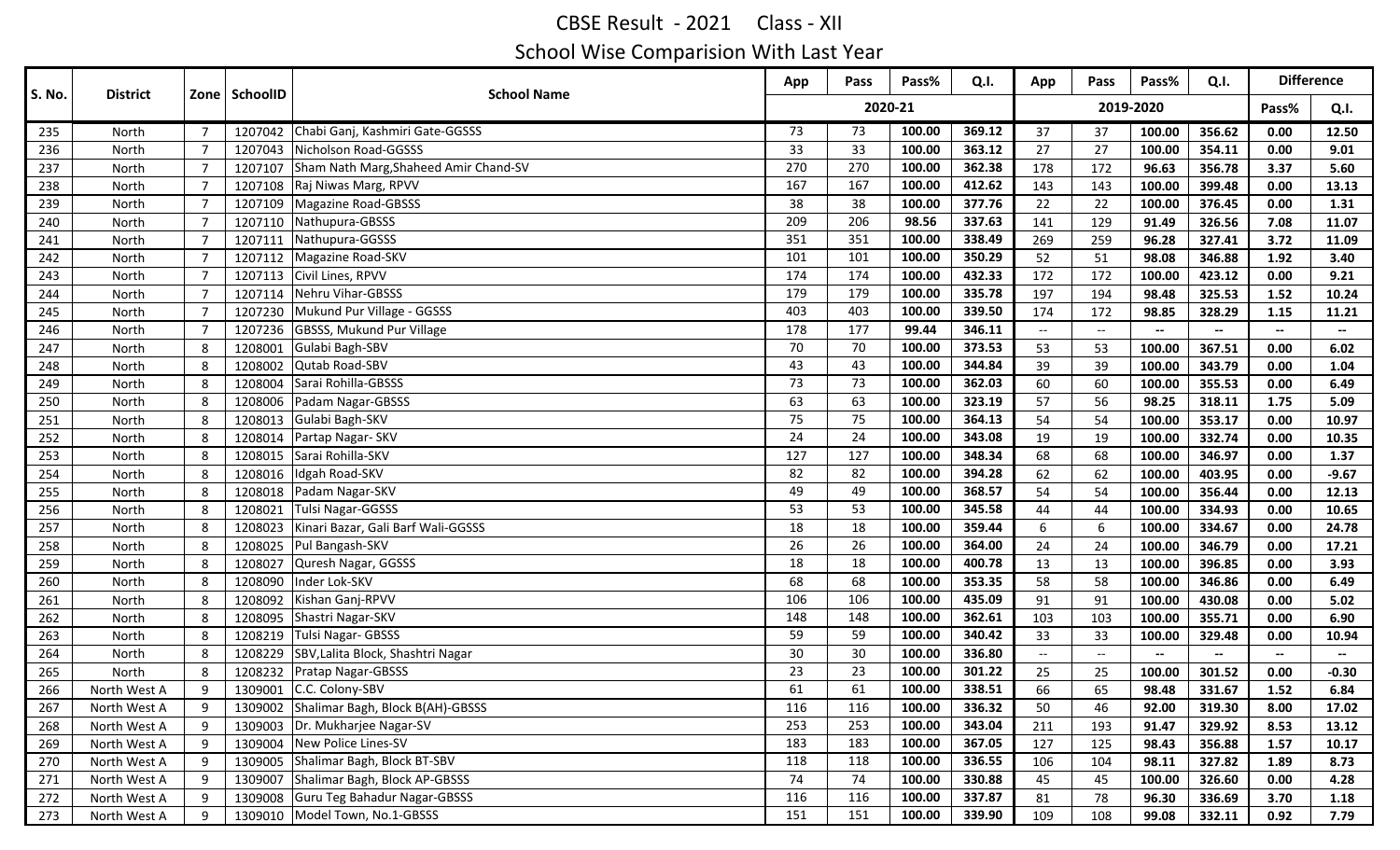| S. No. | <b>District</b> | Zone | SchoolID | <b>School Name</b>                                | App | Pass | Pass%   | Q.I.   | App            | Pass           | Pass%     | Q.I.   |       | <b>Difference</b> |
|--------|-----------------|------|----------|---------------------------------------------------|-----|------|---------|--------|----------------|----------------|-----------|--------|-------|-------------------|
|        |                 |      |          |                                                   |     |      | 2020-21 |        |                |                | 2019-2020 |        | Pass% | Q.I.              |
| 274    | North West A    | 9    | 1309011  | Model Town, No.2-GBSSS                            | 85  | 85   | 100.00  | 330.75 | 93             | 89             | 95.70     | 332.96 | 4.30  | $-2.20$           |
| 275    | North West A    | 9    | 1309012  | Rana Partap Bagh-GBSSS                            | 18  | 18   | 100.00  | 379.56 | $\overline{4}$ | $\overline{a}$ | 100.00    | 350.25 | 0.00  | 29.31             |
| 276    | North West A    | 9    | 1309013  | Adarsh Nagar, No.1-GBSSS                          | 158 | 158  | 100.00  | 320.22 | 119            | 109            | 91.60     | 307.06 | 8.40  | 13.16             |
| 277    | North West A    | 9    | 1309017  | Kewal Park-G(Co-ed)SSS                            | 46  | 46   | 100.00  | 357.22 | 36             | 36             | 100.00    | 350.36 | 0.00  | 6.86              |
| 278    | North West A    | 9    | 1309022  | Dhakka-GBSSS                                      | 119 | 119  | 100.00  | 323.67 | 91             | 89             | 97.80     | 302.71 | 2.20  | 20.96             |
| 279    | North West A    | 9    | 1309023  | Shalamar Village-GGSSS                            | 254 | 254  | 100.00  | 336.44 | 126            | 122            | 96.83     | 325.03 | 3.17  | 11.41             |
| 280    | North West A    | 9    | 1309025  | Dhakka-SKV                                        | 142 | 142  | 100.00  | 343.94 | 119            | 119            | 100.00    | 341.66 | 0.00  | 2.28              |
| 281    | North West A    | 9    | 1309026  | Model Town, No.1-SKV                              | 146 | 146  | 100.00  | 363.65 | 144            | 144            | 100.00    | 356.61 | 0.00  | 7.04              |
| 282    | North West A    | 9    | 1309027  | Guru Teg Bahadur Nagar-SKV                        | 150 | 150  | 100.00  | 351.51 | 153            | 148            | 96.73     | 337.78 | 3.27  | 13.74             |
| 283    | North West A    | 9    | 1309028  | Rana Partap Bagh-SKV                              | 46  | 46   | 100.00  | 354.46 | 38             | 38             | 100.00    | 344.84 | 0.00  | 9.61              |
| 284    | North West A    | 9    | 1309030  | Shalimar Bagh, Block BL-SKV                       | 206 | 206  | 100.00  | 364.19 | 111            | 111            | 100.00    | 358.36 | 0.00  | 5.83              |
| 285    | North West A    | 9    | 1309031  | Adarsh Nagar-SKV                                  | 262 | 262  | 100.00  | 349.95 | 219            | 214            | 97.72     | 332.31 | 2.28  | 17.65             |
| 286    | North West A    | 9    | 1309032  | Shalimar Bagh, Block B(AH)-SKV                    | 151 | 151  | 100.00  | 337.05 | 104            | 94             | 90.38     | 319.24 | 9.62  | 17.81             |
| 287    | North West A    | 9    | 1309033  | Shalimar Bagh, Block AP-GGSSS                     | 148 | 148  | 100.00  | 357.53 | 95             | 92             | 96.84     | 343.98 | 3.16  | 13.55             |
| 288    | North West A    | 9    | 1309034  | Adarsh Nagar-GGSSS                                | 223 | 223  | 100.00  | 338.58 | 204            | 199            | 97.55     | 327.67 | 2.45  | 10.91             |
| 289    | North West A    | 9    | 1309124  | Shalimar Bagh, Block BT-RPVV                      | 149 | 149  | 100.00  | 432.14 | 124            | 124            | 100.00    | 408.97 | 0.00  | 23.17             |
| 290    | North West A    | 9    |          | 1309125 Adarsh Nagar, No.2-GBSSS                  | 205 | 205  | 100.00  | 331.05 | 115            | 111            | 96.52     | 328.47 | 3.48  | 2.58              |
| 291    | North West A    | 9    |          | 1309126 Model Town, No.2-GGSSS                    | 74  | 74   | 100.00  | 352.72 | 56             | 56             | 100.00    | 343.91 | 0.00  | 8.81              |
| 292    | North West A    | 9    | 1309127  | Azadpur Colony-GGSSS                              | 67  | 67   | 100.00  | 344.49 | 84             | 82             | 97.62     | 333.37 | 2.38  | 11.12             |
| 293    | North West A    | 9    | 1309128  | Azadpur Colony-GBSSS                              | 56  | 56   | 100.00  | 368.89 | 26             | 26             | 100.00    | 366.38 | 0.00  | 2.51              |
| 294    | North West A    | 9    | 1309167  | Vijay Nagar-SKV                                   | 72  | 72   | 100.00  | 342.26 | 40             | 40             | 100.00    | 332.10 | 0.00  | 10.16             |
| 295    | North West A    | 9    | 1309253  | Jahangirpuri, Block A-SBV                         | 265 | 264  | 99.62   | 334.95 | 115            | 105            | 91.30     | 325.70 | 8.32  | 9.24              |
| 296    | North West A    | 9    | 1309254  | Jahangirpuri, Block A, No.2 - SKV                 | 264 | 264  | 100.00  | 339.86 | 205            | 205            | 100.00    | 326.69 | 0.00  | 13.17             |
| 297    | North West A    | 9    | 1309255  | Jahangirpuri, Block D-GBSSS                       | 111 | 111  | 100.00  | 340.19 | 105            | 101            | 96.19     | 342.12 | 3.81  | $-1.93$           |
| 298    | North West A    | 9    |          | 1309256 Jahangirpuri, Block D-SKV (Rani Chennama) | 280 | 280  | 100.00  | 354.22 | 126            | 123            | 97.62     | 344.79 | 2.38  | 9.44              |
| 299    | North West A    | 9    | 1309259  | Jahangirpuri, Block K-GBSSS                       | 237 | 237  | 100.00  | 357.54 | 199            | 189            | 94.97     | 339.29 | 5.03  | 18.25             |
| 300    | North West A    | 9    | 1309260  | Jahangirpuri, Block K-GGSSS                       | 414 | 414  | 100.00  | 356.62 | 171            | 168            | 98.25     | 350.37 | 1.75  | 6.24              |
| 301    | North West A    | 9    | 1309262  | Libaspur-GBSSS                                    | 172 | 172  | 100.00  | 376.36 | 122            | 122            | 100.00    | 371.47 | 0.00  | 4.89              |
| 302    | North West A    | 9    | 1309263  | Libaspur-GGSSS                                    | 279 | 279  | 100.00  | 354.51 | 182            | 179            | 98.35     | 340.71 | 1.65  | 13.79             |
| 303    | North West A    | 9    | 1309264  | Qadipur-GBSSS                                     | 202 | 202  | 100.00  | 345.09 | 105            | 104            | 99.05     | 337.22 | 0.95  | 7.87              |
| 304    | North West A    | 9    |          | 1309265 Qadipur-GGSSS                             | 222 | 222  | 100.00  | 363.05 | 205            | 205            | 100.00    | 353.80 | 0.00  | 9.25              |
| 305    | North West A    |      |          | 1309266 Bakhtawarpur-GBSSS                        | 142 | 142  | 100.00  | 368.53 | 113            | 109            | 96.46     | 355.12 | 3.54  | 13.40             |
| 306    | North West A    | 9    |          | 1309267 Bakhtawarpur-SKV (BMS)                    | 136 | 136  | 100.00  | 355.93 | 161            | 161            | 100.00    | 351.66 | 0.00  | 4.27              |
| 307    | North West A    | 9    |          | 1309268 Singhu-G(Co-Ed)SSS                        | 89  | 89   | 100.00  | 346.07 | 62             | 62             | 100.00    | 335.84 | 0.00  | 10.23             |
| 308    | North West A    | 9    |          | 1309269 Palla Majra-GBSSS                         | 85  | 85   | 100.00  | 329.06 | 48             | 48             | 100.00    | 335.27 | 0.00  | $-6.21$           |
| 309    | North West A    | 9    |          | 1309270 Mukhmail Pur-G(Co-ed)SSS                  | 79  | 79   | 100.00  | 316.91 | 66             | 64             | 96.97     | 308.53 | 3.03  | 8.38              |
| 310    | North West A    | 9    |          | 1309273 Shalamar Village-GBSSS                    | 153 | 153  | 100.00  | 342.41 | 106            | 97             | 91.51     | 329.53 | 8.49  | 12.88             |
| 311    | North West A    | 9    |          | 1309279 Jahangirpuri, Plot No.5, A-Block - SKV    | 105 | 105  | 100.00  | 365.97 | 43             | 43             | 100.00    | 356.91 | 0.00  | 9.06              |
| 312    | North West A    | 9    |          | 1309280 Bhalswa Village, Sarvodaya Vidyalaya      | 217 | 217  | 100.00  | 360.08 | 132            | 131            | 99.24     | 351.52 | 0.76  | 8.57              |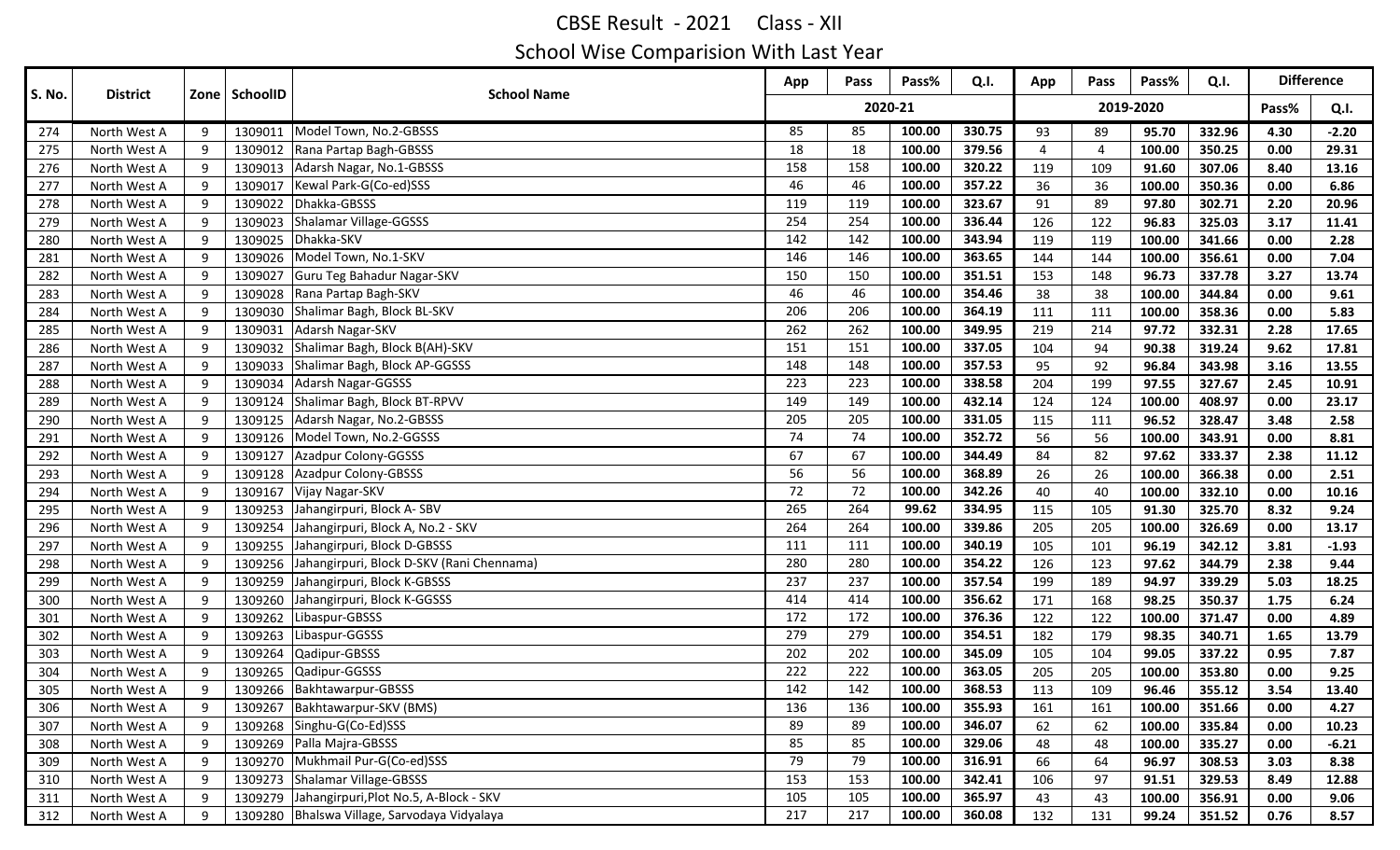## CBSE Result - 2021 Class - XII

School Wise Comparision With Last Year

|        |                 |    |                 | <b>School Name</b>                                    | App | Pass | Pass%   | Q.I.   | App | Pass | Pass%     | Q.I.   |       | <b>Difference</b> |
|--------|-----------------|----|-----------------|-------------------------------------------------------|-----|------|---------|--------|-----|------|-----------|--------|-------|-------------------|
| S. No. | <b>District</b> |    | Zone   SchoolID |                                                       |     |      | 2020-21 |        |     |      | 2019-2020 |        | Pass% | Q.I.              |
| 313    | North West A    | 10 | 1310002         | Prahalad Pur-SBV                                      | 216 | 216  | 100.00  | 346.02 | 137 | 137  | 100.00    | 334.05 | 0.00  | 11.97             |
| 314    | North West A    | 10 |                 | 1310004 Sannoth-SV                                    | 56  | 56   | 100.00  | 333.98 | 54  | 54   | 100.00    | 322.44 | 0.00  | 11.54             |
| 315    | North West A    | 10 |                 | 1310005 Tikri Khurd- SKV                              | 82  | 82   | 100.00  | 371.84 | 66  | 66   | 100.00    | 362.33 | 0.00  | 9.51              |
| 316    | North West A    | 10 |                 | 1310007 Nangal Thakran-SBV (Ved Pandit Khushi Ram)    | 91  | 91   | 100.00  | 377.33 | 55  | 55   | 100.00    | 371.47 | 0.00  | 5.86              |
| 317    | North West A    | 10 |                 | 1310008 Pooth Khurd-GBSSS                             | 72  | 72   | 100.00  | 350.01 | 65  | 65   | 100.00    | 337.68 | 0.00  | 12.34             |
| 318    | North West A    | 10 | 1310009         | Badli-GBSSS                                           | 256 | 256  | 100.00  | 357.46 | 170 | 170  | 100.00    | 341.81 | 0.00  | 15.66             |
| 319    | North West A    | 10 |                 | 1310010 Katewara-GBSSS                                | 36  | 36   | 100.00  | 365.97 | 32  | 32   | 100.00    | 343.13 | 0.00  | 22.85             |
| 320    | North West A    | 10 |                 | 1310014 Alipur-GBSSS                                  | 275 | 275  | 100.00  | 358.36 | 200 | 200  | 100.00    | 343.78 | 0.00  | 14.59             |
| 321    | North West A    | 10 |                 | 1310015 Khera Khurd-GBSSS                             | 56  | 56   | 100.00  | 313.86 | 42  | 41   | 97.62     | 298.52 | 2.38  | 15.33             |
| 322    | North West A    | 10 |                 | 1310017 Narela, SBV                                   | 264 | 264  | 100.00  | 352.69 | 196 | 196  | 100.00    | 341.01 | 0.00  | 11.68             |
| 323    | North West A    | 10 |                 | 1310019 Bawana-GBSSS                                  | 179 | 179  | 100.00  | 344.54 | 156 | 154  | 98.72     | 332.84 | 1.28  | 11.70             |
| 324    | North West A    | 10 | 1310022         | Bhorgarh-G(Co-ed)SSS                                  | 144 | 144  | 100.00  | 351.44 | 75  | 75   | 100.00    | 337.95 | 0.00  | 13.50             |
| 325    | North West A    | 10 |                 | 1310025 Shahabad Dairy- GGSSS                         | 333 | 333  | 100.00  | 335.84 | 215 | 215  | 100.00    | 329.08 | 0.00  | 6.76              |
| 326    | North West A    | 10 |                 | 1310026 Harewali-G(Co-ed)SSS                          | 25  | 25   | 100.00  | 353.52 | 28  | 28   | 100.00    | 337.04 | 0.00  | 16.48             |
| 327    | North West A    | 10 |                 | 1310030 Holambi Kalan-G(CO-ED)SSS                     | 130 | 130  | 100.00  | 330.32 | 85  | 82   | 96.47     | 319.73 | 3.53  | 10.59             |
| 328    | North West A    | 10 | 1310031         | Alipur-SKV                                            | 321 | 321  | 100.00  | 350.13 | 250 | 250  | 100.00    | 332.92 | 0.00  | 17.21             |
| 329    | North West A    | 10 | 1310032         | Prahalad Pur-SKV                                      | 226 | 226  | 100.00  | 380.80 | 125 | 125  | 100.00    | 366.41 | 0.00  | 14.39             |
| 330    | North West A    | 10 | 1310033         | Dariyapur Kalan-SKV (Updesh Kaur)                     | 114 | 114  | 100.00  | 381.71 | 97  | 96   | 98.97     | 378.79 | 1.03  | 2.92              |
| 331    | North West A    | 10 | 1310034         | Badli-SKV                                             | 319 | 319  | 100.00  | 360.17 | 263 | 263  | 100.00    | 348.29 | 0.00  | 11.88             |
| 332    | North West A    | 10 |                 | 1310036 Narela, No.1-SKV                              | 460 | 460  | 100.00  | 383.91 | 391 | 390  | 99.74     | 368.53 | 0.26  | 15.37             |
| 333    | North West A    | 10 |                 | 1310039 Khera Kalan-SKV (Baba Nane Nath)              | 73  | 73   | 100.00  | 376.18 | 52  | 52   | 100.00    | 362.98 | 0.00  | 13.20             |
| 334    | North West A    | 10 | 1310041         | Khera Khurd-SKV                                       | 63  | 63   | 100.00  | 377.56 | 48  | 48   | 100.00    | 352.60 | 0.00  | 24.95             |
| 335    | North West A    | 10 |                 | 1310042 Bawana-SKV (Ravi Shankar)                     | 199 | 199  | 100.00  | 363.53 | 174 | 173  | 99.43     | 357.53 | 0.57  | 6.00              |
| 336    | North West A    | 10 |                 | 1310043 Pooth Khurd-SKV (Raja RamMohan Roy)           | 57  | 57   | 100.00  | 349.89 | 71  | 70   | 98.59     | 330.27 | 1.41  | 19.63             |
| 337    | North West A    | 10 |                 | 1310045 Samaipur-GGSSS                                | 379 | 379  | 100.00  | 357.15 | 252 | 252  | 100.00    | 350.27 | 0.00  | 6.88              |
| 338    | North West A    | 10 |                 | 1310049 Bankner-GGSSS                                 | 126 | 126  | 100.00  | 356.79 | 144 | 144  | 100.00    | 345.10 | 0.00  | 11.69             |
| 339    | North West A    | 10 |                 | 1310157 Siraspur-GGSSS                                | 171 | 171  | 100.00  | 389.04 | 84  | 84   | 100.00    | 372.24 | 0.00  | 16.80             |
| 340    | North West A    | 10 |                 | 1310161   Barwala-G(Co-ed)SSS                         | 44  | 44   | 100.00  | 324.23 | 23  | 23   | 100.00    | 302.39 | 0.00  | 21.84             |
| 341    | North West A    | 10 |                 | 1310164 Narela, Pocket 5 & 6-GGSSS                    | 98  | 98   | 100.00  | 350.90 | 85  | 85   | 100.00    | 343.28 | 0.00  | 7.62              |
| 342    | North West A    | 10 |                 | 1310166 Narela-GBSSS (Mussadi Lal)                    | 150 | 150  | 100.00  | 357.27 | 107 | 107  | 100.00    | 347.07 | 0.00  | 10.19             |
| 343    | North West A    | 10 |                 | 1310168 Bankner-SBV                                   | 163 | 163  | 100.00  | 356.06 | 125 | 124  | 99.20     | 337.21 | 0.80  | 18.85             |
| 344    | North West A    | 10 |                 | 1310169 Holambi Kalan, B-Block GGSSS                  | 103 | 103  | 100.00  | 344.75 | 77  | 77   | 100.00    | 341.51 | 0.00  | 3.24              |
| 345    | North West A    | 10 |                 | 1310170 Narela, No.2-SKV                              | 259 | 259  | 100.00  | 365.39 | 193 | 192  | 99.48     | 355.54 | 0.52  | 9.85              |
| 346    | North West A    | 10 |                 | 1310247 Auchandi-SV                                   | 28  | 28   | 100.00  | 404.14 | 31  | 31   | 100.00    | 386.39 | 0.00  | 17.76             |
| 347    | North West A    | 10 |                 | 1310395 Shahabad Dairy-GBSSS                          | 232 | 232  | 100.00  | 334.88 | 144 | 143  | 99.31     | 323.08 | 0.69  | 11.80             |
| 348    | North West A    | 10 |                 | 1310399 HOLAMBI KALAN, METRO VIHAR, A-BLK G(CO-ED)SSS | 134 | 134  | 100.00  | 334.94 | 100 | 100  | 100.00    | 333.17 | 0.00  | 1.77              |
| 349    | North West A    | 10 |                 | 1310400 GHOGA G(CO-ED)SSS                             | 41  | 41   | 100.00  | 324.22 | 26  | 26   | 100.00    | 310.54 | 0.00  | 13.68             |
| 350    | North West A    | 10 | 1310407         | Holambi Kalan, Metro Vihar, C-Block-G(Co-ed)SSS       | 71  | 71   | 100.00  | 346.61 | 47  | 47   | 100.00    | 337.43 | 0.00  | 9.18              |
| 351    | North West A    | 10 |                 | 1310408 Narela Sector B-4, SV-1310408                 | 86  | 86   | 100.00  | 331.06 | 87  | 84   | 96.55     | 313.51 | 3.45  | 17.55             |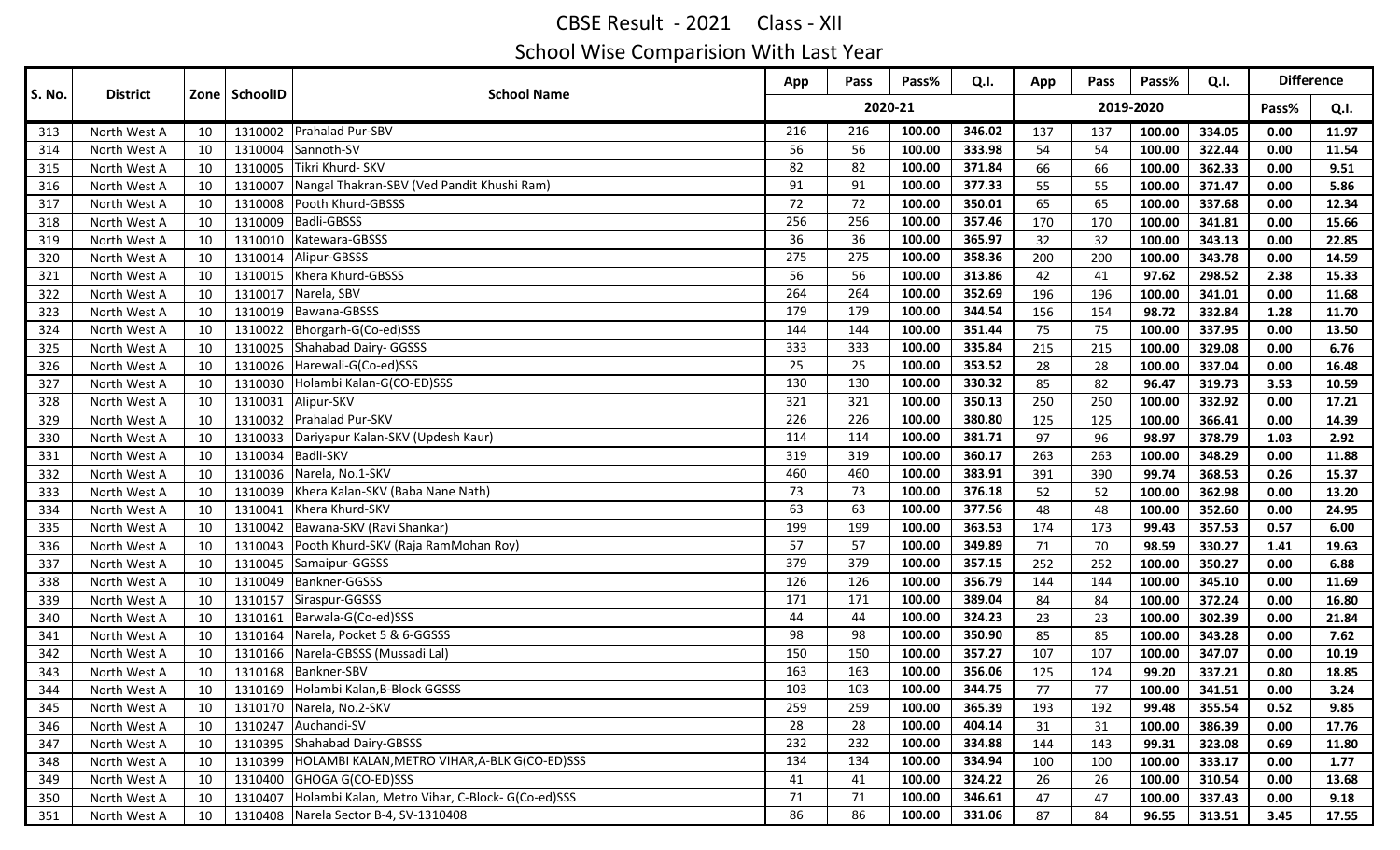| S. No. | <b>District</b> |    | Zone   SchoolID | <b>School Name</b>                                | App | Pass            | Pass%   | Q.I.   | App    | Pass | Pass%     | Q.I.   |       | <b>Difference</b> |
|--------|-----------------|----|-----------------|---------------------------------------------------|-----|-----------------|---------|--------|--------|------|-----------|--------|-------|-------------------|
|        |                 |    |                 |                                                   |     |                 | 2020-21 |        |        |      | 2019-2020 |        | Pass% | Q.I.              |
| 352    | North West A    | 10 |                 | 1310409 Narela, A-10 Pocket-5, RPVV               | 116 | 116             | 100.00  | 442.59 | 105    | 105  | 100.00    | 428.14 | 0.00  | 14.44             |
| 353    | North West A    | 10 |                 | 1310410 Narela, Sect. A-6, Pocket-2- GGSSS        | 172 | 172             | 100.00  | 370.86 | 144    | 144  | 100.00    | 358.79 | 0.00  | 12.07             |
| 354    | North West A    | 10 | 1310411         | Shahbad Daulatpur- GGSSS                          | 130 | 130             | 100.00  | 388.22 | 60     | 60   | 100.00    | 379.02 | 0.00  | 9.20              |
| 355    | North West A    | 10 |                 | 1310414 Bawana J. J. Colony No.1 GGSSS            | 225 | 225             | 100.00  | 330.53 | 159    | 157  | 98.74     | 325.48 | 1.26  | 5.04              |
| 356    | North West A    | 10 |                 | 1310415   Bawana J. J. Colony No.2 GBSSS          | 195 | 195             | 100.00  | 326.04 | 125    | 123  | 98.40     | 312.78 | 1.60  | 13.26             |
| 357    | North West A    | 10 |                 | 1310420 Siraspur-GBSSS                            | 89  | 89              | 100.00  | 359.80 | 43     | 43   | 100.00    | 342.23 | 0.00  | 17.57             |
| 358    | North West A    | 10 | 1310429         | Holambi Kalan, B-Block GBSSS                      | 77  | 77              | 100.00  | 331.75 | 59     | 57   | 96.61     | 327.58 | 3.39  | 4.18              |
| 359    | North West A    | 10 | 1310430         | Narela, Sect. A-6, Pkt-2 - GBSSS                  | 103 | 103             | 100.00  | 354.60 | 62     | 62   | 100.00    | 352.82 | 0.00  | 1.78              |
| 360    | North West A    | 10 | 1310431         | Shahbad Daulatpur- GBSSS                          | 151 | 151             | 100.00  | 366.87 | 63     | 60   | 95.24     | 349.05 | 4.76  | 17.83             |
| 361    | North West A    | 10 |                 | 1310458 Tikri Khurd-SBV                           | 63  | 63              | 100.00  | 364.75 | 53     | 53   | 100.00    | 340.09 | 0.00  | 24.65             |
| 362    | North West B    | 11 | 1411001         | Anandwas-SBV                                      | 211 | 211             | 100.00  | 381.07 | 156    | 156  | 100.00    | 369.24 | 0.00  | 11.83             |
| 363    | North West B-I  | 11 |                 | 1411002 Shakurpur, No.1-SBV                       | 153 | 153             | 100.00  | 365.59 | 76     | 74   | 97.37     | 359.41 | 2.63  | 6.19              |
| 364    | North West B-I  | 11 | 1411003         | Ashok Vihar, Phase I, Block H-SBV                 | 56  | 56              | 100.00  | 328.13 | 41     | 41   | 100.00    | 331.98 | 0.00  | $-3.85$           |
| 365    | North West B-I  | 11 | 1411005         | Kailash Enclave-SV                                | 146 | 146             | 100.00  | 362.02 | 107    | 103  | 96.26     | 357.51 | 3.74  | 4.51              |
| 366    | North West B-I  | 11 | 1411007         | Pitampura, Block ZP- Sarvodaya Co-ed SSS          | 132 | 132             | 100.00  | 358.07 | 87     | 86   | 98.85     | 338.85 | 1.15  | 19.22             |
| 367    | North West B-I  | 11 | 1411008         | Pitampura, Block FU-SV                            | 245 | 244             | 99.59   | 347.31 | 178    | 177  | 99.44     | 333.01 | 0.15  | 14.30             |
| 368    | North West B-I  | 11 | 1411009         | Keshavpuram, No.1-GBSSS                           | 37  | $\overline{37}$ | 100.00  | 324.92 | 21     | 21   | 100.00    | 326.14 | 0.00  | $-1.22$           |
| 369    | North West B-I  | 11 |                 | 1411011 Shakurpur, No.2-GBSSS                     | 112 | 112             | 100.00  | 346.41 | 72     | 69   | 95.83     | 348.10 | 4.17  | $-1.69$           |
| 370    | North West B-I  | 11 |                 | 1411014 Ashok Vihar, Block D-GBSSS                | 97  | 97              | 100.00  | 366.85 | 54     | 54   | 100.00    | 348.39 | 0.00  | 18.46             |
| 371    | North West B-I  | 11 |                 | 1411015 Ashok Vihar, Phase II-GBSSS               | 124 | 124             | 100.00  | 305.47 | 84     | 76   | 90.48     | 300.14 | 9.52  | 5.32              |
| 372    | North West B-I  | 11 |                 | 1411016 Rani Bagh-GBSSS                           | 67  | 67              | 100.00  | 355.85 | 72     | 72   | 100.00    | 349.00 | 0.00  | 6.85              |
| 373    | North West B-I  | 11 | 1411017         | Pitampura, Block SU-GBSSS                         | 148 | 148             | 100.00  | 393.84 | 77     | 77   | 100.00    | 382.57 | 0.00  | 11.27             |
| 374    | North West B-I  | 11 | 1411019         | <b>Bharat Nagar-GBSSS</b>                         | 49  | 49              | 100.00  | 371.06 | 41     | 41   | 100.00    | 369.02 | 0.00  | 2.04              |
| 375    | North West B-I  | 11 | 1411021         | Keshavpuram, Block A-SKV                          | 70  | 70              | 100.00  | 357.27 | 32     | 32   | 100.00    | 358.03 | 0.00  | $-0.76$           |
| 376    | North West B-I  | 11 | 1411022         | Wazirpur, J.J. Colony-GBSSS                       | 106 | 106             | 100.00  | 366.35 | 78     | 78   | 100.00    | 356.12 | 0.00  | 10.23             |
| 377    | North West B-I  | 11 | 1411026         | Ashok Vihar, Phase I, Block H-SKV                 | 169 | 169             | 100.00  | 352.46 | 128    | 127  | 99.22     | 340.98 | 0.78  | 11.48             |
| 378    | North West B-I  | 11 | 1411027         | Ashok Vihar, Phase II-SKV                         | 203 | 203             | 100.00  | 364.95 | 96     | 96   | 100.00    | 354.35 | 0.00  | 10.59             |
| 379    | North West B-I  | 11 | 1411028         | Keshavpuram, No.1-SKV                             | 122 | 122             | 100.00  | 353.59 | 102    | 102  | 100.00    | 348.48 | 0.00  | 5.11              |
| 380    | North West B-I  | 11 | 1411029         | Keshavpuram-SBV                                   | 135 | 135             | 100.00  | 359.97 | 83     | 83   | 100.00    | 351.05 | 0.00  | 8.92              |
| 381    | North West B-I  | 11 | 1411030         | Shakurpur, No.2-SKV                               | 96  | 96              | 100.00  | 375.04 | 98     | 98   | 100.00    | 363.95 | 0.00  | 11.09             |
| 382    | North West B-I  | 11 | 1411031         | <b>Bharat Nagar-SKV</b>                           | 75  | $\overline{75}$ | 100.00  | 325.49 | 58     | 58   | 100.00    | 326.02 | 0.00  | $-0.52$           |
| 383    | North West B-I  | 11 |                 | 1411032 Rampura- Govt. Co-ed Sarvodaya Vidyalaya  | 133 | 133             | 100.00  | 379.75 | $71\,$ | 70   | 98.59     | 357.17 | 1.41  | 22.58             |
| 384    | North West B-I  | 11 |                 | 1411034 Wazirpur, J.J. Colony-SKV                 | 164 | 164             | 100.00  | 352.68 | 104    | 103  | 99.04     | 343.35 | 0.96  | 9.33              |
| 385    | North West B-I  | 11 |                 | 1411035 Wazirpur Village-SV                       | 77  | 77              | 100.00  | 361.95 | 49     | 49   | 100.00    | 356.69 | 0.00  | 5.25              |
| 386    | North West B-I  | 11 |                 | 1411037 Tri Nagar, Narang Colony- Govt. Co-ed SSS | 145 | 145             | 100.00  | 341.30 | 132    | 131  | 99.24     | 325.55 | 0.76  | 15.74             |
| 387    | North West B-I  | 11 |                 | 1411038 Anandwas-GGSSS                            | 107 | 107             | 100.00  | 403.93 | 97     | 97   | 100.00    | 378.22 | 0.00  | 25.72             |
| 388    | North West B-I  | 11 |                 | 1411040 Ashok Vihar, Block D-GGSSS                | 74  | 74              | 100.00  | 314.31 | 59     | 59   | 100.00    | 300.25 | 0.00  | 14.06             |
| 389    | North West B-I  | 11 |                 | 1411041 Pitampura, Block SU-GGSSS                 | 108 | 108             | 100.00  | 381.80 | 67     | 67   | 100.00    | 372.48 | 0.00  | 9.32              |
| 390    | North West B-I  | 11 |                 | 1411042 Saraswati Vihar, Block A-GGSSS            | 104 | 104             | 100.00  | 373.45 | 86     | 86   | 100.00    | 360.62 | 0.00  | 12.84             |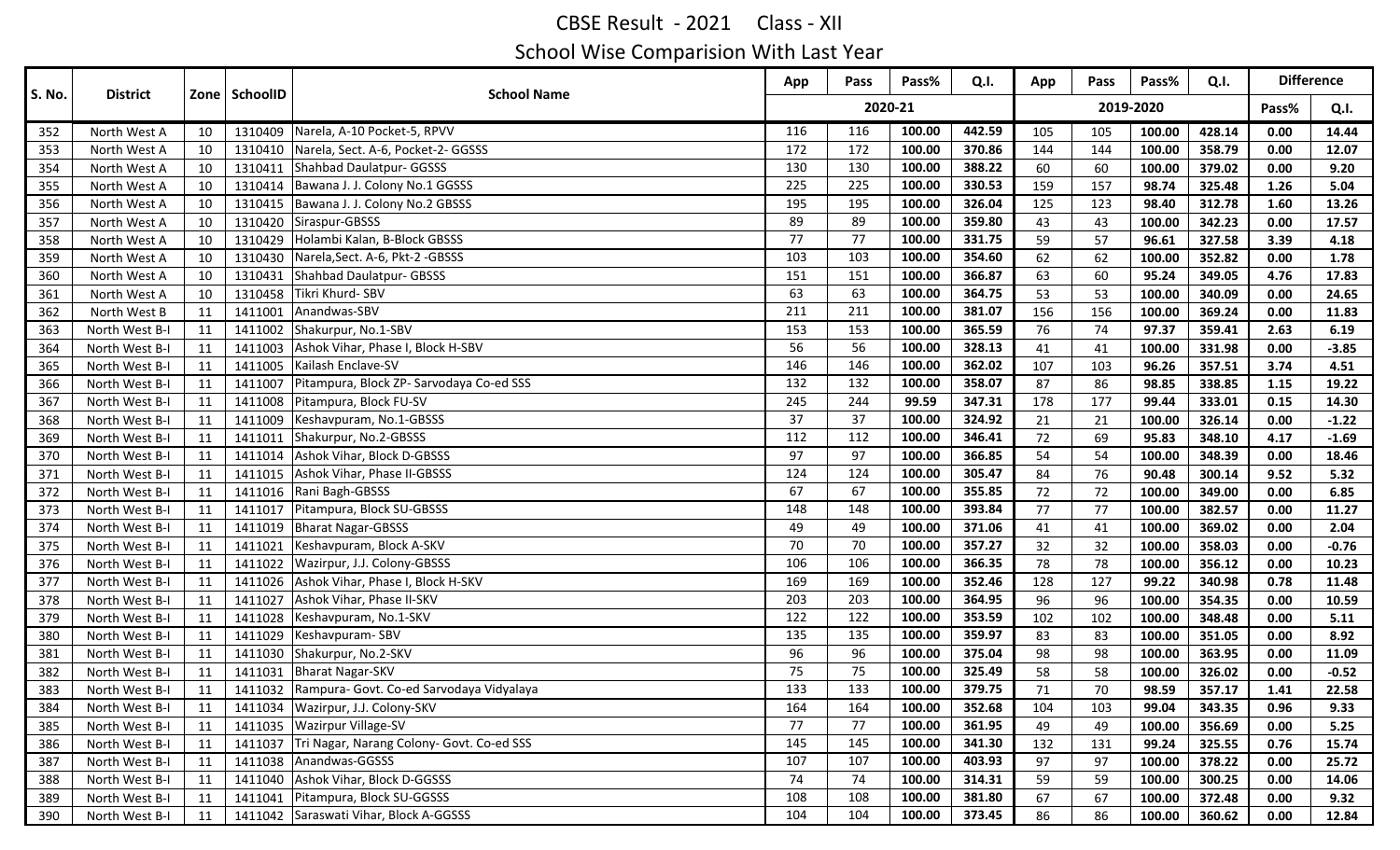|        | <b>District</b> |    | Zone   SchoolID | <b>School Name</b>                                         | App | Pass | Pass%   | Q.I.   | App | Pass | Pass%     | Q.I.   |       | <b>Difference</b> |
|--------|-----------------|----|-----------------|------------------------------------------------------------|-----|------|---------|--------|-----|------|-----------|--------|-------|-------------------|
| S. No. |                 |    |                 |                                                            |     |      | 2020-21 |        |     |      | 2019-2020 |        | Pass% | Q.I.              |
| 391    | North West B-I  | 11 |                 | 1411043 Rani Bagh-GGSSS                                    | 140 | 140  | 100.00  | 373.62 | 109 | 107  | 98.17     | 360.97 | 1.83  | 12.65             |
| 392    | North West B-I  | 11 |                 | 1411046 Anandwas- GGSSS                                    | 91  | 91   | 100.00  | 362.32 | 76  | 76   | 100.00    | 344.71 | 0.00  | 17.61             |
| 393    | North West B-I  | 11 | 1411123         | Saraswati Vihar, Block C-SV                                | 232 | 232  | 100.00  | 360.23 | 189 | 189  | 100.00    | 354.08 | 0.00  | 6.14              |
| 394    | North West B-I  | 11 | 1411124         | Sharda Niketan-SV                                          | 86  | 86   | 100.00  | 369.40 | 72  | 72   | 100.00    | 367.57 | 0.00  | 1.83              |
| 395    | North West B-I  | 11 |                 | 1411125 Shakurpur, No.1-GGSSS                              | 107 | 107  | 100.00  | 380.92 | 88  | 88   | 100.00    | 374.99 | 0.00  | 5.93              |
| 396    | North West B-I  | 11 |                 | 1411178 Sainik Vihar-G(Co-ed)SSS                           | 48  | 48   | 100.00  | 366.77 | 46  | 46   | 100.00    | 345.57 | 0.00  | 21.21             |
| 397    | North West B-I  | 12 | 1412001         | Sultanpuri, Block-C, Sarvodaya Sr. Sec. Vidyalaya          | 170 | 170  | 100.00  | 340.36 | 133 | 127  | 95.49     | 322.32 | 4.51  | 18.04             |
| 398    | North West B-I  | 12 | 1412002         | Mangolpuri, Block K-SBV                                    | 226 | 225  | 99.56   | 350.72 | 138 | 126  | 91.30     | 339.59 | 8.25  | 11.13             |
| 399    | North West B-I  | 12 | 1412005         | Sultanpuri, Block C-SBV                                    | 137 | 137  | 100.00  | 393.90 | 83  | 83   | 100.00    | 381.29 | 0.00  | 12.61             |
| 400    | North West B-I  | 12 | 1412006         | Sultanpuri, Block BC-GBSSS                                 | 55  | 55   | 100.00  | 327.96 | 30  | 28   | 93.33     | 320.80 | 6.67  | 7.16              |
| 401    | North West B-I  | 12 | 1412007         | Pooth Kalan-SBV                                            | 231 | 231  | 100.00  | 333.85 | 123 | 122  | 99.19     | 341.92 | 0.81  | $-8.07$           |
| 402    | North West B-I  | 12 | 1412008         | Sultanpuri, Block H-SBV                                    | 194 | 194  | 100.00  | 336.48 | 123 | 117  | 95.12     | 329.49 | 4.88  | 7.00              |
| 403    | North West B-I  | 12 | 1412009         | Mangolpuri, Block U-GBSSS                                  | 167 | 167  | 100.00  | 336.52 | 109 | 105  | 96.33     | 320.99 | 3.67  | 15.53             |
| 404    | North West B-I  | 12 | 1412011         | Mangolpuri, Block R-SBV                                    | 157 | 155  | 98.73   | 332.23 | 123 | 111  | 90.24     | 318.44 | 8.48  | 13.79             |
| 405    | North West B-I  | 12 | 1412013         | Mangolpuri, Plot II, Kamdhenu-SBV                          | 58  | 58   | 100.00  | 334.84 | 36  | 36   | 100.00    | 329.64 | 0.00  | 5.21              |
| 406    | North West B-I  | 12 | 1412014         | Mangolpuri, Block O-SBV                                    | 105 | 105  | 100.00  | 346.64 | 81  | 81   | 100.00    | 339.57 | 0.00  | 7.07              |
| 407    | North West B-I  | 12 |                 | 1412016 Sultanpur Majra- G (Co-ed) Senior Secondary School | 76  | 76   | 100.00  | 346.37 | 60  | 58   | 96.67     | 331.45 | 3.33  | 14.92             |
| 408    | North West B-I  | 12 |                 | 1412018 Mangolpuri, Block Y-SBV                            | 85  | 85   | 100.00  | 309.78 | 50  | 42   | 84.00     | 304.14 | 16.00 | 5.64              |
| 409    | North West B-I  | 12 | 1412019         | Sultanpuri, P-Block - GGSSS                                | 49  | 49   | 100.00  | 322.76 | 53  | 52   | 98.11     | 308.04 | 1.89  | 14.72             |
| 410    | North West B-I  | 12 | 1412022         | Mangolpuri, Block-C, S(Co-ed)Sr. Sec. Vidyalaya            | 182 | 182  | 100.00  | 326.21 | 129 | 124  | 96.12     | 319.55 | 3.88  | 6.66              |
| 411    | North West B-I  | 12 | 1412024         | Mangolpuri, Block H-SKV                                    | 228 | 228  | 100.00  | 346.09 | 140 | 137  | 97.86     | 333.26 | 2.14  | 12.83             |
| 412    | North West B-I  | 12 | 1412025         | Mangolpuri, Block D-SKV (Kamdhenu)                         | 199 | 199  | 100.00  | 331.57 | 171 | 164  | 95.91     | 320.37 | 4.09  | 11.20             |
| 413    | North West B-I  | 12 | 1412026         | Sultanpuri, Block C-SKV                                    | 237 | 237  | 100.00  | 327.77 | 161 | 154  | 95.65     | 316.28 | 4.35  | 11.49             |
| 414    | North West B-I  | 12 | 1412027         | Pooth Kalan-SKV                                            | 362 | 362  | 100.00  | 369.86 | 229 | 227  | 99.13     | 351.76 | 0.87  | 18.10             |
| 415    | North West B-I  | 12 | 1412029         | Sultanpuri, Block H-SKV                                    | 370 | 370  | 100.00  | 337.99 | 285 | 284  | 99.65     | 330.92 | 0.35  | 7.07              |
| 416    | North West B-I  | 12 | 1412030         | Mangolpuri, Block U-SKV                                    | 128 | 128  | 100.00  | 352.28 | 102 | 100  | 98.04     | 342.97 | 1.96  | 9.31              |
| 417    | North West B-I  | 12 | 1412031         | Mangolpuri, Block O-SKV                                    | 246 | 246  | 100.00  | 355.90 | 219 | 211  | 96.35     | 338.64 | 3.65  | 17.25             |
| 418    | North West B-I  | 12 | 1412033         | Mangolpur Kalan-G(co-ed)sss                                | 133 | 133  | 100.00  | 331.53 | 87  | 83   | 95.40     | 318.70 | 4.60  | 12.83             |
| 419    | North West B-I  | 12 | 1412035         | Sultanpuri, Block BC-GGSSS                                 | 171 | 171  | 100.00  | 345.60 | 138 | 137  | 99.28     | 340.41 | 0.72  | 5.18              |
| 420    | North West B-I  | 12 | 1412079         | Mangolpur Khrud- GBSSS                                     | 148 | 148  | 100.00  | 343.41 | 71  | 71   | 100.00    | 335.01 | 0.00  | 8.40              |
| 421    | North West B-I  | 12 |                 | 1412080 Mangolpuri, Block Q-SKV                            | 195 | 195  | 100.00  | 347.86 | 128 | 127  | 99.22     | 331.98 | 0.78  | 15.88             |
| 422    | North West B-I  | 12 |                 | 1412082 Mangolpuri, Block-K-2,SV                           | 206 | 203  | 98.54   | 312.30 | 110 | 100  | 90.91     | 296.04 | 7.63  | 16.26             |
| 423    | North West B-I  | 12 |                 | 1412083 Sultanpuri, F-Block, GBSSS                         | 46  | 46   | 100.00  | 356.20 | 24  | 24   | 100.00    | 342.29 | 0.00  | 13.90             |
| 424    | North West B-I  | 12 |                 | 1412084 Pooth Kalan, Rohini Extn., Sector 20- SKV          | 300 | 300  | 100.00  | 336.59 | 215 | 213  | 99.07     | 328.70 | 0.93  | 7.89              |
| 425    | North West B-I  | 12 |                 | 1412085 Sultanpuri, D-Block, GBSSS                         | 40  | 40   | 100.00  | 327.05 | 42  | 42   | 100.00    | 317.29 | 0.00  | 9.76              |
| 426    | North West B-I  | 12 |                 | 1412086 Sultanpuri, E-Block, GBSSS                         | 88  | 88   | 100.00  | 319.00 | 59  | 57   | 96.61     | 310.34 | 3.39  | 8.66              |
| 427    | North West B-I  | 12 |                 | 1412087 Sultanpuri, A-Block-SBV                            | 92  | 92   | 100.00  | 314.86 | 57  | 50   | 87.72     | 306.93 | 12.28 | 7.93              |
| 428    | North West B-I  | 12 |                 | 1412088 Sultanpuri, D-Block, GGSSS                         | 106 | 106  | 100.00  | 319.62 | 58  | 56   | 96.55     | 305.55 | 3.45  | 14.07             |
| 429    | North West B-I  | 12 |                 | 1412089 Sultanpuri, Block F-GGSSS                          | 95  | 95   | 100.00  | 353.65 | 82  | 82   | 100.00    | 343.99 | 0.00  | 9.66              |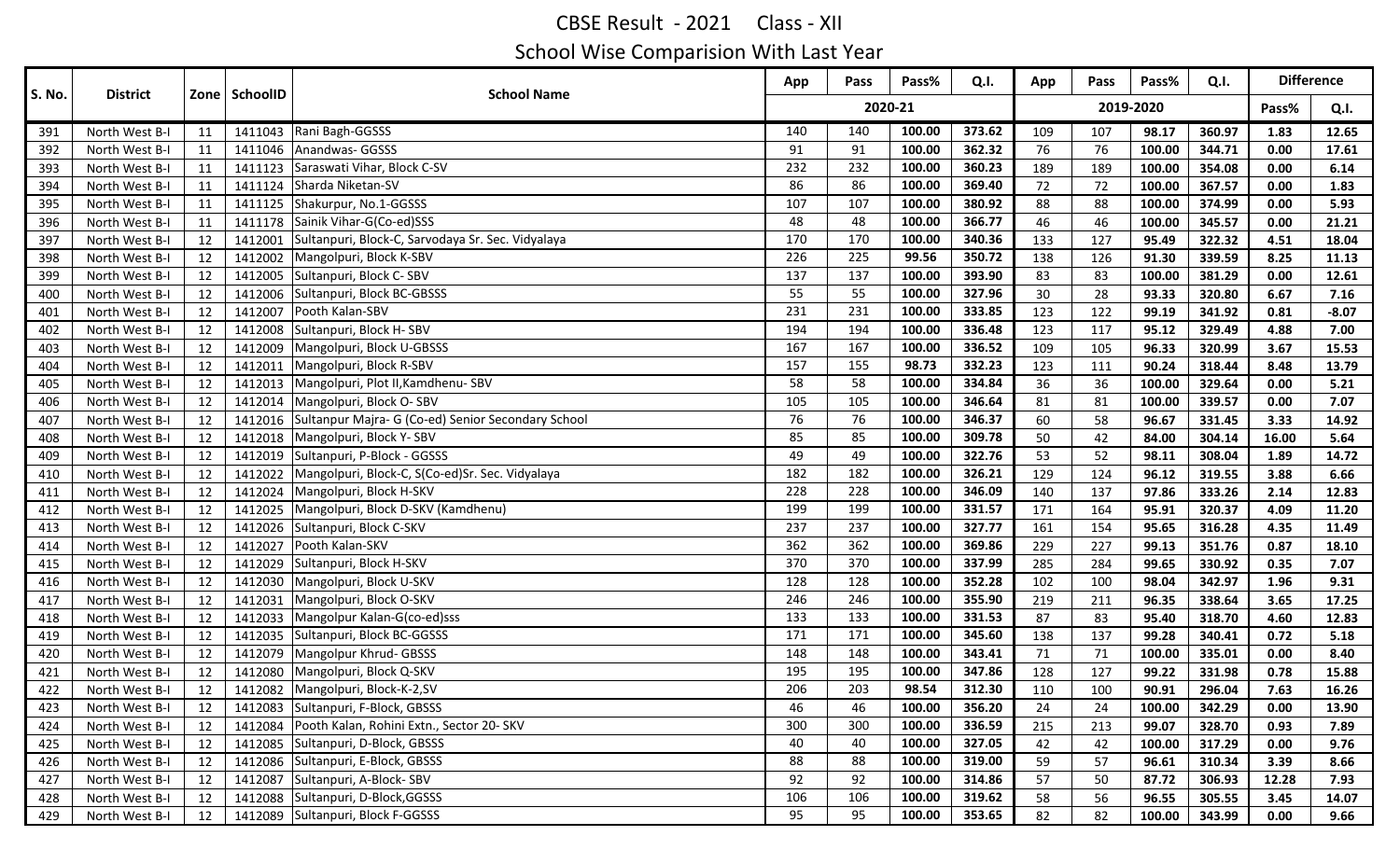| S. No. |                 |    |                 |                                                            | App | Pass | Pass%   | Q.I.   | App | Pass | Pass%     | Q.I.   |         | <b>Difference</b> |
|--------|-----------------|----|-----------------|------------------------------------------------------------|-----|------|---------|--------|-----|------|-----------|--------|---------|-------------------|
|        | <b>District</b> |    | Zone   SchoolID | <b>School Name</b>                                         |     |      | 2020-21 |        |     |      | 2019-2020 |        | Pass%   | Q.I.              |
| 430    | North West B-I  | 12 | 1412090         | Mangolpuri, Block P-SBV                                    | 82  | 82   | 100.00  | 325.87 | 61  | 54   | 88.52     | 315.16 | 11.48   | 10.70             |
| 431    | North West B-I  | 12 | 1412091         | Mubarkpur Dabas, No.1-GBSSS                                | 87  | 87   | 100.00  | 297.94 | 79  | 62   | 78.48     | 287.53 | 21.52   | 10.41             |
| 432    | North West B-I  | 12 | 1412092         | Nithari Village-SBV                                        | 341 | 341  | 100.00  | 305.98 | 267 | 255  | 95.51     | 303.11 | 4.49    | 2.87              |
| 433    | North West B-I  | 12 | 1412093         | Nithari-SKV                                                | 351 | 351  | 100.00  | 343.14 | 321 | 316  | 98.44     | 331.14 | 1.56    | 12.00             |
| 434    | North West B-I  | 12 | 1412095         | Rani Khera-S(Co-ed)V                                       | 210 | 210  | 100.00  | 335.57 | 104 | 104  | 100.00    | 332.58 | 0.00    | 2.99              |
| 435    | North West B-I  | 12 | 1412130         | Mongolpuri, Block D GBSSS                                  | 105 | 105  | 100.00  | 331.69 | 63  | 53   | 84.13     | 312.38 | 15.87   | 19.30             |
| 436    | North West B-I  | 12 | 1412131         | Nithari-GGSSS                                              | 409 | 408  | 99.76   | 351.95 | 200 | 198  | 99.00     | 341.51 | 0.76    | 10.44             |
| 437    | North West B-I  | 12 | 1412132         | Nithari-GBSSS                                              | 303 | 303  | 100.00  | 349.88 | 191 | 189  | 98.95     | 342.86 | 1.05    | 7.02              |
| 438    | North West B-I  | 12 | 1412133         | Mubarikpur Dabas-GGSSS                                     | 253 | 253  | 100.00  | 355.61 | 131 | 129  | 98.47     | 353.72 | 1.53    | 1.89              |
| 439    | North West B-I  | 12 | 1412248         | Pooth Kalan, Rohini Extn., Sector 20- SBV                  | 236 | 236  | 100.00  | 337.87 | 117 | 112  | 95.73     | 321.42 | 4.27    | 16.45             |
| 440    | North West B-I  | 12 | 1412253         | Mubarakpur Dabas, No-2, GGSSS-1412253                      | 230 | 230  | 100.00  | 367.34 | 152 | 151  | 99.34     | 355.16 | 0.66    | 12.19             |
| 441    | North West B-I  | 12 | 1412254         | Mubarkpur Dabas, No.2-GBSSS                                | 161 | 161  | 100.00  | 341.74 | 131 | 128  | 97.71     | 334.47 | 2.29    | 7.27              |
| 442    | North West B-I  | 12 | 1412258         | Nithari Village- GGSSS                                     | 280 | 280  | 100.00  | 343.34 | 266 | 265  | 99.62     | 333.19 | 0.38    | 10.15             |
| 443    | North West B-I  | 12 | 1412288         | Sultanpuri, P-Block - GBSSS                                | 42  | 42   | 100.00  | 315.38 | 24  | 24   | 100.00    | 302.29 | 0.00    | 13.09             |
| 444    | North West B-I  | 12 | 1412289         | Rohini, Phase-III, Sec-21- Govt. Co-ed Sarvodaya Vidyalaya | 210 | 210  | 100.00  | 374.45 | 161 | 161  | 100.00    | 365.62 | 0.00    | 8.83              |
| 445    | North West B-I  | 12 | 1412290         | Rohini, Sec-22- Govt. Co-ed Sarvodaya Vidyalaya            | 186 | 184  | 98.92   | 356.68 | 164 | 157  | 95.73     | 340.62 | 3.19    | 16.07             |
| 446    | North West B-I  | 12 | 1412291         | Rohini, Phase-II, Sec-21- RPVV                             | 137 | 137  | 100.00  | 452.77 | 137 | 137  | 100.00    | 437.14 | 0.00    | 15.63             |
| 447    | North West B-II | 13 | 1413001         | Chandpur Majra-SV                                          | 51  | 51   | 100.00  | 360.73 | 27  | 26   | 96.30     | 343.44 | 3.70    | 17.28             |
| 448    | North West B-II | 13 | 1413002         | Rohini, Sector 3-SV                                        | 412 | 412  | 100.00  | 338.75 | 358 | 325  | 90.78     | 326.38 | 9.22    | 12.36             |
| 449    | North West B-II | 13 | 1413003         | Ghevra-SV                                                  | 80  | 79   | 98.75   | 364.38 | 50  | 50   | 100.00    | 348.66 | $-1.25$ | 15.72             |
| 450    | North West B-II | 13 | 1413004         | Rohini, Sector 6-SV                                        | 437 | 437  | 100.00  | 332.25 | 301 | 266  | 88.37     | 318.84 | 11.63   | 13.41             |
| 451    | North West B-II | 13 | 1413006         | Rohini, Sector 2 - G(Co-ed) Sarvodaya Vidyalaya            | 341 | 341  | 100.00  | 342.50 | 238 | 227  | 95.38     | 329.13 | 4.62    | 13.36             |
| 452    | North West B-II | 13 | 1413009         | Nizam Pur-G(Co-Ed)SSS                                      | 31  | 31   | 100.00  | 368.55 | 36  | 36   | 100.00    | 351.94 | 0.00    | 16.60             |
| 453    | North West B-II | 13 | 1413010         | Rohini, Sector 9-SV (shaheed capt. Sanjeev Dahiya)         | 314 | 314  | 100.00  | 359.95 | 208 | 205  | 98.56     | 347.05 | 1.44    | 12.89             |
| 454    | North West B-II | 13 | 1413011         | Rohini, Avantika, Sector 1, No.1-GBSSS                     | 107 | 106  | 99.07   | 310.14 | 93  | 90   | 96.77     | 329.66 | 2.29    | $-19.52$          |
| 455    | North West B-II | 13 | 1413013         | Rithala-GBSSS                                              | 185 | 185  | 100.00  | 334.28 | 121 | 110  | 90.91     | 316.82 | 9.09    | 17.46             |
| 456    | North West B-II | 13 | 1413016         | Parshant Vihar-GBSSS                                       | 189 | 189  | 100.00  | 346.54 | 134 | 133  | 99.25     | 342.07 | 0.75    | 4.47              |
| 457    | North West B-II | 13 | 1413019         | Rohini, Avantika, Sector 1, No.2- GBSSS                    | 80  | 80   | 100.00  | 339.03 | 66  | 65   | 98.48     | 324.09 | 1.52    | 14.93             |
| 458    | North West B-II | 13 | 1413022         | Ladpur-GBSSS                                               | 22  | 22   | 100.00  | 353.18 | 18  | 18   | 100.00    | 352.78 | 0.00    | 0.40              |
| 459    | North West B-II | 13 | 1413023         | Rohini, Sector 11-GGSSS                                    | 100 | 100  | 100.00  | 338.77 | 68  | 67   | 98.53     | 324.79 | 1.47    | 13.98             |
| 460    | North West B-II | 13 |                 | 1413025 Kanjhawala-SKV                                     | 101 | 101  | 100.00  | 355.46 | 114 | 114  | 100.00    | 353.32 | 0.00    | 2.14              |
| 461    | North West B-II | 13 |                 | 1413026 Rithala-SKV                                        | 387 | 387  | 100.00  | 336.00 | 257 | 255  | 99.22     | 323.47 | 0.78    | 12.53             |
| 462    | North West B-II | 13 | 1413027         | Sarvodaya Co-ed Vidyalaya Sec. 8 Rohini                    | 272 | 272  | 100.00  | 370.32 | 177 | 175  | 98.87     | 359.11 | 1.13    | 11.20             |
| 463    | North West B-II | 13 |                 | 1413028 Qutabgarh-SKV                                      | 127 | 127  | 100.00  | 353.62 | 105 | 105  | 100.00    | 343.50 | 0.00    | 10.12             |
| 464    | North West B-II | 13 | 1413030         | Rohini, Avantika, Sector 1-SKV                             | 176 | 176  | 100.00  | 349.43 | 140 | 139  | 99.29     | 337.54 | 0.71    | 11.89             |
| 465    | North West B-II | 13 | 1413067         | Prashant Vihar-SKV                                         | 167 | 167  | 100.00  | 384.55 | 105 | 101  | 96.19     | 369.59 | 3.81    | 14.96             |
| 466    | North West B-II | 13 |                 | 1413069 Rohini, Avantika, Sector 1-GGSSS                   | 279 | 278  | 99.64   | 328.68 | 201 | 197  | 98.01     | 318.32 | 1.63    | 10.36             |
| 467    | North West B-II | 13 |                 | 1413070 Rohini, Sector 16, Pocket A-SKV                    | 168 | 168  | 100.00  | 371.92 | 73  | 73   | 100.00    | 363.97 | 0.00    | 7.95              |
| 468    | North West B-II | 13 |                 | 1413071 Rohini, Sector 15-G(Co-ed)SSS                      | 238 | 238  | 100.00  | 339.76 | 158 | 151  | 95.57     | 335.68 | 4.43    | 4.08              |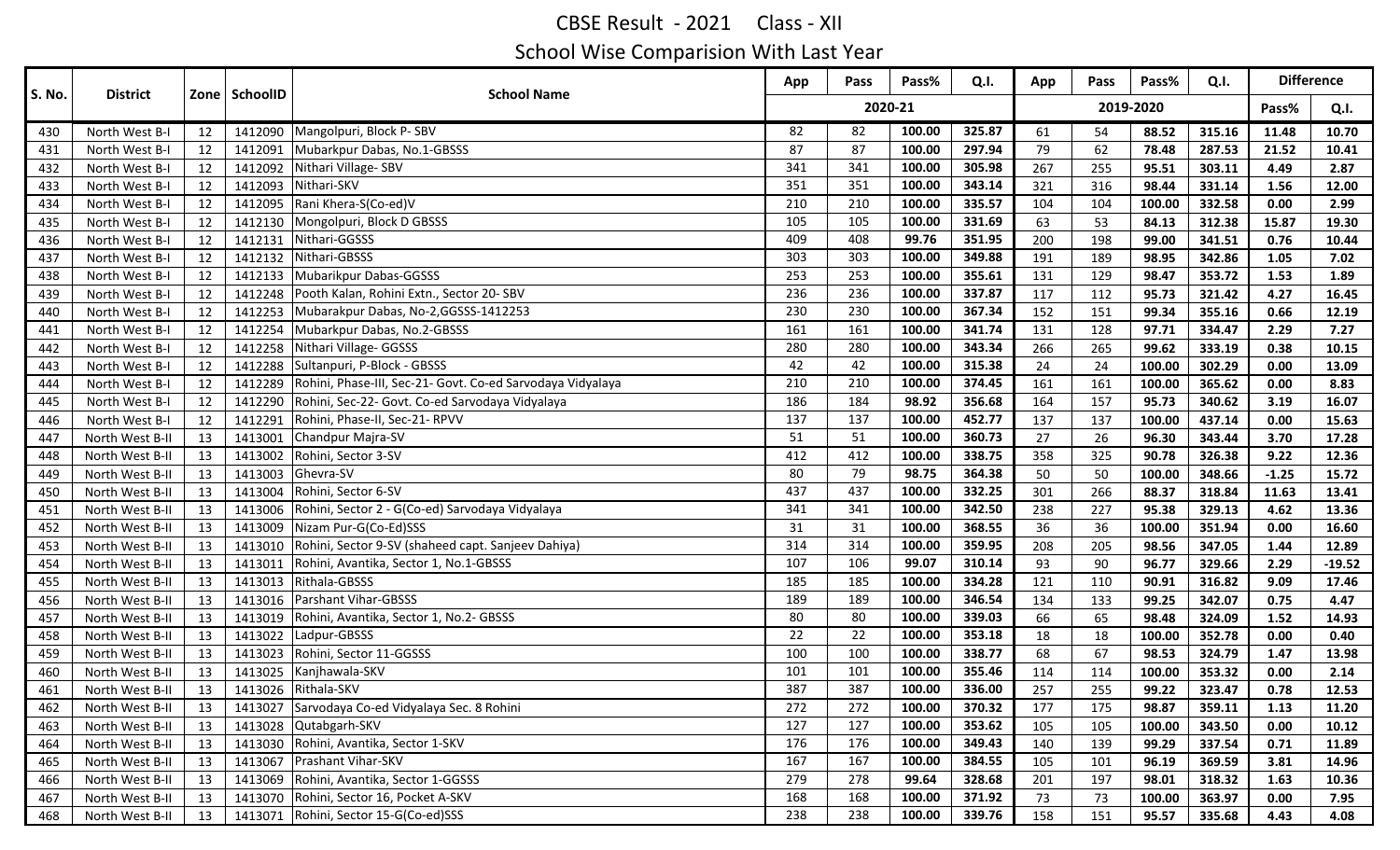| S. No. | <b>District</b> | Zone   | SchoolID | <b>School Name</b>                                               | App | Pass            | Pass%   | Q.I.   | App                                           | Pass                     | Pass%                  | Q.I.                     |                          | <b>Difference</b>        |
|--------|-----------------|--------|----------|------------------------------------------------------------------|-----|-----------------|---------|--------|-----------------------------------------------|--------------------------|------------------------|--------------------------|--------------------------|--------------------------|
|        |                 |        |          |                                                                  |     |                 | 2020-21 |        |                                               |                          | 2019-2020              |                          | Pass%                    | Q.I.                     |
| 469    | North West B-II | 13     |          | 1413074 Rohini, Sector 7-SV                                      | 252 | 252             | 100.00  | 325.22 | 151                                           | 148                      | 98.01                  | 318.64                   | 1.99                     | 6.58                     |
| 470    | North West B-II | 13     | 1413076  | Rohini, Sector 11-RPVV                                           | 139 | 139             | 100.00  | 430.43 | 138                                           | 138                      | 100.00                 | 419.66                   | 0.00                     | 10.77                    |
| 471    | North West B-II | 13     | 1413077  | Begumpur-GBSSS                                                   | 179 | 179             | 100.00  | 341.74 | 84                                            | 84                       | 100.00                 | 335.04                   | 0.00                     | 6.71                     |
| 472    | North West B-II | 13     | 1413078  | Karala-SKV                                                       | 277 | 277             | 100.00  | 372.49 | 212                                           | 212                      | 100.00                 | 364.20                   | 0.00                     | 8.29                     |
| 473    | North West B-II | 13     | 1413079  | Karala-GBSSS                                                     | 141 | 141             | 100.00  | 319.62 | 76                                            | 76                       | 100.00                 | 333.64                   | 0.00                     | $-14.03$                 |
| 474    | North West B-II | 13     | 1413181  | Jaunti-SV                                                        | 77  | 77              | 100.00  | 360.04 | 41                                            | 41                       | 100.00                 | 350.51                   | 0.00                     | 9.53                     |
| 475    | North West B-II | 13     |          | 1413266 Sawada(Ghevra) Colony, A-Block-SKV                       | 81  | 81              | 100.00  | 335.58 | 43                                            | 42                       | 97.67                  | 325.12                   | 2.33                     | 10.46                    |
| 476    | North West B-II | 13     | 1413267  | Sawada(Ghevra) Colony H-Block-SV                                 | 69  | 69              | 100.00  | 363.54 | 63                                            | 63                       | 100.00                 | 351.79                   | 0.00                     | 11.74                    |
| 477    | North West B-II | 13     | 1413268  | Begampur, GGSSS                                                  | 302 | 302             | 100.00  | 343.52 | 220                                           | 215                      | 97.73                  | 330.13                   | 2.27                     | 13.39                    |
| 478    | North West B-II | 13     | 1413284  | Rohini, Sector 16, Pocket A-GBSSS                                | 156 | 156             | 100.00  | 365.74 | 71                                            | 71                       | 100.00                 | 363.35                   | 0.00                     | 2.39                     |
| 479    | North West B-II | 13     | 1413323  | Sawada(Ghevra) Colony, B-Block-SBV                               | 68  | 68              | 100.00  | 345.31 | 51                                            | 51                       | 100.00                 | 335.27                   | 0.00                     | 10.03                    |
| 480    | North West B-II | 13     |          | 1413333 Rohini School of Excellence, Sector-17                   | 158 | 158             | 100.00  | 418.97 | 155                                           | 155                      | 100.00                 | 411.94                   | 0.00                     | 7.04                     |
| 481    | North West B-II | 13     |          | 1413336 Rohini, Sec-4- Govt. Co-ed Sarvodaya Vidyalaya           | 119 | 119             | 100.00  | 308.77 | 79                                            | 71                       | 89.87                  | 295.68                   | 10.13                    | 13.09                    |
| 482    | North West B-II | 13     | 1413341  | Rohini, Sector 11- GBSSS                                         | 87  | 87              | 100.00  | 332.63 | 51                                            | 50                       | 98.04                  | 315.80                   | 1.96                     | 16.83                    |
| 483    | North West B-II | 13     | 1413342  | School of Excellence, Rohini Sec. 23                             | 154 | 154             | 100.00  | 432.06 | $\mathord{\hspace{1pt}\text{--}\hspace{1pt}}$ | $\overline{\phantom{a}}$ | $\qquad \qquad \cdots$ | $\overline{\phantom{a}}$ | $\overline{\phantom{a}}$ | $\overline{\phantom{a}}$ |
| 484    | West A          | 14     |          | 1514003 Khyala, J.J. Colony, No.1-GBSSS                          | 88  | 88              | 100.00  | 355.17 | 50                                            | 48                       | 96.00                  | 341.96                   | 4.00                     | 13.21                    |
| 485    | West A          | 14     | 1514004  | Khyala, No.2-GBSSS                                               | 73  | 73              | 100.00  | 361.92 | 62                                            | 58                       | 93.55                  | 351.10                   | 6.45                     | 10.82                    |
| 486    | West A          | 14     |          | 1514005 Tilak Nagar, No.1-SBV                                    | 87  | 87              | 100.00  | 348.01 | 83                                            | 82                       | 98.80                  | 339.95                   | 1.20                     | 8.06                     |
| 487    | West A          | 14     |          | 1514006 Tilak Nagar, No.2-SBV                                    | 132 | 132             | 100.00  | 356.83 | 106                                           | 106                      | 100.00                 | 344.76                   | 0.00                     | 12.06                    |
| 488    | West A          | 14     |          | 1514008 Janakpuri, Block B, No.2-SBV (Shaheed Capt. Anuj Nayyar) | 173 | 173             | 100.00  | 359.66 | 107                                           | 104                      | 97.20                  | 359.73                   | 2.80                     | $-0.06$                  |
| 489    | West A          | 14     | 1514011  | Chand Nagar, No.1-SKV                                            | 250 | 250             | 100.00  | 332.94 | 182                                           | 177                      | 97.25                  | 327.97                   | 2.75                     | 4.97                     |
| 490    | West A          | 14     |          | 1514012 Khyala, No.1-GGSSS                                       | 145 | 145             | 100.00  | 349.33 | 113                                           | 113                      | 100.00                 | 338.62                   | 0.00                     | 10.71                    |
| 491    | West A          | 14     |          | 1514013 Khyala, No.2-SKV                                         | 136 | 135             | 99.26   | 357.66 | 111                                           | 107                      | 96.40                  | 349.45                   | 2.87                     | 8.21                     |
| 492    | West A          | 14     |          | 1514014 Tilak Nagar, No.1-GGSSS                                  | 150 | 150             | 100.00  | 364.85 | 148                                           | 148                      | 100.00                 | 358.43                   | 0.00                     | 6.42                     |
| 493    | West A          | 14     |          | 1514016 Tilak Nagar, No.3-SKV                                    | 151 | 151             | 100.00  | 352.31 | 109                                           | 108                      | 99.08                  | 340.14                   | 0.92                     | 12.17                    |
| 494    | West A          | 14     |          | 1514017 Vikas Puri, Distt. Centre-SKV                            | 134 | 134             | 100.00  | 368.86 | 116                                           | 116                      | 100.00                 | 357.21                   | 0.00                     | 11.65                    |
| 495    | West A          | 14     |          | 1514018 Ashok Nagar-GGSSS                                        | 84  | 84              | 100.00  | 363.96 | 59                                            | 59                       | 100.00                 | 361.25                   | 0.00                     | 2.71                     |
| 496    | West A          | 14     | 1514019  | Janakpuri, Block B SKV                                           | 149 | 149             | 100.00  | 394.80 | 110                                           | 110                      | 100.00                 | 380.14                   | 0.00                     | 14.66                    |
| 497    | West A          | 14     | 1514021  | Hari Nagar, Clock Tower- SKV                                     | 130 | 130             | 100.00  | 350.35 | 80                                            | 80                       | 100.00                 | 344.65                   | 0.00                     | 5.70                     |
| 498    | West A          | 14     |          | 1514022 Hari Nagar, Block-L S(Co-ed)V                            | 196 | 196             | 100.00  | 347.61 | 132                                           | 131                      | 99.24                  | 345.02                   | 0.76                     | 2.58                     |
| 499    | West A          | 14     |          | 1514023 Hari Nagar, Block BE-RPVV                                | 154 | 154             | 100.00  | 418.38 | 103                                           | 102                      | 99.03                  | 405.17                   | 0.97                     | 13.21                    |
| 500    | West A          | $14\,$ |          | 1514110 Chand Nagar-SBV                                          | 147 | $\frac{147}{1}$ | 100.00  | 348.17 | 81                                            | 77                       | 95.06                  | 335.79                   | 4.94                     | 12.38                    |
| 501    | West A          | 14     |          | 1514112 Hari Nagar, Clock Tower, Site-2-GBSSS                    | 105 | 105             | 100.00  | 345.46 | 73                                            | 68                       | 93.15                  | 321.53                   | 6.85                     | 23.92                    |
| 502    | West A          | 15     |          | 1515001 Jaidev Park-SV                                           | 178 | 178             | 100.00  | 365.44 | 97                                            | 95                       | 97.94                  | 360.15                   | 2.06                     | 5.29                     |
| 503    | West A          | 15     |          | 1515002 Ashok Nagar-SBV                                          | 145 | 145             | 100.00  | 347.72 | 112                                           | 108                      | 96.43                  | 336.83                   | 3.57                     | 10.89                    |
| 504    | West A          | 15     |          | 1515003 Subhash Nagar-SBV                                        | 111 | 111             | 100.00  | 352.76 | 60                                            | 60                       | 100.00                 | 341.83                   | 0.00                     | 10.92                    |
| 505    | West A          | 15     |          | 1515004 East Punjabi Bagh-SV                                     | 141 | 141             | 100.00  | 355.54 | 96                                            | 96                       | 100.00                 | 336.52                   | 0.00                     | 19.02                    |
| 506    | West A          | 15     |          | 1515005 Rajouri Garden Main-GBSSS                                | 71  | 71              | 100.00  | 344.80 | 39                                            | 38                       | 97.44                  | 335.33                   | 2.56                     | 9.47                     |
| 507    | West A          | 15     |          | 1515006 Rajouri Garden Extn.-GBSSS                               | 158 | 158             | 100.00  | 358.70 | 129                                           | 127                      | 98.45                  | 344.91                   | 1.55                     | 13.80                    |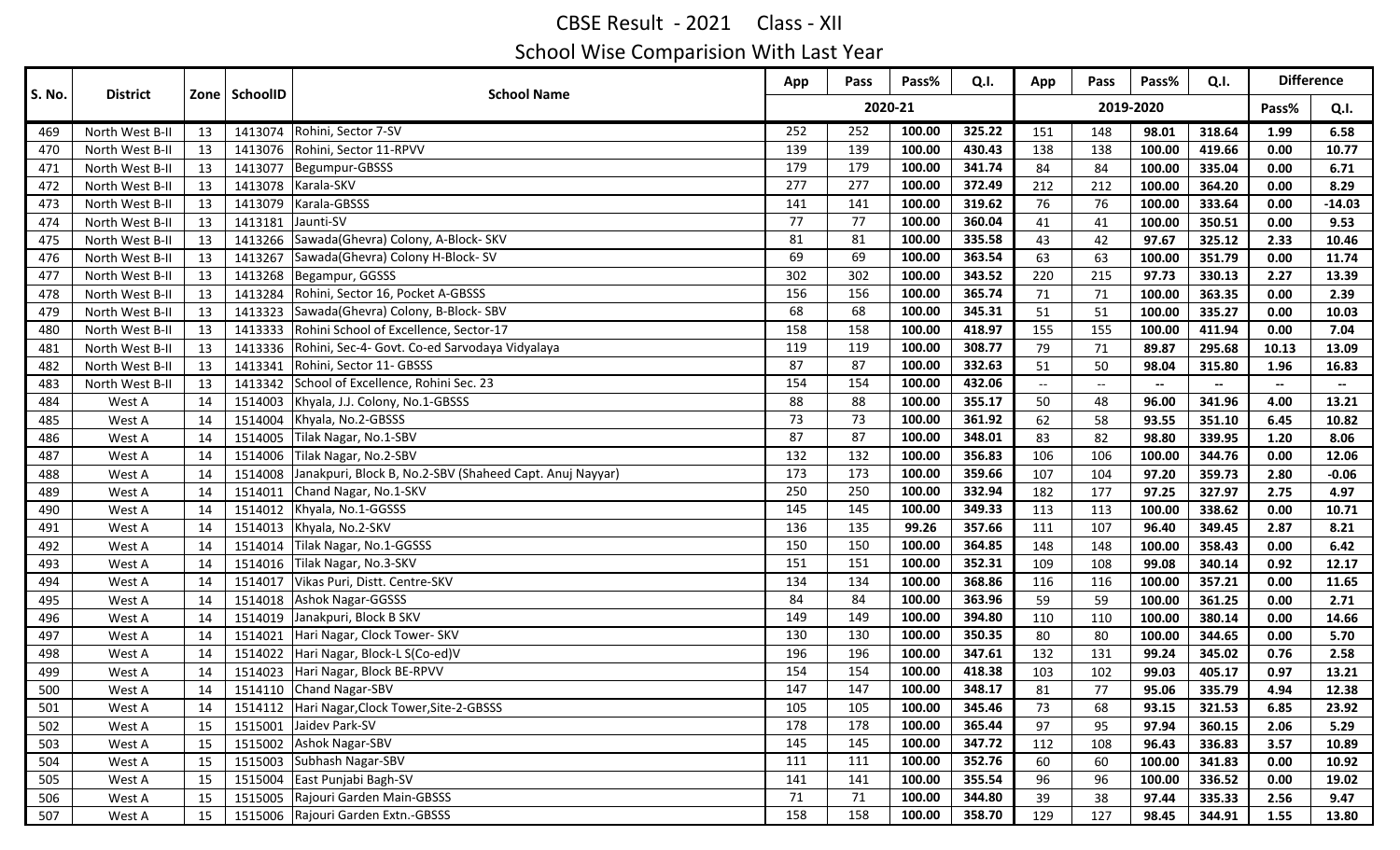| S. No. | <b>District</b> | Zone | SchoolID | <b>School Name</b>                                       | App | Pass | Pass%   | Q.I.   | App | Pass | Pass%     | Q.I.   |       | <b>Difference</b> |
|--------|-----------------|------|----------|----------------------------------------------------------|-----|------|---------|--------|-----|------|-----------|--------|-------|-------------------|
|        |                 |      |          |                                                          |     |      | 2020-21 |        |     |      | 2019-2020 |        | Pass% | Q.I.              |
| 508    | West A          | 15   | 1515007  | Madipur, No.1-SBV                                        | 95  | 95   | 100.00  | 354.34 | 54  | 51   | 94.44     | 362.31 | 5.56  | $-7.98$           |
| 509    | West A          | 15   | 1515010  | Punjabi Bagh, No.1-GBSSS                                 | 153 | 152  | 99.35   | 359.60 | 68  | 64   | 94.12     | 346.97 | 5.23  | 12.63             |
| 510    | West A          | 15   |          | 1515018 Rajouri Garden Extn., GBSSS                      | 50  | 50   | 100.00  | 370.58 | 28  | 28   | 100.00    | 359.54 | 0.00  | 11.04             |
| 511    | West A          | 15   | 1515019  | Raghubir Nagar, J.J. Colony- G(Co-ed)SSS                 | 80  | 80   | 100.00  | 339.98 | 58  | 58   | 100.00    | 330.09 | 0.00  | 9.89              |
| 512    | West A          | 15   | 1515021  | Rajouri Garden Extn.-SKV                                 | 168 | 168  | 100.00  | 339.06 | 119 | 119  | 100.00    | 329.58 | 0.00  | 9.48              |
| 513    | West A          | 15   |          | 1515022 Rajouri Garden Main-SKV                          | 151 | 151  | 100.00  | 386.21 | 81  | 80   | 98.77     | 369.90 | 1.23  | 16.31             |
| 514    | West A          | 15   |          | 1515023 Punjabi Bagh, No.2-SKV                           | 121 | 121  | 100.00  | 350.60 | 100 | 98   | 98.00     | 345.51 | 2.00  | 5.09              |
| 515    | West A          | 15   | 1515024  | Madipur, No.2-SKV                                        | 104 | 104  | 100.00  | 360.68 | 70  | 68   | 97.14     | 358.70 | 2.86  | 1.98              |
| 516    | West A          | 15   | 1515025  | Tagore Garden, No.2-SKV                                  | 79  | 79   | 100.00  | 370.15 | 57  | 56   | 98.25     | 356.96 | 1.75  | 13.19             |
| 517    | West A          | 15   | 1515026  | Tagore Garden, No.1-GGSSS                                | 105 | 105  | 100.00  | 356.31 | 97  | 97   | 100.00    | 343.92 | 0.00  | 12.40             |
| 518    | West A          | 15   |          | 1515028 Madipur, No.1-GGSSS                              | 97  | 97   | 100.00  | 346.73 | 74  | 74   | 100.00    | 338.70 | 0.00  | 8.03              |
| 519    | West A          | 15   | 1515029  | Subhash Nagar, No.1-GGSSS                                | 101 | 101  | 100.00  | 361.66 | 68  | 68   | 100.00    | 355.13 | 0.00  | 6.53              |
| 520    | West A          | 15   | 1515030  | Raghubir Nagar, J.J. Colony-GGSSS                        | 83  | 83   | 100.00  | 337.71 | 55  | 53   | 96.36     | 319.60 | 3.64  | 18.11             |
| 521    | West A          | 15   | 1515139  | <b>Tagore Garden-GBSSS</b>                               | 118 | 118  | 100.00  | 315.98 | 102 | 100  | 98.04     | 324.70 | 1.96  | $-8.71$           |
| 522    | West A          | 16   | 1516002  | Ramesh Nagar-SBV                                         | 257 | 257  | 100.00  | 348.19 | 127 | 126  | 99.21     | 349.50 | 0.79  | $-1.31$           |
| 523    | West A          | 16   | 1516003  | Mansarovar Garden-SV                                     | 117 | 117  | 100.00  | 352.55 | 102 | 101  | 99.02     | 344.86 | 0.98  | 7.68              |
| 524    | West A          | 16   | 1516010  | Moti Nagar SBV                                           | 165 | 165  | 100.00  | 327.93 | 121 | 119  | 98.35     | 319.51 | 1.65  | 8.41              |
| 525    | West A          | 16   | 1516011  | Shadi Khampur-GBSSS                                      | 68  | 68   | 100.00  | 330.00 | 37  | 37   | 100.00    | 322.62 | 0.00  | 7.38              |
| 526    | West A          | 16   |          | 1516013 Prem Nagar-GBSSS                                 | 90  | 90   | 100.00  | 317.93 | 67  | 60   | 89.55     | 325.37 | 10.45 | $-7.44$           |
| 527    | West A          | 16   |          | 1516018 Moti Nagar SKV                                   | 130 | 130  | 100.00  | 387.18 | 104 | 104  | 100.00    | 384.10 | 0.00  | 3.09              |
| 528    | West A          | 16   | 1516019  | Basai Darapur-SKV                                        | 61  | 61   | 100.00  | 364.98 | 46  | 46   | 100.00    | 358.33 | 0.00  | 6.66              |
| 529    | West A          | 16   | 1516021  | Ranjit Nagar-SKV                                         | 76  | 76   | 100.00  | 348.26 | 83  | 81   | 97.59     | 334.24 | 2.41  | 14.02             |
| 530    | West A          | 16   | 1516022  | Shadi Khampur-SKV                                        | 70  | 70   | 100.00  | 376.11 | 49  | 49   | 100.00    | 370.33 | 0.00  | 5.79              |
| 531    | West A          | 16   |          | 1516025 Kirti Nagar-GGSSS                                | 148 | 148  | 100.00  | 360.74 | 68  | 68   | 100.00    | 355.84 | 0.00  | 4.90              |
| 532    | West A          | 16   |          | 1516027 Ramesh Nagar-SKV                                 | 159 | 159  | 100.00  | 370.53 | 86  | 86   | 100.00    | 358.28 | 0.00  | 12.25             |
| 533    | West A          | 16   |          | 1516030 Prem Nagar-GGSSS                                 | 165 | 165  | 100.00  | 350.73 | 104 | 102  | 98.08     | 338.34 | 1.92  | 12.40             |
| 534    | West A          | 16   | 1516068  | Karampura, Industrial Area-G(Co-ed)SSS                   | 51  | 51   | 100.00  | 317.61 | 51  | 50   | 98.04     | 307.94 | 1.96  | 9.67              |
| 535    | West A          | 16   |          | 1516104 Karampura, Block H- G(Co-ed) Sarvodaya Vidyalaya | 91  | 91   | 100.00  | 352.89 | 51  | 48   | 94.12     | 340.08 | 5.88  | 12.81             |
| 536    | West A          | 16   | 1516140  | <b>West Patel Nagar-GBSSS</b>                            | 147 | 147  | 100.00  | 321.49 | 132 | 129  | 97.73     | 321.75 | 2.27  | $-0.26$           |
| 537    | West A          | 16   |          | 1516141   West Patel Nagar-GGSSS                         | 147 | 146  | 99.32   | 351.07 | 113 | 108  | 95.58     | 342.61 | 3.74  | 8.46              |
| 538    | West A          | 16   |          | 1516142 West Patel Nagar-SKV                             | 224 | 224  | 100.00  | 336.08 | 185 | 181  | 97.84     | 334.45 | 2.16  | 1.63              |
| 539    | West A          | 16   |          | 1516143 West Patel Nagar-SBV                             | 281 | 281  | 100.00  | 310.31 | 214 | 204  | 95.33     | 307.33 | 4.67  | 2.99              |
| 540    | West B          | 17   |          | 1617001 Tikri Kalan- GBSSS                               | 258 | 258  | 100.00  | 377.91 | 135 | 135  | 100.00    | 373.21 | 0.00  | 4.70              |
| 541    | West B          | 17   |          | 1617002 Nangloi-SBV                                      | 434 | 434  | 100.00  | 346.16 | 304 | 302  | 99.34     | 344.43 | 0.66  | 1.73              |
| 542    | West B          | 17   |          | 1617003 Paschim Vihar, A 2-SV(Co-ed)                     | 240 | 240  | 100.00  | 326.54 | 133 | 130  | 97.74     | 319.45 | 2.26  | 7.09              |
| 543    | West B          | 17   |          | 1617004 Nangloi, Kavita Colony-G(Co-ed)SSS               | 142 | 142  | 100.00  | 337.11 | 121 | 119  | 98.35     | 335.02 | 1.65  | 2.10              |
| 544    | West B          | 17   |          | 1617005 Ranhaula-SKV                                     | 218 | 218  | 100.00  | 349.86 | 168 | 167  | 99.40     | 342.61 | 0.60  | 7.25              |
| 545    | West B          | 17   |          | 1617006 Hiran Kudna-SV(Co-ed)                            | 63  | 63   | 100.00  | 369.51 | 32  | 32   | 100.00    | 359.59 | 0.00  | 9.91              |
| 546    | West B          | 17   |          | 1617007 New Multan Nagar-SV(Co-ed)                       | 203 | 203  | 100.00  | 367.44 | 176 | 175  | 99.43     | 359.10 | 0.57  | 8.34              |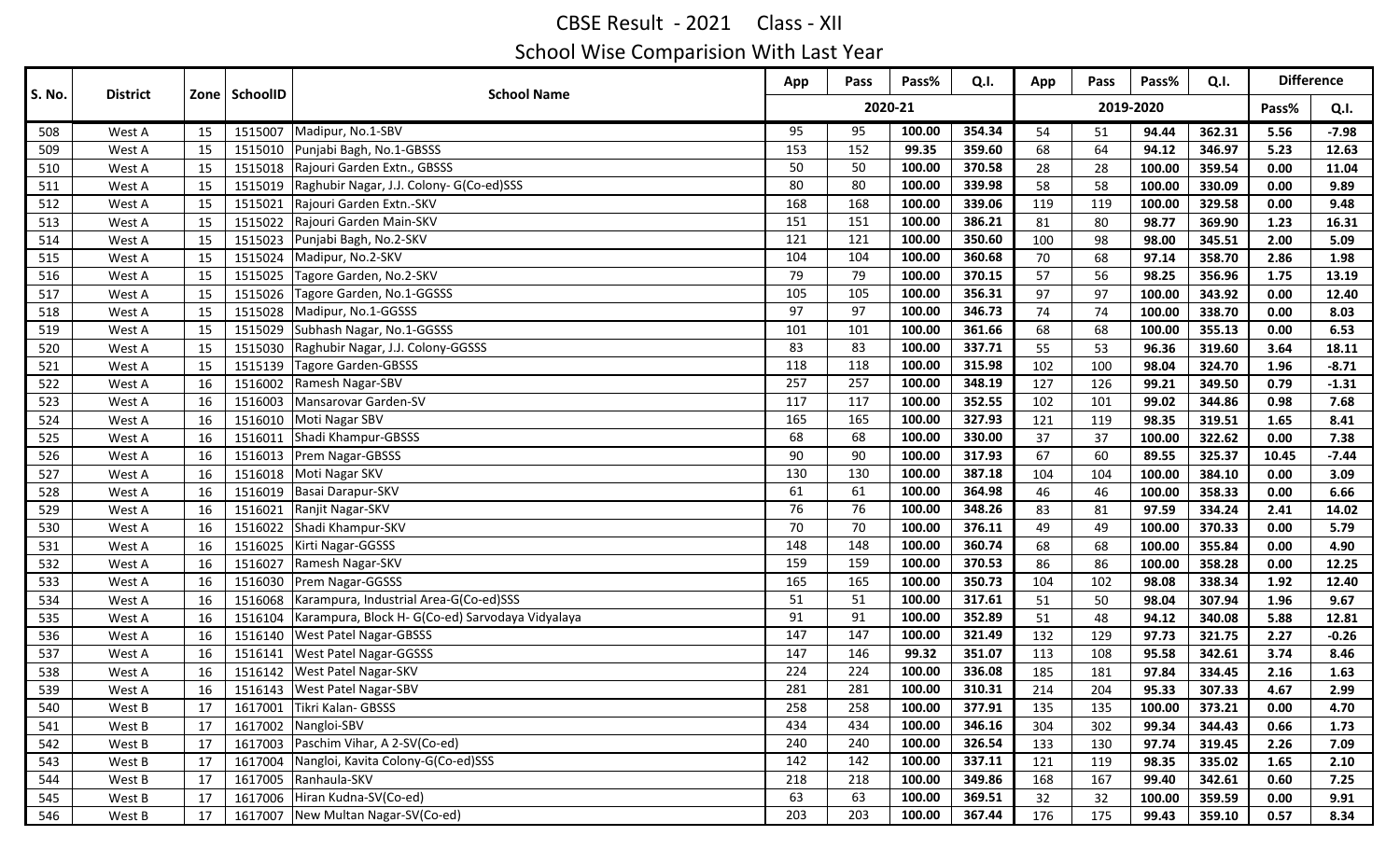|        |                 |    |                 |                                                         | App | Pass             | Pass%   | Q.I.   | App   | Pass                                                | Pass%                    | Q.I.                     |       | <b>Difference</b> |
|--------|-----------------|----|-----------------|---------------------------------------------------------|-----|------------------|---------|--------|-------|-----------------------------------------------------|--------------------------|--------------------------|-------|-------------------|
| S. No. | <b>District</b> |    | Zone   SchoolID | <b>School Name</b>                                      |     |                  | 2020-21 |        |       |                                                     | 2019-2020                |                          | Pass% | Q.I.              |
| 547    | West B          | 17 |                 | 1617008 Paschim Vihar, B 4-SV(Co-ed)                    | 250 | 250              | 100.00  | 368.21 | 181   | 176                                                 | 97.24                    | 354.59                   | 2.76  | 13.62             |
| 548    | West B          | 17 | 1617009         | Paschim Vihar, A 6-RPVV                                 | 139 | 139              | 100.00  | 420.45 | 137   | 137                                                 | 100.00                   | 406.82                   | 0.00  | 13.62             |
| 549    | West B          | 17 |                 | 1617010 Nangloi-SKV                                     | 425 | 425              | 100.00  | 367.41 | 306   | 301                                                 | 98.37                    | 350.05                   | 1.63  | 17.37             |
| 550    | West B          | 17 |                 | 1617011 Paschim Vihar, B 3-SKV                          | 252 | 252              | 100.00  | 397.81 | 177   | 176                                                 | 99.44                    | 392.07                   | 0.56  | 5.75              |
| 551    | West B          | 17 |                 | 1617012 Tikri Kalan-SKV                                 | 219 | 219              | 100.00  | 377.82 | 124   | 124                                                 | 100.00                   | 368.45                   | 0.00  | 9.37              |
| 552    | West B          | 17 |                 | 1617013 Nangloi, Sultanpuri Road-SKV                    | 257 | 257              | 100.00  | 392.17 | 134   | 134                                                 | 100.00                   | 379.55                   | 0.00  | 12.62             |
| 553    | West B          | 17 |                 | 1617014 Mundka Village-SKV                              | 314 | 314              | 100.00  | 369.49 | 229   | 229                                                 | 100.00                   | 361.54                   | 0.00  | 7.95              |
| 554    | West B          | 17 |                 | 1617015 Amalwas, Jawalapuri-GBSSS                       | 233 | 233              | 100.00  | 334.69 | 111   | 109                                                 | 98.20                    | 330.68                   | 1.80  | 4.01              |
| 555    | West B          | 17 | 1617017         | Nangloi, Sultanpuri Road-GBSSS                          | 106 | 106              | 100.00  | 349.52 | 71    | 71                                                  | 100.00                   | 344.90                   | 0.00  | 4.62              |
| 556    | West B          | 17 |                 | 1617018 Mundka Village-GBSSS                            | 208 | 208              | 100.00  | 363.65 | 125   | 122                                                 | 97.60                    | 349.84                   | 2.40  | 13.81             |
| 557    | West B          | 17 |                 | 1617021 Nangloi-GGSSS                                   | 261 | 261              | 100.00  | 367.10 | 161   | 160                                                 | 99.38                    | 356.11                   | 0.62  | 10.99             |
| 558    | West B          | 17 |                 | 1617024 Nangloi, Phase II-GBSSS                         | 147 | 147              | 100.00  | 344.95 | 96    | 96                                                  | 100.00                   | 330.63                   | 0.00  | 14.33             |
| 559    | West B          | 17 | 1617025         | Nangloi, Phase I-GBSSS                                  | 93  | 93               | 100.00  | 349.82 | 60    | 58                                                  | 96.67                    | 333.40                   | 3.33  | 16.42             |
| 560    | West B          | 17 |                 | 1617026 Nilothi-SKV                                     | 174 | 174              | 100.00  | 360.74 | 110   | 108                                                 | 98.18                    | 330.82                   | 1.82  | 29.92             |
| 561    | West B          | 17 | 1617027         | Punjabi Basti-G(Co-ed)SSS                               | 130 | 130              | 100.00  | 363.02 | 55    | 55                                                  | 100.00                   | 356.47                   | 0.00  | 6.55              |
| 562    | West B          | 17 |                 | 1617028 Peera Garhi Village- SKV                        | 112 | 112              | 100.00  | 368.09 | 105   | 105                                                 | 100.00                   | 368.87                   | 0.00  | $-0.78$           |
| 563    | West B          | 17 |                 | 1617029 Bakkarwala-G(Co-ed)SSS                          | 273 | $\overline{273}$ | 100.00  | 367.19 | 170   | 170                                                 | 100.00                   | 366.18                   | 0.00  | 1.01              |
| 564    | West B          | 17 |                 | 1617030 Baprola-GGSSS- 1617030                          | 378 | 378              | 100.00  | 326.46 | 457   | 442                                                 | 96.72                    | 320.03                   | 3.28  | 6.43              |
| 565    | West B          | 17 | 1617032         | Paschim Vihar, A 6-G(Co-ed)SSS                          | 241 | 241              | 100.00  | 362.32 | 150   | 146                                                 | 97.33                    | 352.07                   | 2.67  | 10.25             |
| 566    | West B          | 17 | 1617033         | Ambika Vihar-GGSSS                                      | 177 | 177              | 100.00  | 362.74 | 110   | 110                                                 | 100.00                   | 353.76                   | 0.00  | 8.98              |
| 567    | West B          | 17 | 1617035         | Nangloi, J.J. Colony-GGSSS                              | 439 | 439              | 100.00  | 349.68 | 373   | 370                                                 | 99.20                    | 331.73                   | 0.80  | 17.95             |
| 568    | West B          | 17 |                 | 1617036 Amalwas, Jawalapuri-SKV                         | 349 | 349              | 100.00  | 354.08 | 265   | 264                                                 | 99.62                    | 350.48                   | 0.38  | 3.59              |
| 569    | West B          | 17 |                 | 1617037 Nangloi, J.J. Colony-GBSSS                      | 303 | 303              | 100.00  | 345.01 | 184   | 184                                                 | 100.00                   | 332.09                   | 0.00  | 12.93             |
| 570    | West B          | 17 |                 | 1617137 Paschim Vihar, B 3-G(Co-ed)SSS                  | 158 | 158              | 100.00  | 341.94 | 99    | 97                                                  | 97.98                    | 328.41                   | 2.02  | 13.52             |
| 571    | West B          | 17 |                 | 1617214   Kunwar Singh Nagar, Ranhaula- G(Co-ed)SSS     | 224 | 224              | 100.00  | 363.24 | 114   | 113                                                 | 99.12                    | 356.10                   | 0.88  | 7.14              |
| 572    | West B          | 17 |                 | 1617219 Nilothi-SBV                                     | 102 | 102              | 100.00  | 365.11 | 46    | 46                                                  | 100.00                   | 357.61                   | 0.00  | 7.50              |
| 573    | West B          | 17 | 1617222         | Govt. Sarvodaya Kanya Vidyalaya, Shiv Ram Park, Nangloi | 263 | 263              | 100.00  | 387.60 | 97    | 96                                                  | 98.97                    | 381.79                   | 1.03  | 5.80              |
| 574    | West B          | 17 | 1617223         | Govt. Sarvodaya Bal Vidyalaya, Nihal Vihar, Nangloi     | 174 | 174              | 100.00  | 352.01 | 89    | 89                                                  | 100.00                   | 345.75                   | 0.00  | 6.25              |
| 575    | West B          | 17 |                 | 1617227 Ranhaula-SBV                                    | 178 | 178              | 100.00  | 345.11 | 166   | 163                                                 | 98.19                    | 325.77                   | 1.81  | 19.35             |
| 576    | West B          | 17 |                 | 1617254 Peera Garhi Village- SBV                        | 277 | 277              | 100.00  | 352.57 | 182   | 176                                                 | 96.70                    | 341.90                   | 3.30  | 10.67             |
| 577    | West B          | 17 |                 | 1617255 Govt. Co. ED. SSS, Rajiv Ratan Awas, Baprola    | 201 | 199              | 99.00   | 343.71 | $- -$ | $\hspace{0.05cm} -\hspace{0.05cm} -\hspace{0.05cm}$ | $\overline{\phantom{a}}$ | $\overline{\phantom{a}}$ | --    | $\sim$            |
| 578    | West B          | 17 |                 | 1617258 Baprola- GBSSS                                  | 398 | 398              | 100.00  | 311.41 | 390   | 368                                                 | 94.36                    | 313.07                   | 5.64  | $-1.66$           |
| 579    | West B          | 18 |                 | 1618001 Matiala-SBV                                     | 224 | 224              | 100.00  | 337.50 | 167   | 160                                                 | 95.81                    | 328.50                   | 4.19  | 9.00              |
| 580    | West B          | 18 |                 | 1618002 Vikas Puri, Block A-SBV                         | 330 | 330              | 100.00  | 351.23 | 241   | 226                                                 | 93.78                    | 339.61                   | 6.22  | 11.62             |
| 581    | West B          | 18 |                 | 1618003 Janakpuri, Possangipur B1-SV(Co-ed)             | 326 | 326              | 100.00  | 330.46 | 215   | 205                                                 | 95.35                    | 323.84                   | 4.65  | 6.62              |
| 582    | West B          | 18 |                 | 1618004 Uttam Nagar, No.2-GBSSS                         | 100 | 100              | 100.00  | 372.25 | 64    | 60                                                  | 93.75                    | 335.00                   | 6.25  | 37.25             |
| 583    | West B          | 18 |                 | 1618005 Janakpuri, Block C, No.2-SBV                    | 176 | 176              | 100.00  | 329.22 | 92    | 90                                                  | 97.83                    | 328.23                   | 2.17  | 0.99              |
| 584    | West B          | 18 |                 | 1618006 Janakpuri, Block C, No.1-GBSSS                  | 145 | 145              | 100.00  | 350.07 | 99    | 99                                                  | 100.00                   | 344.04                   | 0.00  | 6.03              |
| 585    | West B          | 18 |                 | 1618008 Uttam Nagar-SBV                                 | 154 | 154              | 100.00  | 334.19 | 95    | 92                                                  | 96.84                    | 322.21                   | 3.16  | 11.98             |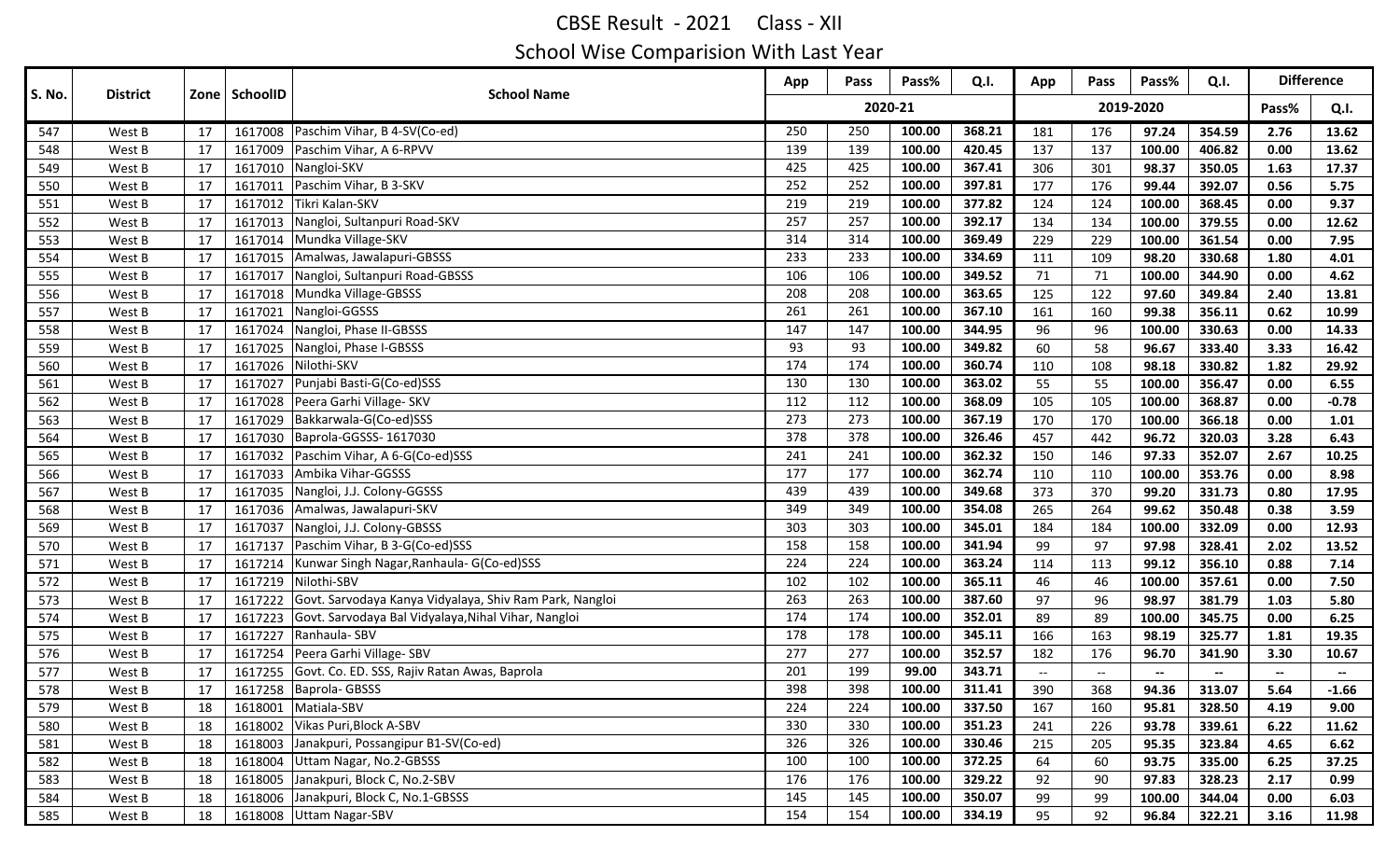| S. No. | <b>District</b> |      |                 | <b>School Name</b>                                          | App | Pass | Pass%   | Q.I.   | App | Pass | Pass%     | Q.I.   |       | <b>Difference</b> |
|--------|-----------------|------|-----------------|-------------------------------------------------------------|-----|------|---------|--------|-----|------|-----------|--------|-------|-------------------|
|        |                 | Zone | <b>SchoolID</b> |                                                             |     |      | 2020-21 |        |     |      | 2019-2020 |        | Pass% | Q.I.              |
| 586    | West B          | 18   | 1618009         | Kakrola-SV                                                  | 176 | 176  | 100.00  | 347.95 | 121 | 120  | 99.17     | 346.92 | 0.83  | 1.03              |
| 587    | West B          | 18   | 1618010         | Vikas Puri, Block G-GBSSS                                   | 136 | 136  | 100.00  | 353.15 | 90  | 84   | 93.33     | 339.59 | 6.67  | 13.56             |
| 588    | West B          | 18   |                 | 1618015 Vikas Puri, KG-I/II-GBSSS                           | 60  | 60   | 100.00  | 319.43 | 28  | 28   | 100.00    | 316.61 | 0.00  | 2.83              |
| 589    | West B          | 18   |                 | 1618016 Vikas Puri, Block- F-G(Co-ed)SSS                    | 133 | 133  | 100.00  | 371.54 | 54  | 53   | 98.15     | 345.37 | 1.85  | 26.17             |
| 590    | West B          | 18   | 1618017         | Janakpuri - SKV No.1, C-Block                               | 212 | 212  | 100.00  | 359.46 | 139 | 131  | 94.24     | 342.19 | 5.76  | 17.27             |
| 591    | West B          | 18   |                 | 1618018 Janakpuri, Block A-SKV                              | 260 | 260  | 100.00  | 360.78 | 197 | 195  | 98.98     | 346.35 | 1.02  | 14.43             |
| 592    | West B          | 18   | 1618019         | Vikas Puri, Block G-SKV                                     | 124 | 124  | 100.00  | 363.83 | 118 | 118  | 100.00    | 347.50 | 0.00  | 16.33             |
| 593    | West B          | 18   | 1618020         | Kakrola-GGSSS                                               | 510 | 510  | 100.00  | 357.96 | 344 | 342  | 99.42     | 351.55 | 0.58  | 6.41              |
| 594    | West B          | 18   | 1618021         | Uttam Nagar, No.2-GGSSS                                     | 127 | 127  | 100.00  | 389.02 | 95  | 95   | 100.00    | 377.84 | 0.00  | 11.18             |
| 595    | West B          | 18   | 1618022         | Janakpuri C-Block, SKV No.2                                 | 167 | 167  | 100.00  | 331.05 | 113 | 108  | 95.58     | 323.23 | 4.42  | 7.82              |
| 596    | West B          | 18   | 1618057         | <b>Uttam Nagar-SKV</b>                                      | 170 | 170  | 100.00  | 338.85 | 128 | 120  | 93.75     | 326.77 | 6.25  | 12.09             |
| 597    | West B          | 18   | 1618058         | Hastsal-GBSSS                                               | 332 | 328  | 98.80   | 359.67 | 229 | 226  | 98.69     | 353.11 | 0.11  | 6.56              |
| 598    | West B          | 18   | 1618059         | Bindapur-GBSSS                                              | 260 | 260  | 100.00  | 374.45 | 150 | 149  | 99.33     | 367.97 | 0.67  | 6.47              |
| 599    | West B          | 18   | 1618060         | Bindapur-GGSSS                                              | 355 | 355  | 100.00  | 363.95 | 298 | 294  | 98.66     | 350.19 | 1.34  | 13.76             |
| 600    | West B          | 18   | 1618061         | HASTSAL-SKV                                                 | 550 | 550  | 100.00  | 360.79 | 348 | 347  | 99.71     | 348.68 | 0.29  | 12.10             |
| 601    | West B          | 18   | 1618062         | Vikas Puri, Block A-SKV                                     | 377 | 377  | 100.00  | 361.21 | 245 | 241  | 98.37     | 346.69 | 1.63  | 14.52             |
| 602    | West B          | 18   |                 | 1618063 Mohan Garden-SKV                                    | 514 | 514  | 100.00  | 350.07 | 383 | 382  | 99.74     | 343.83 | 0.26  | 6.24              |
| 603    | West B          | 18   |                 | 1618064 Janakpuri, Block A, No.2-GGSSS                      | 206 | 206  | 100.00  | 349.44 | 163 | 163  | 100.00    | 339.07 | 0.00  | 10.37             |
| 604    | West B          | 18   | 1618065         | Janakpuri, Block A-GBSSS                                    | 119 | 119  | 100.00  | 372.82 | 98  | 98   | 100.00    | 369.52 | 0.00  | 3.29              |
| 605    | West B          | 18   | 1618070         | Matiala-SKV                                                 | 304 | 304  | 100.00  | 348.61 | 264 | 260  | 98.48     | 333.81 | 1.52  | 14.81             |
| 606    | West B          | 18   | 1618072         | Mohan Garden-GBSSS No.1                                     | 321 | 321  | 100.00  | 316.46 | 297 | 245  | 82.49     | 302.51 | 17.51 | 13.95             |
| 607    | West B          | 18   | 1618191         | Bindapur-G(co-ed)SSS                                        | 292 | 292  | 100.00  | 334.86 | 266 | 260  | 97.74     | 331.65 | 2.26  | 3.21              |
| 608    | West B          | 18   | 1618193         | Shiv Vihar- GGSSS                                           | 238 | 238  | 100.00  | 356.53 | 150 | 149  | 99.33     | 342.93 | 0.67  | 13.60             |
| 609    | West B          | 18   | 1618264         | Mohan Garden-GGSSS                                          | 288 | 288  | 100.00  | 365.49 | 271 | 267  | 98.52     | 354.33 | 1.48  | 11.16             |
| 610    | West B          | 18   | 1618267         | Shiv Vihar-GBSSS                                            | 97  | 97   | 100.00  | 358.92 | 78  | 78   | 100.00    | 342.53 | 0.00  | 16.39             |
| 611    | West B          | 18   | 1618277         | Mohan Garden-GBSSS No.2                                     | 198 | 198  | 100.00  | 349.38 | 126 | 126  | 100.00    | 345.05 | 0.00  | 4.34              |
| 612    | West B          | 18   | 1618278         | HASTSAL- GGSSS                                              | 336 | 336  | 100.00  | 359.30 | 161 | 161  | 100.00    | 344.81 | 0.00  | 14.49             |
| 613    | West B          | 18   | 1618281         | Hastsal, Janta Flats-SBV                                    | 204 | 204  | 100.00  | 349.36 | 123 | 122  | 99.19     | 335.70 | 0.81  | 13.66             |
| 614    | West B          | 18   | 1618314         | Bindapur, No.2- GBSSS                                       | 114 | 114  | 100.00  | 341.65 | 75  | 74   | 98.67     | 335.27 | 1.33  | 6.38              |
| 615    | South West A    | 19   | 1719001         | R.K. Puram, Sector 12-SV (Jose Marti)                       | 156 | 156  | 100.00  | 365.31 | 94  | 94   | 100.00    | 358.21 | 0.00  | 7.09              |
| 616    | South West A    | 19   |                 | 1719002 Sarojini Nagar, No.1-SBV (Ganesh Shankar Vidyarthi) | 131 | 131  | 100.00  | 392.69 | 128 | 128  | 100.00    | 389.79 | 0.00  | 2.91              |
| 617    | South West A    | 19   |                 | 1719005 Sarojini Nagar, No.3-GBSSS                          | 91  | 91   | 100.00  | 370.78 | 34  | 34   | 100.00    | 371.71 | 0.00  | $-0.93$           |
| 618    | South West A    | 19   |                 | 1719006 Sarojini Nagar, No.4-GBSSS                          | 150 | 150  | 100.00  | 357.28 | 91  | 91   | 100.00    | 353.80 | 0.00  | 3.48              |
| 619    | South West A    | 19   |                 | 1719010 Moti Bagh I-GBSSS                                   | 75  | 75   | 100.00  | 339.00 | 27  | 27   | 100.00    | 336.41 | 0.00  | 2.59              |
| 620    | South           | 23   |                 | 1719013 R.K. Puram, Sector 2-Sarvodaya Co-ed Vidyalaya      | 59  | 59   | 100.00  | 345.53 | 33  | 32   | 96.97     | 350.00 | 3.03  | $-4.47$           |
| 621    | South West A    | 19   |                 | 1719022 R.K. Puram, Sector 7, No.3-SV                       | 162 | 161  | 99.38   | 330.06 | 126 | 123  | 97.62     | 323.53 | 1.76  | 6.52              |
| 622    | South West A    | 19   |                 | 1719027 Sarojini Nagar, No.3-GGSSS                          | 73  | 73   | 100.00  | 354.40 | 40  | 40   | 100.00    | 348.58 | 0.00  | 5.82              |
| 623    | South West A    | 19   |                 | 1719029 Sarojini Nagar, No.1-SKV                            | 88  | 88   | 100.00  | 381.10 | 72  | 72   | 100.00    | 369.99 | 0.00  | 11.12             |
| 624    | South West A    | 19   |                 | 1719030 R.K. Puram, Sector 4- GGSSS                         | 49  | 49   | 100.00  | 339.18 | 42  | 42   | 100.00    | 331.48 | 0.00  | 7.71              |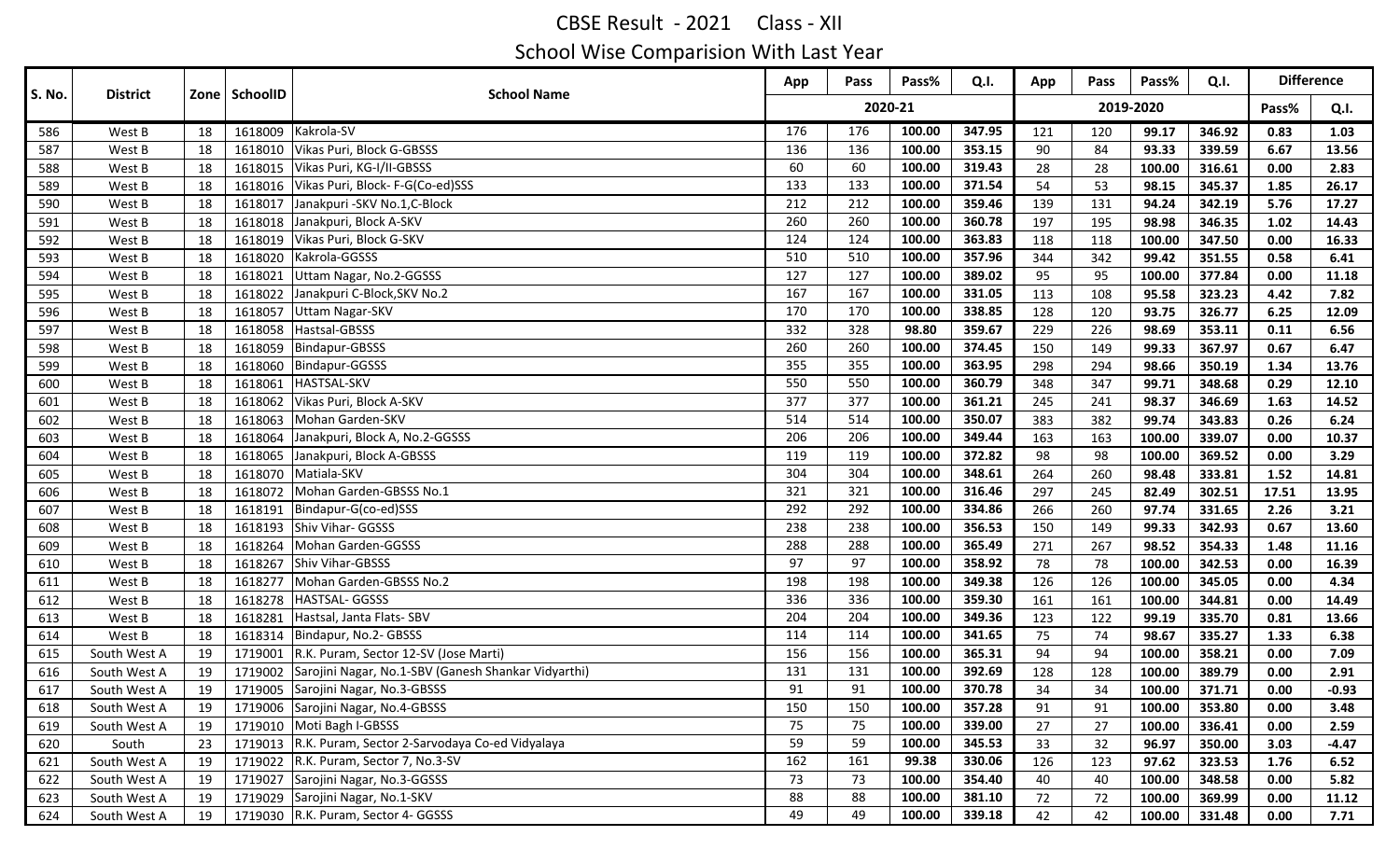|        | <b>District</b> |    |                 | <b>School Name</b>                                                      | App | <b>Pass</b> | Pass%   | Q.I.   | App | Pass | Pass%     | Q.I.   |       | <b>Difference</b> |
|--------|-----------------|----|-----------------|-------------------------------------------------------------------------|-----|-------------|---------|--------|-----|------|-----------|--------|-------|-------------------|
| S. No. |                 |    | Zone   SchoolID |                                                                         |     |             | 2020-21 |        |     |      | 2019-2020 |        | Pass% | Q.I.              |
| 625    | South           | 23 | 1719069         | R.K. Puram, Sector 2, No.1-SV                                           | 107 | 107         | 100.00  | 332.92 | 60  | 59   | 98.33     | 330.32 | 1.67  | 2.60              |
| 626    | South West A    | 19 | 1719070         | R.K.Puram, Sector-6, Govt. S.(Co-ed) SSS                                | 157 | 157         | 100.00  | 350.39 | 85  | 85   | 100.00    | 339.84 | 0.00  | 10.56             |
| 627    | South West A    | 19 | 1719073         | Moti Bagh I-SKV                                                         | 84  | 84          | 100.00  | 374.04 | 52  | 52   | 100.00    | 371.46 | 0.00  | 2.57              |
| 628    | South West A    | 19 | 1719101         | Laxmi Bai Nagar(Co-Ed)-SSS                                              | 126 | 126         | 100.00  | 356.88 | 60  | 60   | 100.00    | 354.05 | 0.00  | 2.83              |
| 629    | South West A    | 19 | 1719102         | Netaji Nagar(Co-Ed)-SV                                                  | 47  | 47          | 100.00  | 339.55 | 25  | 25   | 100.00    | 331.60 | 0.00  | 7.95              |
| 630    | South           | 23 | 1719103         | R. K. Puram, Sec-3-GBSSS                                                | 83  | 83          | 100.00  | 337.28 | 61  | 58   | 95.08     | 323.98 | 4.92  | 13.29             |
| 631    | South West A    | 19 | 1719104         | R. K. Puram, Sec-5(Co-Ed)-GSSS                                          | 139 | 139         | 100.00  | 342.60 | 169 | 164  | 97.04     | 335.40 | 2.96  | 7.19              |
| 632    | South West A    | 19 | 1719105         | Moti Bagh-II, Nanakpura-(Co-Ed)SV                                       | 97  | 97          | 100.00  | 319.31 | 76  | 71   | 93.42     | 317.37 | 6.58  | 1.94              |
| 633    | South           | 23 | 1719106         | Safdarjung Enclave-Sarvodaya(Co-Ed)SSS                                  | 40  | 40          | 100.00  | 373.05 | 56  | 56   | 100.00    | 355.48 | 0.00  | 17.57             |
| 634    | South West A    | 19 | 1719125         | Munirka, Sarvodaya(Co-ed) SSS                                           | 104 | 104         | 100.00  | 352.59 | 58  | 58   | 100.00    | 347.64 | 0.00  | 4.95              |
| 635    | South West A    | 19 | 1719130         | R.K. Puram, Sector-13 G(Co-ed)SV                                        | 74  | 74          | 100.00  | 362.59 | 46  | 44   | 95.65     | 350.57 | 4.35  | 12.03             |
| 636    | South West A    | 20 | 1720001         | Delhi Cantt.-SBV                                                        | 92  | 92          | 100.00  | 316.03 | 86  | 83   | 96.51     | 307.02 | 3.49  | 9.01              |
| 637    | South West A    | 20 | 1720002         | Naraina, Ist Shift-SBV                                                  | 215 | 215         | 100.00  | 340.93 | 87  | 86   | 98.85     | 335.72 | 1.15  | 5.21              |
| 638    | South West A    | 20 | 1720003         | Mehram Nagar-S(Co-ed)V                                                  | 48  | 48          | 100.00  | 363.52 | 24  | 24   | 100.00    | 367.54 | 0.00  | $-4.02$           |
| 639    | South West A    | 20 | 1720005         | Pusa, IARI, 2nd Shift- GBSSS                                            | 106 | 106         | 100.00  | 342.09 | 53  | 51   | 96.23     | 336.92 | 3.77  | 5.17              |
| 640    | South West A    | 20 | 1720008         | Janak Puri, Block D, No.2-GBSSS-1720008                                 | 50  | 50          | 100.00  | 336.22 | 36  | 36   | 100.00    | 329.39 | 0.00  | 6.83              |
| 641    | South West A    | 20 | 1720010         | Naraina, 2nd Shift-GBSSS                                                | 52  | 52          | 100.00  | 342.85 | 40  | 37   | 92.50     | 328.33 | 7.50  | 14.52             |
| 642    | South West A    | 20 | 1720014         | Janak Puri, Block D, No.1-SKV                                           | 178 | 178         | 100.00  | 357.61 | 143 | 142  | 99.30     | 343.25 | 0.70  | 14.36             |
| 643    | South West A    | 20 | 1720015         | Inderpuri, Budh Nagar, F- Block- SKV                                    | 78  | 78          | 100.00  | 368.92 | 44  | 43   | 97.73     | 342.16 | 2.27  | 26.76             |
| 644    | South West A    | 20 | 1720017         | Pusa, IARI-SKV                                                          | 129 | 129         | 100.00  | 349.70 | 79  | 79   | 100.00    | 352.90 | 0.00  | $-3.20$           |
| 645    | South West A    | 20 | 1720018         | Delhi Cantt.-SKV                                                        | 80  | 80          | 100.00  | 341.14 | 42  | 42   | 100.00    | 340.40 | 0.00  | 0.73              |
| 646    | South West A    | 20 | 1720021         | Janak Puri, Block D, No.2-GGSSS                                         | 89  | 89          | 100.00  | 359.99 | 76  | 76   | 100.00    | 349.42 | 0.00  | 10.57             |
| 647    | South West A    | 20 | 1720022         | Naraina-SKV                                                             | 274 | 274         | 100.00  | 357.00 | 157 | 155  | 98.73     | 344.91 | 1.27  | 12.09             |
| 648    | South West A    | 20 | 1720023         | GBSSS, F Block, Budh Nagar, InderPuri                                   | 42  | 42          | 100.00  | 340.19 | 33  | 29   | 87.88     | 319.58 | 12.12 | 20.61             |
| 649    | South West A    | 20 | 1720024         | Vasant Vihar, SV                                                        | 171 | 171         | 100.00  | 336.21 | 129 | 128  | 99.22     | 336.33 | 0.78  | $-0.12$           |
| 650    | South           | 24 | 1720026         | <b>VASANT KUNJ- GGSSS</b>                                               | 105 | 105         | 100.00  | 358.10 | 96  | 95   | 98.96     | 343.59 | 1.04  | 14.50             |
| 651    | South West A    | 20 | 1720027         | Janak Puri, Block D-SBV                                                 | 170 | 170         | 100.00  | 350.22 | 99  | 98   | 98.99     | 341.27 | 1.01  | 8.95              |
| 652    | South West A    | 20 | 1720028         | Rajokari-GBSSS                                                          | 170 | 170         | 100.00  | 348.19 | 108 | 107  | 99.07     | 340.97 | 0.93  | 7.22              |
| 653    | South West A    | 20 | 1720029         | Mahipal Pur-GBSSS                                                       | 262 | 262         | 100.00  | 357.12 | 151 | 150  | 99.34     | 354.65 | 0.66  | 2.47              |
| 654    | South West A    | 20 | 1720030         | Rajokari-SKV                                                            | 172 | 172         | 100.00  | 372.48 | 90  | 90   | 100.00    | 365.60 | 0.00  | 6.88              |
| 655    | South           | 24 | 1720031         | Vasant Kunj, B1-RPVV                                                    | 103 | 103         | 100.00  | 423.26 | 97  | 97   | 100.00    | 394.73 | 0.00  | 28.53             |
| 656    | South West A    |    |                 | 1720032 Mahipal Pur- Amar Shaheed Major Sehrawat SKV                    | 344 | 344         | 100.00  | 347.99 | 279 | 277  | 99.28     | 341.47 | 0.72  | 6.53              |
| 657    | South West A    | 20 | 1720033         | Ghitorni-SKV                                                            | 128 | 128         | 100.00  | 374.05 | 114 | 114  | 100.00    | 363.03 | 0.00  | 11.02             |
| 658    | South West A    | 20 | 1720034         | Ghitorni-GBSSS                                                          | 84  | 84          | 100.00  | 372.54 | 41  | 41   | 100.00    | 365.56 | 0.00  | 6.97              |
| 659    | South West A    | 20 | 1720121         | Inder Puri, Shahid Captain Amit Verma Govt. Sarvodaya (Co-ed) Vidyalaya | 118 | 118         | 100.00  | 349.26 | 92  | 92   | 100.00    | 342.63 | 0.00  | 6.63              |
| 660    | South           | 24 | 1720173         | <b>VASANT KUNJ- GBSSS</b>                                               | 115 | 115         | 100.00  | 351.12 | 104 | 96   | 92.31     | 315.25 | 7.69  | 35.87             |
| 661    | South West A    | 20 | 1720181         | Vasant Kunj, D-Block- Sarvodaya (Co-ed) Sr. Sec. School                 | 68  | 68          | 100.00  | 373.60 | 48  | 48   | 100.00    | 365.75 | 0.00  | 7.85              |
| 662    | South West B-I  | 21 | 1821001         | Palam Enclave, No.2-SBV                                                 | 185 | 185         | 100.00  | 365.27 | 118 | 114  | 96.61     | 347.26 | 3.39  | 18.01             |
| 663    | South West B-I  | 21 | 1821003         | Palam Village, Raj Nagar Extn., Part 2-GBSSS                            | 113 | 113         | 100.00  | 342.16 | 94  | 94   | 100.00    | 338.07 | 0.00  | 4.08              |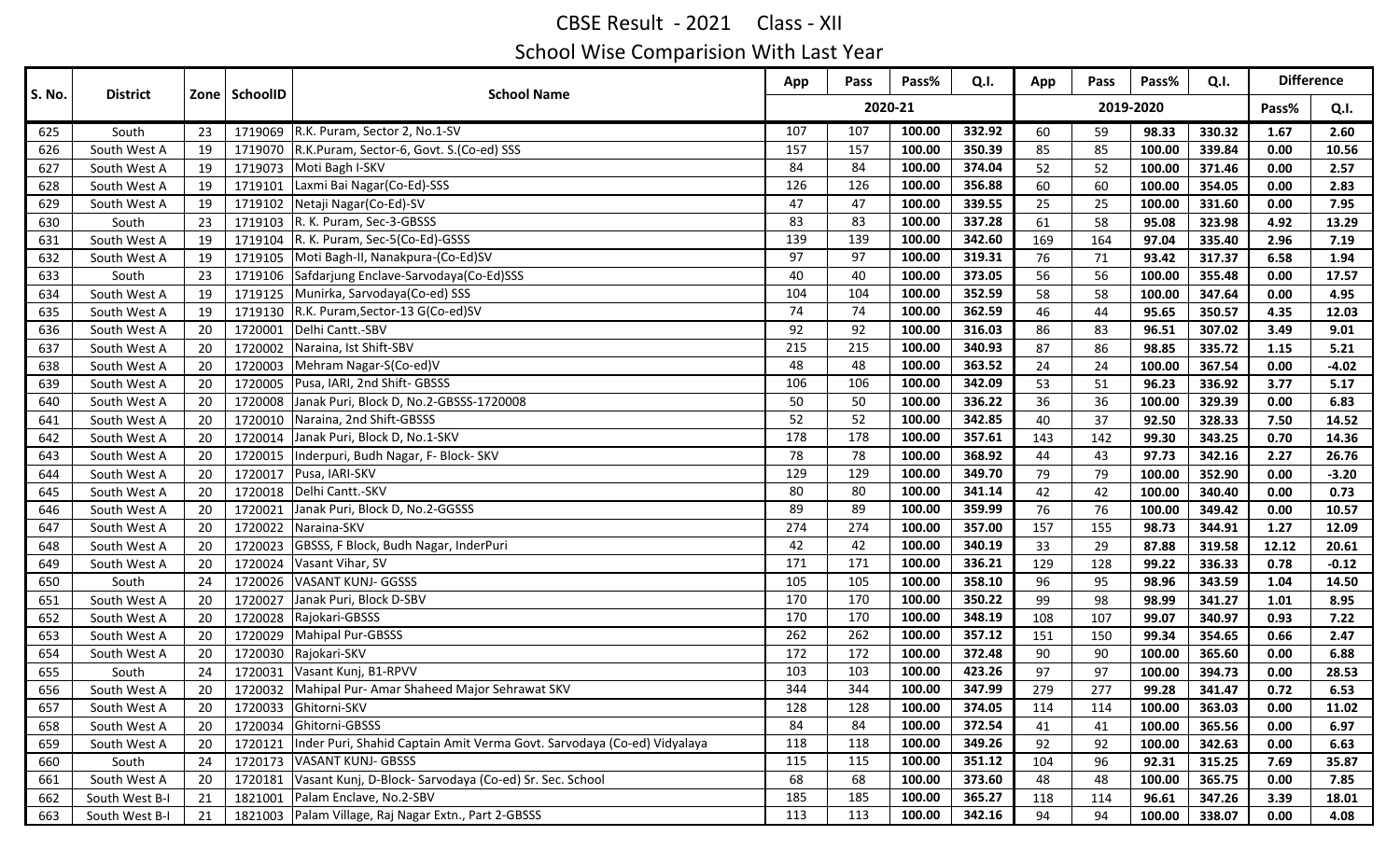| S. No. | <b>District</b> |    | Zone   SchoolID | <b>School Name</b>                                           | App | Pass | Pass%   | Q.I.   | App | Pass | Pass%     | Q.I.   |         | <b>Difference</b> |
|--------|-----------------|----|-----------------|--------------------------------------------------------------|-----|------|---------|--------|-----|------|-----------|--------|---------|-------------------|
|        |                 |    |                 |                                                              |     |      | 2020-21 |        |     |      | 2019-2020 |        | Pass%   | Q.I.              |
| 664    | South West B-I  | 21 | 1821004         | Palam Village, No.1-SBV                                      | 146 | 146  | 100.00  | 351.83 | 98  | 98   | 100.00    | 346.11 | 0.00    | 5.72              |
| 665    | South West B-I  | 21 | 1821005         | Samalka, No.1- GBSSS                                         | 244 | 244  | 100.00  | 365.43 | 134 | 134  | 100.00    | 355.62 | 0.00    | 9.81              |
| 666    | South West B-I  | 21 | 1821006         | Sagarpur, No.1-GBSSS                                         | 312 | 312  | 100.00  | 375.75 | 184 | 184  | 100.00    | 359.53 | 0.00    | 16.23             |
| 667    | South West B-I  | 21 | 1821007         | Sagarpur, No.2-GBSSS                                         | 143 | 142  | 99.30   | 336.17 | 137 | 137  | 100.00    | 324.97 | $-0.70$ | 11.20             |
| 668    | South West B-I  | 21 | 1821010         | Palam Enclave, No.3-GBSSS                                    | 127 | 127  | 100.00  | 344.21 | 72  | 70   | 97.22     | 339.32 | 2.78    | 4.89              |
| 669    | South West B-I  | 21 | 1821014         | Palam Village, Raj Nagar, Part 1-GBSSS                       | 135 | 135  | 100.00  | 368.90 | 83  | 83   | 100.00    | 363.11 | 0.00    | 5.80              |
| 670    | South West B-I  | 21 | 1821015         | Palam Village, No.2-SKV                                      | 135 | 135  | 100.00  | 351.86 | 132 | 132  | 100.00    | 344.08 | 0.00    | 7.78              |
| 671    | South West B-I  | 21 | 1821016         | Sagarpur, No.1-SKV                                           | 345 | 345  | 100.00  | 349.37 | 220 | 217  | 98.64     | 343.80 | 1.36    | 5.57              |
| 672    | South West B-I  | 21 | 1821017         | Sagarpur, No.2-SKV                                           | 267 | 267  | 100.00  | 356.91 | 192 | 192  | 100.00    | 345.58 | 0.00    | 11.32             |
| 673    | South West B-I  | 21 |                 | 1821018 Palam Enclave, No.1-SKV                              | 206 | 206  | 100.00  | 355.69 | 159 | 153  | 96.23     | 347.50 | 3.77    | 8.19              |
| 674    | South West B-I  | 21 |                 | 1821020 Raj Nagar-II SKV                                     | 240 | 240  | 100.00  | 364.78 | 172 | 172  | 100.00    | 355.18 | 0.00    | 9.59              |
| 675    | South West B-I  | 21 | 1821022         | Samalka-SKV                                                  | 297 | 297  | 100.00  | 371.32 | 224 | 224  | 100.00    | 357.26 | 0.00    | 14.06             |
| 676    | South West B-I  | 21 | 1821024         | Palam Enclave, No.3-GGSSS                                    | 163 | 163  | 100.00  | 347.64 | 99  | 98   | 98.99     | 339.77 | 1.01    | 7.87              |
| 677    | South West B-I  | 21 | 1821025         | Vijay Enclave-SKV                                            | 242 | 242  | 100.00  | 337.69 | 123 | 123  | 100.00    | 330.80 | 0.00    | 6.90              |
| 678    | South West B-I  | 21 |                 | 1821026 Chhawla-SKV                                          | 194 | 194  | 100.00  | 398.44 | 139 | 139  | 100.00    | 389.22 | 0.00    | 9.22              |
| 679    | South West B-I  | 21 | 1821027         | Raj Nagar-I SKV                                              | 154 | 154  | 100.00  | 350.45 | 105 | 105  | 100.00    | 345.27 | 0.00    | 5.18              |
| 680    | South West B-I  | 21 | 1821028         | Vijay Enclave-SBV                                            | 140 | 140  | 100.00  | 335.08 | 119 | 117  | 98.32     | 325.90 | 1.68    | 9.18              |
| 681    | South West B-I  | 21 | 1821029         | Dwarka, Sector II-G(Co-ed)SSS                                | 333 | 333  | 100.00  | 351.34 | 268 | 263  | 98.13     | 332.79 | 1.87    | 18.55             |
| 682    | South West B-I  | 21 | 1821030         | Dwarka Sector-I Pkt-7-SKV                                    | 222 | 222  | 100.00  | 347.67 | 171 | 171  | 100.00    | 340.50 | 0.00    | 7.17              |
| 683    | South West B-I  | 21 | 1821031         | Dwarka, Sector-VI, G(Co-ed)SSS                               | 259 | 259  | 100.00  | 363.03 | 163 | 163  | 100.00    | 360.42 | 0.00    | 2.61              |
| 684    | South West B-I  | 21 | 1821032         | Bijwasan(Bharthal)SBV                                        | 222 | 222  | 100.00  | 364.26 | 89  | 89   | 100.00    | 353.21 | 0.00    | 11.05             |
| 685    | South West B-I  | 21 | 1821033         | Shahabad Mohammadpur- SKV                                    | 52  | 52   | 100.00  | 397.92 | 44  | 44   | 100.00    | 338.73 | 0.00    | 59.20             |
| 686    | South West B-I  | 21 | 1821034         | Kangan Heri-G(Co-ed)SSS                                      | 38  | 38   | 100.00  | 373.89 | 27  | 27   | 100.00    | 370.63 | 0.00    | 3.27              |
| 687    | South West B-I  | 21 | 1821035         | Bijwasan, Bharthal Road, GGSSS                               | 246 | 246  | 100.00  | 374.19 | 200 | 199  | 99.50     | 362.49 | 0.50    | 11.70             |
| 688    | South West B-I  | 21 | 1821036         | Chhawla-GBSSS                                                | 40  | 40   | 100.00  | 345.40 | 24  | 24   | 100.00    | 340.88 | 0.00    | 4.52              |
| 689    | South West B-I  | 21 | 1821037         | Pochanpur-G(Co-ed)SSS                                        | 166 | 166  | 100.00  | 361.10 | 134 | 134  | 100.00    | 352.59 | 0.00    | 8.51              |
| 690    | South West B-I  | 21 | 1821039         | Bamnoli, Dhulsiras -G(Co-ed) Sr.Sec.School                   | 58  | 58   | 100.00  | 358.29 | 55  | 55   | 100.00    | 349.15 | 0.00    | 9.15              |
| 691    | South West B-I  | 21 | 1821041         | Shahabad Mohammadpur-SBV                                     | 46  | 46   | 100.00  | 325.54 | 24  | 24   | 100.00    | 319.63 | 0.00    | 5.92              |
| 692    | South West B-I  | 21 | 1821137         | Dwarka Sector-10, RPVV                                       | 139 | 139  | 100.00  | 461.00 | 137 | 137  | 100.00    | 450.59 | 0.00    | 10.41             |
| 693    | South West B-I  | 21 | 1821203         | Dwarka, Sector III(Ist Site)-GGSSS                           | 192 | 192  | 100.00  | 367.51 | 106 | 106  | 100.00    | 360.80 | 0.00    | 6.71              |
| 694    | South West B-I  | 21 | 1821204         | Dwarka Sector-22, G(Co-ed)SSS                                | 119 | 119  | 100.00  | 424.67 | 64  | 64   | 100.00    | 401.66 | 0.00    | 23.02             |
| 695    | South West B-I  | 21 |                 | 1821206   Dwarka Sector-6, Govt. (Co-ed) SSS (Site-I)        | 332 | 332  | 100.00  | 372.48 | 209 | 209  | 100.00    | 367.37 | 0.00    | 5.12              |
| 696    | South West B-I  | 21 |                 | 1821234 Dwarka Sector-I Pkt-7 SBV                            | 218 | 218  | 100.00  | 352.09 | 144 | 143  | 99.31     | 341.60 | 0.69    | 10.48             |
| 697    | South West B-I  | 21 |                 | 1821237   Dwarka, Sector III(II Site)-GBSSS                  | 136 | 136  | 100.00  | 354.13 | 98  | 98   | 100.00    | 349.07 | 0.00    | 5.06              |
| 698    | South West B-I  | 21 |                 | 1821244 Samalka, No.2- GBSSS                                 | 184 | 184  | 100.00  | 348.64 | 91  | 89   | 97.80     | 350.00 | 2.20    | $-1.36$           |
| 699    | South West B-I  | 21 |                 | 1821279   DWARKA SEC-17 GOVT CO-ED SARVODAYA VIDYALAYA       | 183 | 183  | 100.00  | 365.98 | 118 | 118  | 100.00    | 358.41 | 0.00    | 7.57              |
| 700    | South West B-I  | 21 |                 | 1821280 Samalka- GGSSS                                       | 217 | 217  | 100.00  | 369.95 | 124 | 124  | 100.00    | 358.95 | 0.00    | 11.00             |
| 701    | South West B-I  | 21 |                 | 1821281   Dwarka, Sector-13- Govt. Co-ed Sarvodaya Vidyalaya | 128 | 128  | 100.00  | 360.32 | 81  | 81   | 100.00    | 349.95 | 0.00    | 10.37             |
| 702    | South West B-I  | 21 |                 | 1821282   Dwarka School of Excellence, Sector-22             | 157 | 157  | 100.00  | 440.46 | 158 | 158  | 100.00    | 435.92 | 0.00    | 4.53              |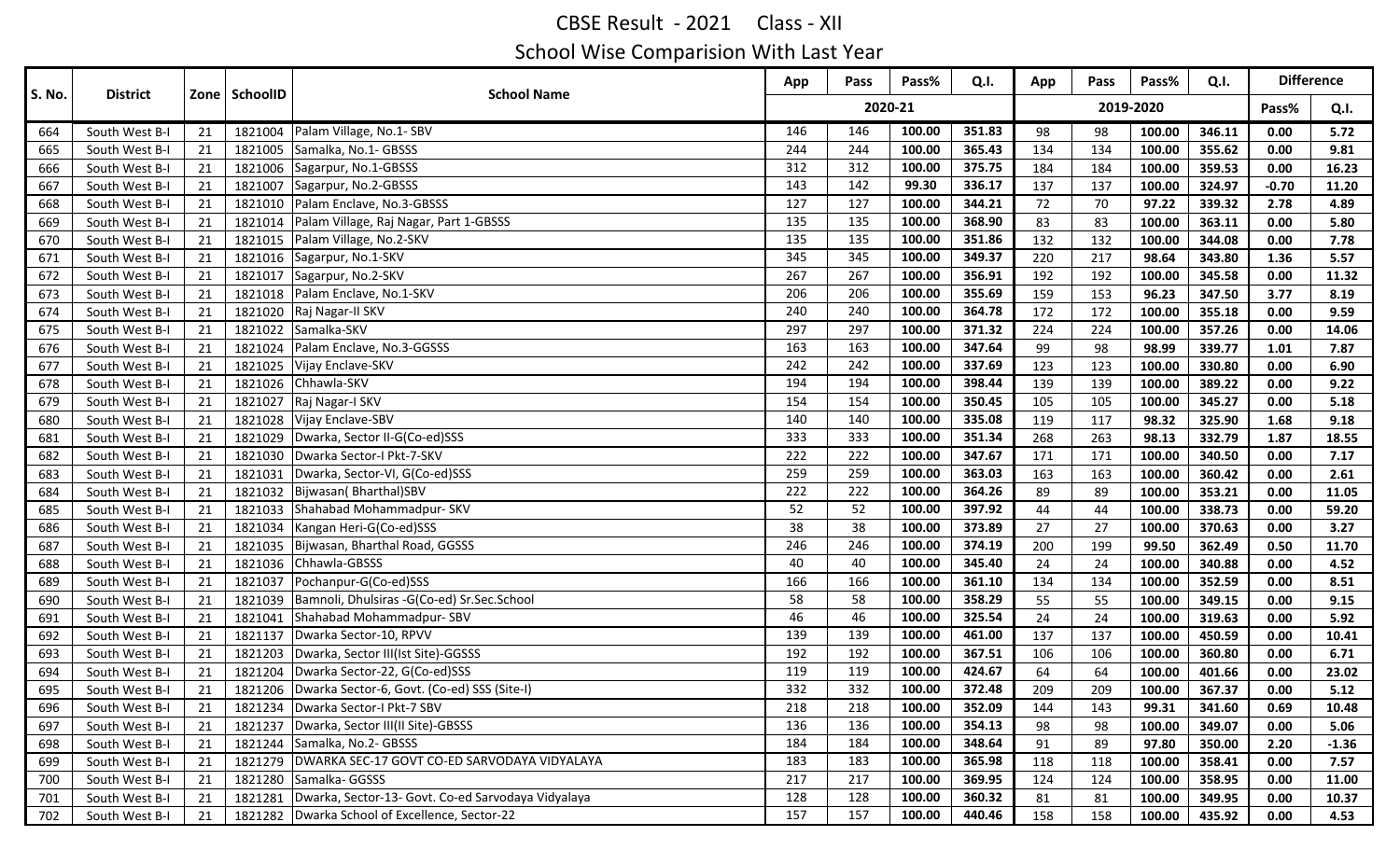|        | <b>District</b> |    | Zone   SchoolID | <b>School Name</b>                     | App | Pass            | Pass%  | Q.I.   | App | Pass | Pass%     | Q.I.   |       | <b>Difference</b> |
|--------|-----------------|----|-----------------|----------------------------------------|-----|-----------------|--------|--------|-----|------|-----------|--------|-------|-------------------|
| S. No. |                 |    |                 |                                        |     | 2020-21         |        |        |     |      | 2019-2020 |        | Pass% | Q.I.              |
| 703    | South West B-I  | 21 | 1821285         | Dwarka, Sec-19-RPVV                    | 135 | 135             | 100.00 | 448.82 | 93  | 93   | 100.00    | 433.71 | 0.00  | 15.11             |
| 704    | South West B-I  | 21 | 1821286         | Dwarka, Sec-5- RPVV                    | 139 | 139             | 100.00 | 448.86 | 100 | 100  | 100.00    | 438.31 | 0.00  | 10.55             |
| 705    | South West B-II | 22 | 1822002         | Najafgarh-S(Co-ed)V                    | 93  | 93              | 100.00 | 401.70 | 69  | 69   | 100.00    | 394.88 | 0.00  | 6.81              |
| 706    | South West B-II | 22 | 1822003         | Surhera-SV                             | 193 | 193             | 100.00 | 391.08 | 136 | 135  | 99.26     | 382.49 | 0.74  | 8.59              |
| 707    | South West B-II | 22 | 1822004         | Mundela Kalan-Govt.(Co-ed)SSS          | 22  | 22              | 100.00 | 363.14 | 15  | 15   | 100.00    | 365.40 | 0.00  | $-2.26$           |
| 708    | South West B-II | 22 | 1822005         | Pandwala Kalan-SV                      | 29  | 29              | 100.00 | 364.17 | 26  | 26   | 100.00    | 358.50 | 0.00  | 5.67              |
| 709    | South West B-II | 22 | 1822006         | Daulat Pur-SV                          | 32  | 32              | 100.00 | 350.78 | 19  | 19   | 100.00    | 342.37 | 0.00  | 8.41              |
| 710    | South West B-II | 22 | 1822007         | Shikar Pur-SV                          | 26  | $\overline{26}$ | 100.00 | 365.12 | 15  | 15   | 100.00    | 352.80 | 0.00  | 12.32             |
| 711    | South West B-II | 22 | 1822009         | Najafgarh, No.2-GBSSS                  | 139 | 139             | 100.00 | 330.84 | 70  | 67   | 95.71     | 316.37 | 4.29  | 14.47             |
| 712    | South West B-II | 22 | 1822010         | Ghumanhera-GBSSS                       | 13  | 13              | 100.00 | 353.62 | 18  | 17   | 94.44     | 349.17 | 5.56  | 4.45              |
| 713    | South West B-II | 22 | 1822012         | Kair-GBSSS                             | 20  | 20              | 100.00 | 339.65 | 17  | 17   | 100.00    | 327.94 | 0.00  | 11.71             |
| 714    | South West B-II | 22 | 1822013         | Ujwa-GBSSS                             | 13  | 13              | 100.00 | 404.31 | 15  | 15   | 100.00    | 403.00 | 0.00  | 1.31              |
| 715    | South West B-II | 22 | 1822014         | Dhansa-GBSSS                           | 32  | 32              | 100.00 | 368.16 | 19  | 19   | 100.00    | 377.00 | 0.00  | $-8.84$           |
| 716    | South West B-II | 22 | 1822015         | Dichaon Kalan-GBSSS                    | 48  | 48              | 100.00 | 333.65 | 43  | 43   | 100.00    | 314.91 | 0.00  | 18.74             |
| 717    | South West B-II | 22 | 1822024         | Rawta-G(Co-ed)SSS                      | 17  | 17              | 100.00 | 348.71 | 21  | 19   | 90.48     | 337.33 | 9.52  | 11.37             |
| 718    | South West B-II | 22 | 1822025         | Jhatikara-G(Co-ed)SSS                  | 23  | 23              | 100.00 | 353.04 | 16  | 16   | 100.00    | 336.06 | 0.00  | 16.98             |
| 719    | South West B-II | 22 | 1822027         | Paprawat-GGSSS                         | 46  | 46              | 100.00 | 378.65 | 29  | 29   | 100.00    | 372.10 | 0.00  | 6.55              |
| 720    | South West B-II | 22 | 1822028         | Goela Khurd-GGSSS                      | 186 | 186             | 100.00 | 346.38 | 137 | 137  | 100.00    | 341.04 | 0.00  | 5.35              |
| 721    | South West B-II | 22 | 1822031         | Khera Dabar-G(Co-ed)SSS                | 26  | 26              | 100.00 | 418.27 | 18  | 18   | 100.00    | 408.44 | 0.00  | 9.82              |
| 722    | South West B-II | 22 | 1822033         | Kazipur-G(Co-ed)SSS                    | 27  | 27              | 100.00 | 375.15 | 12  | 12   | 100.00    | 376.17 | 0.00  | $-1.02$           |
| 723    | South West B-II | 22 | 1822037         | Hasanpur Village- G(Co-ed)SSS          | 22  | 22              | 100.00 | 352.64 | 18  | 18   | 100.00    | 341.50 | 0.00  | 11.14             |
| 724    | South West B-II | 22 | 1822039         | Dhansa-SKV                             | 34  | 34              | 100.00 | 374.56 | 37  | 37   | 100.00    | 364.92 | 0.00  | 9.64              |
| 725    | South West B-II | 22 | 1822040         | Kair-SKV                               | 24  | 24              | 100.00 | 392.46 | 13  | 13   | 100.00    | 356.31 | 0.00  | 36.15             |
| 726    | South West B-II | 22 | 1822044         | Najafgarh, No.1-GGSSS                  | 298 | 298             | 100.00 | 357.34 | 283 | 277  | 97.88     | 347.90 | 2.12  | 9.44              |
| 727    | South West B-II | 22 | 1822047         | Najafgarh, No.2-GGSSS                  | 289 | 289             | 100.00 | 352.45 | 186 | 185  | 99.46     | 345.99 | 0.54  | 6.46              |
| 728    | South West B-II | 22 | 1822048         | Ujwa-GGSSS                             | 24  | 24              | 100.00 | 423.71 | 23  | 23   | 100.00    | 418.00 | 0.00  | 5.71              |
| 729    | South West B-II | 22 | 1822050         | Dichaon Kalan-GGSSS                    | 40  | 40              | 100.00 | 390.48 | 22  | 22   | 100.00    | 376.82 | 0.00  | 13.66             |
| 730    | South West B-II | 22 | 1822051         | Ghumanhera-SV                          | 45  | 45              | 100.00 | 408.49 | 39  | 39   | 100.00    | 402.23 | 0.00  | 6.26              |
| 731    | South West B-II | 22 | 1822055         | Jaffarpur Kalan-S(Co-ed)V              | 141 | 141             | 100.00 | 392.25 | 92  | 92   | 100.00    | 384.84 | 0.00  | 7.41              |
| 732    | South West B-II | 22 | 1822056         | Khaira-GGSSS                           | 81  | 81              | 100.00 | 382.35 | 74  | 73   | 98.65     | 362.72 | 1.35  | 19.63             |
| 733    | South West B-II | 22 |                 | 1822057 Najafgarh, No.3-GBSSS          | 260 | 260             | 100.00 | 356.08 | 139 | 138  | 99.28     | 348.55 | 0.72  | 7.52              |
| 734    | South West B-II | 22 |                 | 1822058 Pandawala Khurd-GGSSS          | 23  | 23              | 100.00 | 388.00 | 21  | 21   | 100.00    | 375.57 | 0.00  | 12.43             |
| 735    | South West B-II | 22 |                 | 1822059 Malikpur-G(Co-ed)SSS           | 79  | 79              | 100.00 | 329.89 | 57  | 54   | 94.74     | 327.91 | 5.26  | 1.97              |
| 736    | South West B-II | 22 |                 | 1822060 Najafgarh, No.3-GGSSS          | 311 | 311             | 100.00 | 366.54 | 208 | 208  | 100.00    | 360.00 | 0.00  | 6.54              |
| 737    | South West B-II | 22 |                 | 1822061 Najafgarh, Dharampura-SKV      | 151 | 151             | 100.00 | 389.91 | 146 | 146  | 100.00    | 381.18 | 0.00  | 8.73              |
| 738    | South West B-II | 22 |                 | 1822063 Najafgarh, No.1-GBSSS          | 137 | 137             | 100.00 | 349.72 | 94  | 91   | 96.81     | 337.72 | 3.19  | 11.99             |
| 739    | South West B-II | 22 |                 | 1822064 Khaira-GBSSS                   | 46  | 46              | 100.00 | 340.41 | 41  | 40   | 97.56     | 342.17 | 2.44  | $-1.76$           |
| 740    | South West B-II | 22 |                 | 1822065 Najafgarh, Jharoda Kalan-GBSSS | 148 | 148             | 100.00 | 334.14 | 83  | 80   | 96.39     | 333.25 | 3.61  | 0.88              |
| 741    | South West B-II | 22 |                 | 1822066 Najafgarh, Jharoda Kalan-GGSSS | 109 | 109             | 100.00 | 395.92 | 105 | 105  | 100.00    | 359.72 | 0.00  | 36.19             |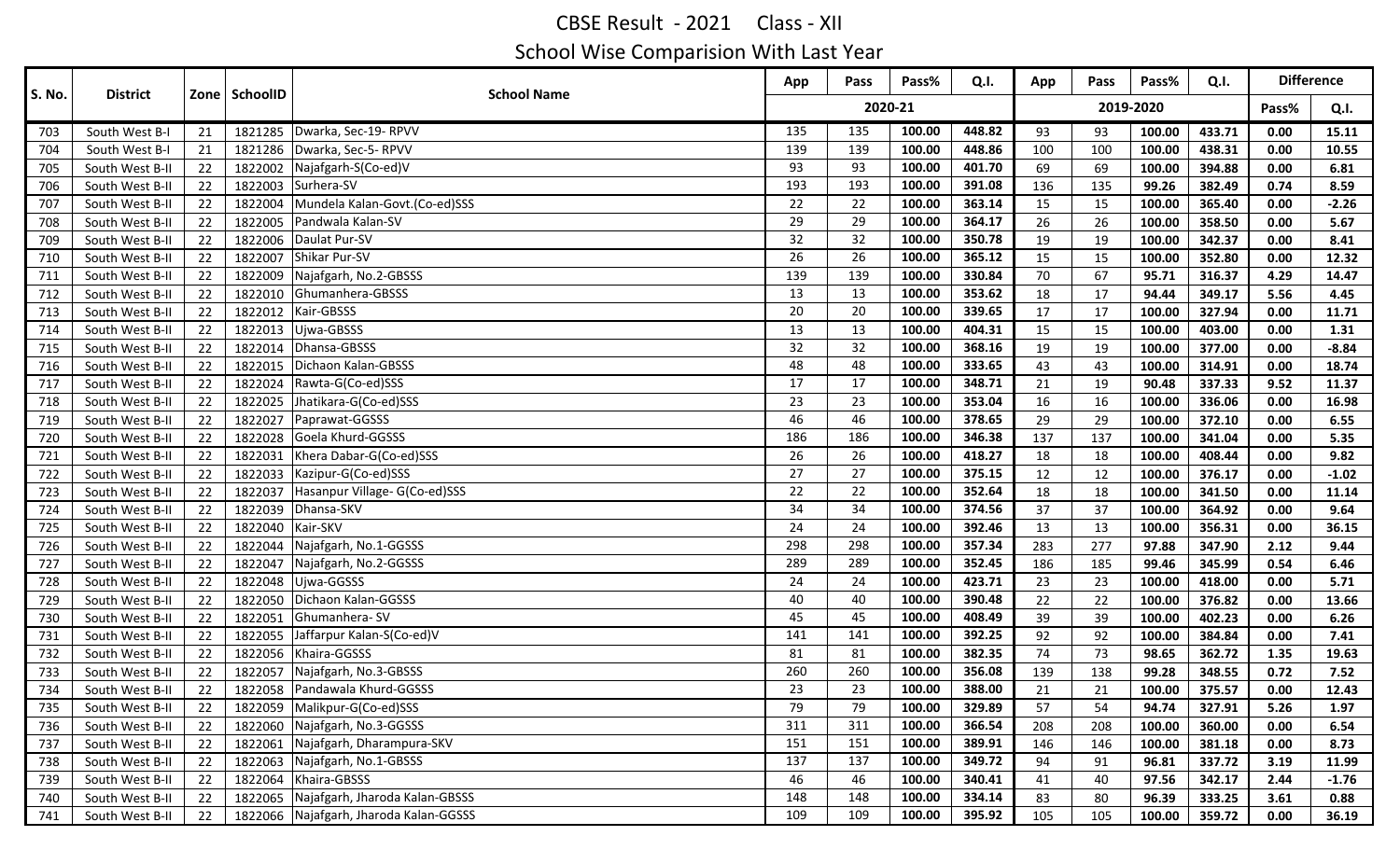|        | <b>District</b> |    | Zone   SchoolID | <b>School Name</b>                                           | App | Pass | Pass%   | Q.I.   | App | <b>Pass</b> | Pass%     | Q.I.   |       | <b>Difference</b> |
|--------|-----------------|----|-----------------|--------------------------------------------------------------|-----|------|---------|--------|-----|-------------|-----------|--------|-------|-------------------|
| S. No. |                 |    |                 |                                                              |     |      | 2020-21 |        |     |             | 2019-2020 |        | Pass% | Q.I.              |
| 742    | South West B-II | 22 |                 | 1822176 Deendar Pur-Sarvodaya Kanya Vidalaya                 | 130 | 130  | 100.00  | 368.56 | 114 | 114         | 100.00    | 360.51 | 0.00  | 8.05              |
| 743    | South West B-II | 22 | 1822177         | Najafgarh Stadium-GGSSS                                      | 161 | 161  | 100.00  | 371.81 | 126 | 126         | 100.00    | 363.80 | 0.00  | 8.01              |
| 744    | South West B-II | 22 | 1822178         | Mitraon-G(Co-ed)SSS                                          | 57  | 57   | 100.00  | 345.88 | 27  | 27          | 100.00    | 346.19 | 0.00  | $-0.31$           |
| 745    | South West B-II | 22 | 1822247         | Deendar Pur - SBV                                            | 98  | 98   | 100.00  | 330.13 | 63  | 61          | 96.83     | 327.86 | 3.17  | 2.28              |
| 746    | South West B-II | 22 | 1822249         | Najafgarh-GBSSS(Stadium)                                     | 209 | 209  | 100.00  | 356.19 | 108 | 108         | 100.00    | 351.01 | 0.00  | 5.18              |
| 747    | South West B-II | 22 | 1822257         | Goela Khurd-GBSSS                                            | 137 | 137  | 100.00  | 340.47 | 107 | 105         | 98.13     | 337.22 | 1.87  | 3.25              |
| 748    | South West B-II | 22 | 1822258         | Najafgarh, Dharampura-GBSSS                                  | 171 | 171  | 100.00  | 340.55 | 117 | 110         | 94.02     | 324.63 | 5.98  | 15.92             |
| 749    | South West B-II | 22 | 1822262         | Dichaon Kalan- G Coed SV                                     | 185 | 185  | 100.00  | 382.25 | 155 | 154         | 99.35     | 373.90 | 0.65  | 8.35              |
| 750    | South West B-II | 22 | 1822263         | Paprawat- GBSSS                                              | 128 | 128  | 100.00  | 344.47 | 59  | 59          | 100.00    | 338.83 | 0.00  | 5.64              |
| 751    | South           | 24 | 1923003         | Jonapur- Baba Neem Karoli, SKV                               | 83  | 83   | 100.00  | 339.19 | 88  | 88          | 100.00    | 345.27 | 0.00  | $-6.08$           |
| 752    | South           | 23 | 1923004         | Mehrauli Qutab, Sarvodaya Bal Sr. Sec. Vidyalaya             | 49  | 49   | 100.00  | 367.14 | 30  | 30          | 100.00    | 354.20 | 0.00  | 12.94             |
| 753    | South           | 23 | 1923005         | Dr. Ambedkar Nagar, Sector IV, No.1- SBV (Yogi Arvind)       | 233 | 233  | 100.00  | 353.76 | 180 | 180         | 100.00    | 335.49 | 0.00  | 18.28             |
| 754    | South           | 23 | 1923008         | Dr. Ambedkar Nagar, Sector IV, No.1-GBSSS                    | 222 | 222  | 100.00  | 344.82 | 98  | 97          | 98.98     | 342.03 | 1.02  | 2.79              |
| 755    | South           | 23 | 1923009         | Dr. Ambedkar Nagar, Sector IV, No.2-GBSSS                    | 45  | 45   | 100.00  | 357.02 | 28  | 28          | 100.00    | 320.75 | 0.00  | 36.27             |
| 756    | South           | 23 | 1923010         | Malviya Nagar-GBSSS                                          | 113 | 113  | 100.00  | 336.51 | 62  | 61          | 98.39     | 326.77 | 1.61  | 9.74              |
| 757    | South           | 23 | 1923011         | Dr. Ambedkar Nagar, Sector V-GBSSS (Shaheed Anushuya Prasad) | 178 | 178  | 100.00  | 353.12 | 145 | 145         | 100.00    | 349.69 | 0.00  | 3.43              |
| 758    | South           | 23 | 1923012         | Chirag Delhi-GBSSS                                           | 75  | 75   | 100.00  | 351.87 | 49  | 47          | 95.92     | 343.96 | 4.08  | 7.91              |
| 759    | South           | 23 |                 | 1923013 Begumpur-GBSSS                                       | 88  | 88   | 100.00  | 345.90 | 62  | 61          | 98.39     | 330.53 | 1.61  | 15.37             |
| 760    | South           | 24 |                 | 1923014 Fatehpur Beri-SBV                                    | 158 | 158  | 100.00  | 351.08 | 82  | 81          | 98.78     | 349.54 | 1.22  | 1.54              |
| 761    | South           | 24 | 1923015         | Mehrauli, No.2-GBSSS                                         | 113 | 113  | 100.00  | 348.19 | 56  | 56          | 100.00    | 335.91 | 0.00  | 12.28             |
| 762    | South           | 23 | 1923017         | Dr. Ambedkar Nagar, Sector-1, Tigri- GBSSS                   | 90  | 89   | 98.89   | 369.41 | 61  | 60          | 98.36     | 360.67 | 0.53  | 8.74              |
| 763    | South           | 24 | 1923018         | Deoli-GBSSS                                                  | 314 | 314  | 100.00  | 311.69 | 168 | 168         | 100.00    | 308.11 | 0.00  | 3.58              |
| 764    | South           | 24 | 1923020         | Khanpur, No.1-GBSSS                                          | 205 | 205  | 100.00  | 340.07 | 143 | 142         | 99.30     | 316.81 | 0.70  | 23.26             |
| 765    | South           | 23 | 1923021         | Hauz Rani-GBSSS                                              | 34  | 34   | 100.00  | 370.38 | 18  | 18          | 100.00    | 358.72 | 0.00  | 11.66             |
| 766    | South           | 24 | 1923023         | Dera- GGSSS                                                  | 68  | 68   | 100.00  | 351.91 | 33  | 33          | 100.00    | 345.58 | 0.00  | 6.34              |
| 767    | South           | 24 | 1923026         | Bhatti Mines-G(Co-ed)SSS                                     | 167 | 167  | 100.00  | 352.12 | 99  | 98          | 98.99     | 347.05 | 1.01  | 5.07              |
| 768    | South           | 24 | 1923027         | Sangam Vihar-GBSSS                                           | 374 | 374  | 100.00  | 340.36 | 214 | 211         | 98.60     | 332.06 | 1.40  | 8.29              |
| 769    | South           | 23 | 1923036         | Ishani Govt. Sarvodaya Kanya Vidyalaya G-BLOCK SAKET         | 253 | 253  | 100.00  | 354.64 | 242 | 242         | 100.00    | 347.50 | 0.00  | 7.14              |
| 770    | South           | 23 | 1923037         | Chirag Delhi-SKV                                             | 151 | 151  | 100.00  | 360.40 | 108 | 107         | 99.07     | 350.45 | 0.93  | 9.95              |
| 771    | South           | 24 | 1923038         | Mehrauli Ramanujan-SKV                                       | 186 | 186  | 100.00  | 380.68 | 119 | 119         | 100.00    | 370.78 | 0.00  | 9.90              |
| 772    | South           | 23 | 1923041         | Hauz Rani-Sr.Sec.SKV (Raja RamMohan Roy)                     | 105 | 105  | 100.00  | 372.90 | 68  | 67          | 98.53     | 363.01 | 1.47  | 9.88              |
| 773    | South           |    |                 | 1923042 Deoli-SKV (Bachhan Prasad)                           | 431 | 431  | 100.00  | 353.79 | 337 | 333         | 98.81     | 342.01 | 1.19  | 11.77             |
| 774    | South           | 23 |                 | 1923044   Dr. Ambedkar Nagar, Sector IV, No.1-GGSSS          | 176 | 176  | 100.00  | 339.07 | 122 | 121         | 99.18     | 341.10 | 0.82  | $-2.03$           |
| 775    | South           | 23 |                 | 1923045   Dr. Ambedkar Nagar, Sector IV, No.2-GGSSS          | 260 | 260  | 100.00  | 334.86 | 154 | 154         | 100.00    | 328.03 | 0.00  | 6.83              |
| 776    | South           | 23 |                 | 1923046 Malviya Nagar-SKV                                    | 192 | 192  | 100.00  | 354.96 | 179 | 174         | 97.21     | 343.70 | 2.79  | 11.26             |
| 777    | South           | 23 |                 | 1923047 Dr. Ambedkar Nagar, Sector V-GGSSS                   | 235 | 235  | 100.00  | 344.93 | 157 | 157         | 100.00    | 340.35 | 0.00  | 4.58              |
| 778    | South           | 24 |                 | 1923048 Chattarpur-GGSSS                                     | 412 | 412  | 100.00  | 338.91 | 362 | 352         | 97.24     | 318.68 | 2.76  | 20.23             |
| 779    | South           | 23 |                 | 1923050   Dr. Ambedkar Nagar, Sector V, No.2-GGSSS           | 123 | 123  | 100.00  | 336.43 | 105 | 104         | 99.05     | 320.93 | 0.95  | 15.50             |
| 780    | South           | 24 |                 | 1923052 Sangam Vihar-GGSSS                                   | 734 | 734  | 100.00  | 326.91 | 463 | 459         | 99.14     | 320.40 | 0.86  | 6.50              |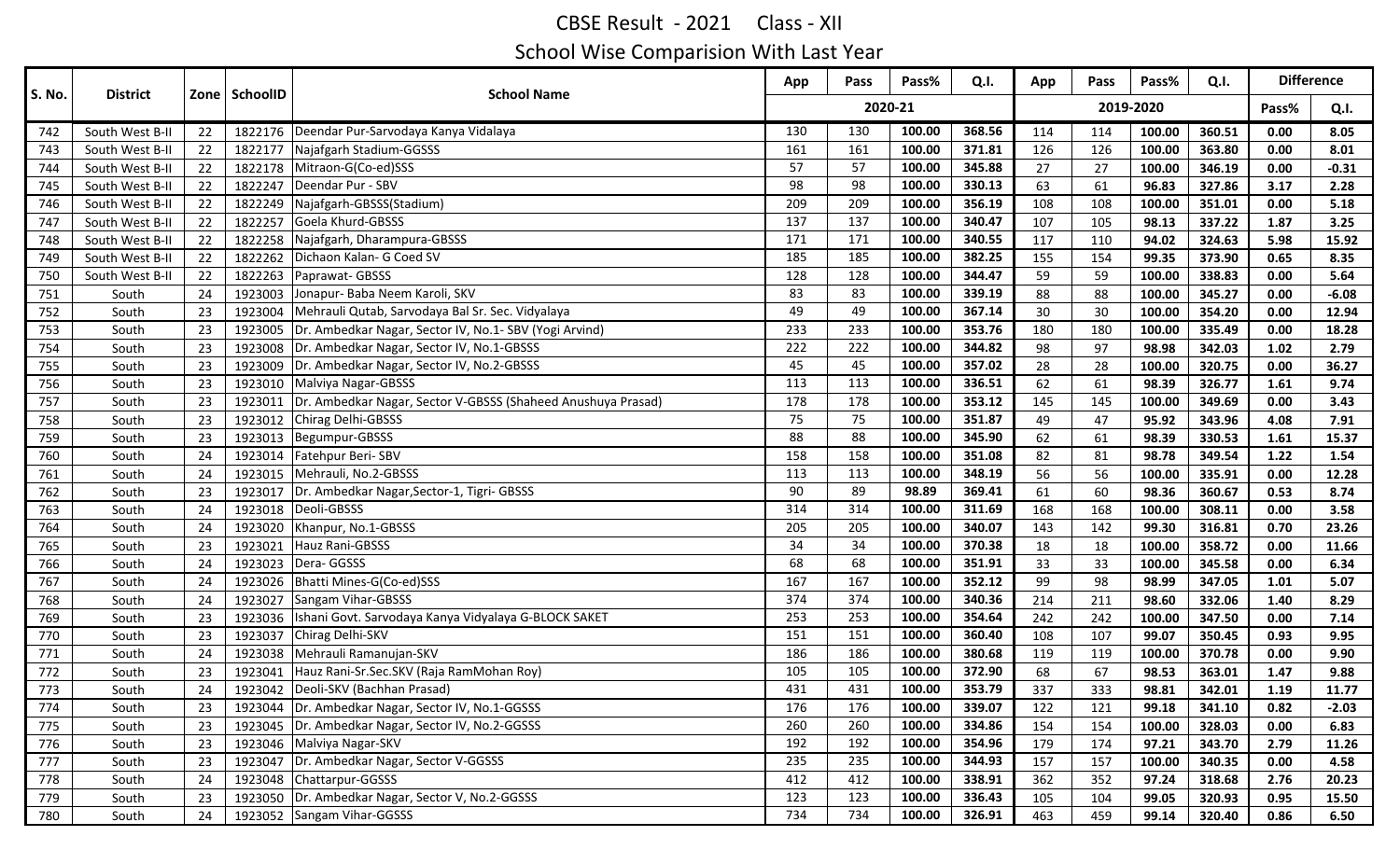# CBSE Result - 2021 Class - XII

|        |                 |    |                 | School Wise Comparision With Last Year                     |     |      |         |        |     |      |           |        |       |                   |
|--------|-----------------|----|-----------------|------------------------------------------------------------|-----|------|---------|--------|-----|------|-----------|--------|-------|-------------------|
|        |                 |    |                 |                                                            | App | Pass | Pass%   | Q.I.   | App | Pass | Pass%     | Q.I.   |       | <b>Difference</b> |
| S. No. | <b>District</b> |    | Zone   SchoolID | <b>School Name</b>                                         |     |      | 2020-21 |        |     |      | 2019-2020 |        | Pass% | Q.I.              |
| 781    | South           | 23 | 1923055         | Pushp Vihar, M.B.Road-GGSSS                                | 304 | 304  | 100.00  | 354.48 | 200 | 200  | 100.00    | 349.66 | 0.00  | 4.82              |
| 782    | South           | 23 |                 | 1923056 Saket, Block J-SBV (Vir Chander Singh Garhwal)     | 437 | 437  | 100.00  | 353.58 | 210 | 207  | 98.57     | 346.13 | 1.43  | 7.45              |
| 783    | South           | 23 | 1923057         | Begumpur, MMTC/STC Colony-SKV                              | 79  | 79   | 100.00  | 350.84 | 49  | 49   | 100.00    | 344.04 | 0.00  | 6.79              |
| 784    | South           | 23 | 1923058         | Pushp Vihar, M.B.Road-GBSSS                                | 145 | 145  | 100.00  | 319.97 | 129 | 123  | 95.35     | 314.81 | 4.65  | 5.16              |
| 785    | South           | 24 | 1923059         | Fatehpur Beri-SKV (Priya Darshani)                         | 368 | 368  | 100.00  | 363.42 | 153 | 150  | 98.04     | 358.27 | 1.96  | 5.15              |
| 786    | South           | 23 | 1923060         | Dr. Ambedkar Nagar, Sector IV, No.3-GGSSS                  | 178 | 178  | 100.00  | 370.49 | 95  | 95   | 100.00    | 355.56 | 0.00  | 14.94             |
| 787    | South           | 24 | 1923061         | Sultanpur-SKV                                              | 134 | 134  | 100.00  | 375.87 | 57  | 56   | 98.25     | 372.95 | 1.75  | 2.92              |
| 788    | South           | 24 | 1923063         | <b>AYA NAGAR-SKV</b>                                       | 302 | 302  | 100.00  | 372.27 | 153 | 151  | 98.69     | 369.27 | 1.31  | 2.99              |
| 789    | South           | 24 | 1923064         | Mandi Village - SKV                                        | 59  | 59   | 100.00  | 388.98 | 32  | 32   | 100.00    | 387.91 | 0.00  | 1.08              |
| 790    | South           | 23 | 1923065         | Dr. Ambedkar Nagar, Sector IV, No.3-GBSSS                  | 67  | 67   | 100.00  | 349.55 | 47  | 43   | 91.49     | 334.34 | 8.51  | 15.21             |
| 791    | South           | 23 | 1923066         | Dr. Ambedkar Nagar, Sector V, No.3-GBSSS                   | 63  | 63   | 100.00  | 347.73 | 61  | 58   | 95.08     | 341.48 | 4.92  | 6.25              |
| 792    | South           | 23 | 1923068         | Saket, Block G-GBSSS                                       | 174 | 174  | 100.00  | 308.53 | 89  | 86   | 96.63     | 303.62 | 3.37  | 4.92              |
| 793    | South           | 23 | 1923071         | Pushp Vihar, M.B.Road-SKV                                  | 184 | 184  | 100.00  | 363.25 | 143 | 141  | 98.60     | 350.71 | 1.40  | 12.54             |
| 794    | South           | 24 | 1923079         | Mehrauli, No.2- SKV                                        | 120 | 120  | 100.00  | 380.20 | 70  | 70   | 100.00    | 367.07 | 0.00  | 13.13             |
| 795    | South           | 23 | 1923080         | Dr. Ambedkar Nagar, Tigri- GGSSS                           | 147 | 147  | 100.00  | 369.77 | 116 | 115  | 99.14     | 346.99 | 0.86  | 22.78             |
| 796    | South           | 24 | 1923081         | Chattarpur, Acharya Tulsi SBV                              | 387 | 387  | 100.00  | 370.95 | 151 | 151  | 100.00    | 357.97 | 0.00  | 12.98             |
| 797    | South           | 23 | 1923351         | Dr. Ambedkar Nagar, Sector-V(Dashinpuri Extension)-SV      | 222 | 222  | 100.00  | 354.22 | 219 | 213  | 97.26     | 339.57 | 2.74  | 14.65             |
| 798    | South           | 24 | 1923354         | <b>GBSSS, AYA NAGAR</b>                                    | 173 | 173  | 100.00  | 340.62 | 111 | 109  | 98.20     | 338.83 | 1.80  | 1.80              |
| 799    | South           | 24 | 1923355         | Sultanpur-GBSSS                                            | 78  | 78   | 100.00  | 345.22 | 45  | 45   | 100.00    | 335.09 | 0.00  | 10.13             |
| 800    | South           | 24 | 1923358         | Mandi Village- GBSSS                                       | 47  | 47   | 100.00  | 343.13 | 25  | 25   | 100.00    | 339.96 | 0.00  | 3.17              |
| 801    | South           | 24 |                 | 1923359 Jonapur - SBV                                      | 85  | 85   | 100.00  | 347.95 | 45  | 45   | 100.00    | 343.09 | 0.00  | 4.86              |
| 802    | South           | 24 | 1923360         | Dera-GBSSS                                                 | 32  | 32   | 100.00  | 338.06 | 29  | 29   | 100.00    | 334.48 | 0.00  | 3.58              |
| 803    | South           | 23 | 1923393         | Dr. Ambedkar Nagar, Sector IV, No.2- SBV                   | 16  | 16   | 100.00  | 354.88 | 9   | q    | 100.00    | 349.33 | 0.00  | 5.54              |
| 804    | South East      | 25 | 1924001         | Sriniwaspuri-SBV (Govind Ballabh Pant)                     | 127 | 127  | 100.00  | 335.83 | 82  | 79   | 96.34     | 326.73 | 3.66  | 9.10              |
| 805    | South East      | 25 | 1924003         | Ali Ganj-SV                                                | 82  | 82   | 100.00  | 353.89 | 41  | 40   | 97.56     | 332.59 | 2.44  | 21.30             |
| 806    | South East      | 25 | 1924004         | Jangpura-GBSSS                                             | 30  | 30   | 100.00  | 316.10 | 34  | 31   | 91.18     | 304.71 | 8.82  | 11.39             |
| 807    | South East      | 25 | 1924005         | Hari Nagar Ashram-GBSSS                                    | 62  | 62   | 100.00  | 334.32 | 28  | 26   | 92.86     | 325.96 | 7.14  | 8.36              |
| 808    | South East      | 25 | 1924009         | Sadiq Nagar-SBV                                            | 88  | 88   | 100.00  | 346.83 | 74  | 74   | 100.00    | 338.03 | 0.00  | 8.80              |
| 809    | South East      | 25 | 1924014         | Defence Colony, Varun Marg-GBSSS                           | 46  | 46   | 100.00  | 327.98 | 36  | 36   | 100.00    | 307.78 | 0.00  | 20.20             |
| 810    | South East      | 25 | 1924023         | <b>GSR SKV C-BLOCK DEFENCE COLONY</b>                      | 75  | 75   | 100.00  | 357.61 | 44  | 44   | 100.00    | 345.14 | 0.00  | 12.48             |
| 811    | South East      | 25 |                 | 1924025   Defence Colony, Block A-SN SKV                   | 124 | 124  | 100.00  | 361.30 | 104 | 103  | 99.04     | 354.17 | 0.96  | 7.13              |
| 812    | South East      | 25 |                 | 1924027 East of Kailash, No.2-SKV                          | 110 | 110  | 100.00  | 380.79 | 59  | 59   | 100.00    | 375.61 | 0.00  | 5.18              |
| 813    | South East      | 25 |                 | 1924031 Sriniwaspuri-GGSSS                                 | 143 | 143  | 100.00  | 349.70 | 97  | 97   | 100.00    | 346.32 | 0.00  | 3.38              |
| 814    | South East      | 25 |                 | 1924032 East of Kailash, No.1-GGSSS                        | 107 | 107  | 100.00  | 354.34 | 98  | 98   | 100.00    | 342.15 | 0.00  | 12.18             |
| 815    | South East      | 25 |                 | 1924033 Andrews Ganj-SKV                                   | 126 | 126  | 100.00  | 346.10 | 76  | 74   | 97.37     | 350.42 | 2.63  | $-4.32$           |
| 816    | South East      | 25 |                 | 1924037 Jungpura-SKV (Kamla Nehru)                         | 67  | 67   | 100.00  | 332.54 | 36  | 36   | 100.00    | 325.47 | 0.00  | 7.07              |
| 817    | South East      | 25 |                 | 1924038 INA Colony-RPVV                                    | 125 | 125  | 100.00  | 385.77 | 86  | 85   | 98.84     | 380.51 | 1.16  | 5.26              |
| 818    | South East      | 25 |                 | 1924039 Kidwai Nagar- Sarvodaya Vidyalaya (Rani Durgawati) | 168 | 168  | 100.00  | 361.92 | 99  | 98   | 98.99     | 350.48 | 1.01  | 11.43             |
| 819    | South East      | 25 |                 | 1924041 Nehru Nagar-G(Co-ed)SSS                            | 116 | 116  | 100.00  | 316.14 | 64  | 64   | 100.00    | 313.53 | 0.00  | 2.61              |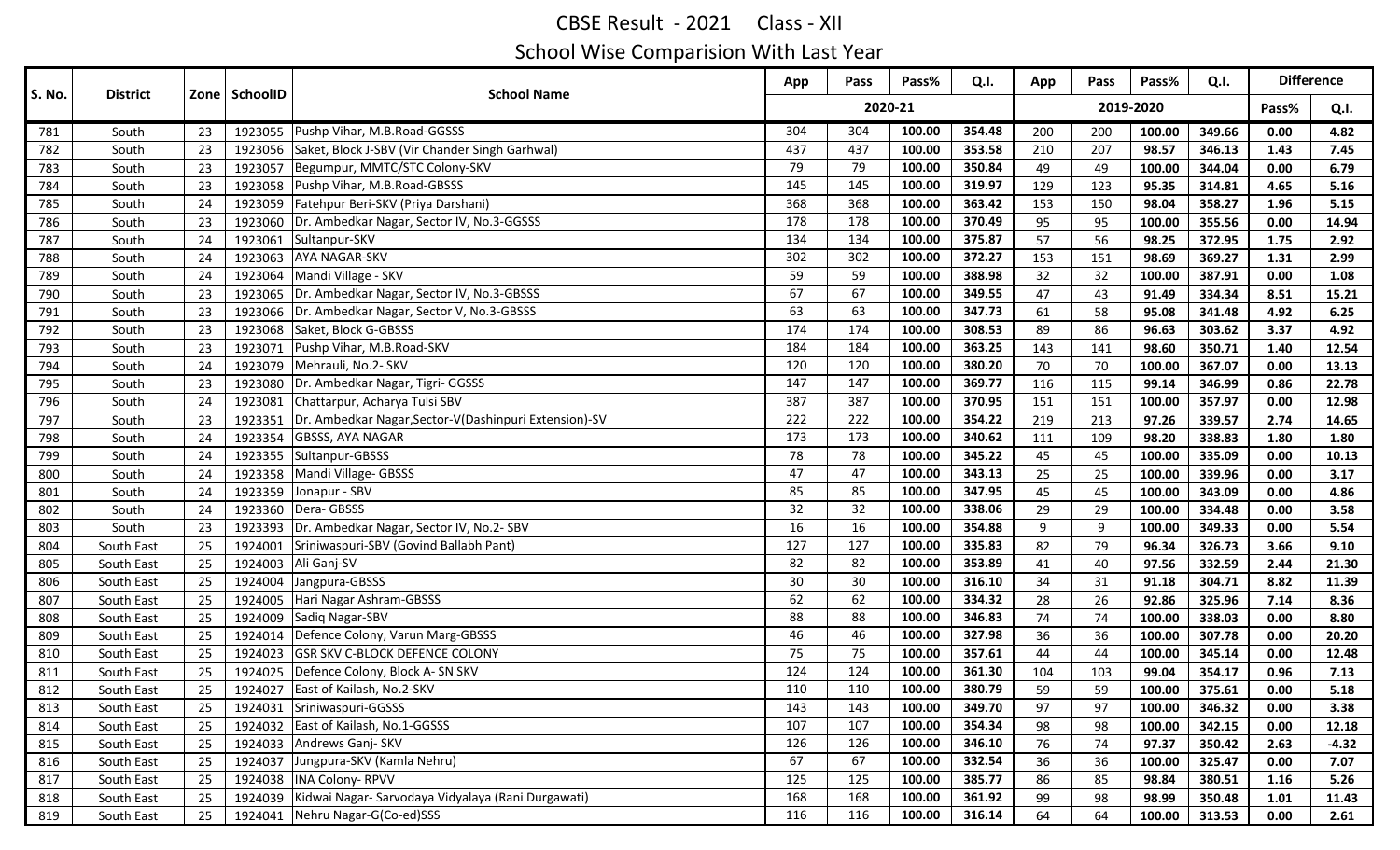| S. No. | <b>District</b> |      |          | <b>School Name</b>                                        | App | Pass | Pass%   | Q.I.   | App | <b>Pass</b> | Pass%     | Q.I.   |       | <b>Difference</b> |
|--------|-----------------|------|----------|-----------------------------------------------------------|-----|------|---------|--------|-----|-------------|-----------|--------|-------|-------------------|
|        |                 | Zone | SchoolID |                                                           |     |      | 2020-21 |        |     |             | 2019-2020 |        | Pass% | Q.I.              |
| 820    | South East      | 25   |          | 1924043 Hari Nagar Ashram-SKV                             | 85  | 85   | 100.00  | 356.94 | 54  | 54          | 100.00    | 348.89 | 0.00  | 8.05              |
| 821    | South East      | 29   | 1925002  | Noor Nagar-SBV                                            | 332 | 332  | 100.00  | 334.42 | 195 | 189         | 96.92     | 326.11 | 3.08  | 8.31              |
| 822    | South East      | 25   | 1925003  | Chirag Enclave-SBV (Kautilya)                             | 274 | 274  | 100.00  | 360.84 | 183 | 183         | 100.00    | 349.27 | 0.00  | 11.57             |
| 823    | South East      | 25   | 1925005  | New Friends Colony-GBSSS (Chander Shekhar Azad)           | 123 | 123  | 100.00  | 329.76 | 88  | 82          | 93.18     | 314.26 | 6.82  | 15.49             |
| 824    | South East      | 29   |          | 1925006 Madanpur Khadar- GBSSS (Rama Krishna)             | 169 | 168  | 99.41   | 323.25 | 171 | 160         | 93.57     | 315.36 | 5.84  | 7.89              |
| 825    | South East      | 29   | 1925007  | Tuglakabad Extn.-SBV (Sardar Vallabhbhai Patel)           | 198 | 198  | 100.00  | 352.56 | 132 | 130         | 98.48     | 339.47 | 1.52  | 13.09             |
| 826    | South East      | 29   | 1925009  | Molar Band, No.1- SBV                                     | 645 | 645  | 100.00  | 330.18 | 430 | 417         | 96.98     | 326.38 | 3.02  | 3.80              |
| 827    | South East      | 29   | 1925011  | Kalkaji, No.2-GBSSS                                       | 143 | 143  | 100.00  | 357.81 | 88  | 88          | 100.00    | 346.59 | 0.00  | 11.22             |
| 828    | South East      | 29   | 1925012  | Kalkaji, Block G-GBSSS                                    | 84  | 84   | 100.00  | 314.06 | 50  | 46          | 92.00     | 302.26 | 8.00  | 11.80             |
| 829    | South East      | 29   | 1925014  | Tuglakabad Village-GBSSS                                  | 108 | 108  | 100.00  | 350.40 | 88  | 84          | 95.45     | 338.33 | 4.55  | 12.07             |
| 830    | South East      | 29   | 1925015  | Badarpur, No.1-GBSSS                                      | 398 | 397  | 99.75   | 335.47 | 256 | 247         | 96.48     | 323.28 | 3.26  | 12.20             |
| 831    | South East      | 29   | 1925016  | Kalkaji, DDA Flats, Phase II-GBSSS                        | 142 | 142  | 100.00  | 350.89 | 81  | 80          | 98.77     | 338.01 | 1.23  | 12.88             |
| 832    | South East      | 29   | 1925017  | Tuglakabad, Railway Colony-SBV                            | 285 | 285  | 100.00  | 321.11 | 183 | 174         | 95.08     | 305.28 | 4.92  | 15.83             |
| 833    | South East      | 29   | 1925020  | Tuglakabad Extn., No.2-GBSSS                              | 71  | 69   | 97.18   | 328.49 | 99  | 87          | 87.88     | 305.01 | 9.30  | 23.48             |
| 834    | South East      | 29   | 1925027  | Tekhand - GGSSS                                           | 199 | 199  | 100.00  | 340.96 | 87  | 84          | 96.55     | 334.94 | 3.45  | 6.02              |
| 835    | South East      | 25   | 1925029  | Kalkaji, No.1-SKV (Veer Savarkar)                         | 251 | 251  | 100.00  | 344.64 | 218 | 218         | 100.00    | 341.95 | 0.00  | 2.69              |
| 836    | South East      | 29   | 1925031  | Tuglakabad, Railway Colony-SKV (Rani Jhansi)              | 439 | 439  | 100.00  | 355.01 | 320 | 315         | 98.44     | 347.74 | 1.56  | 7.27              |
| 837    | South           | 23   |          | 1925032 Green Park Extn.-SKV (Gargi)                      | 145 | 145  | 100.00  | 385.29 | 116 | 116         | 100.00    | 368.00 | 0.00  | 17.29             |
| 838    | South East      | 25   | 1925033  | New Friends Colony-SKV                                    | 204 | 204  | 100.00  | 346.26 | 109 | 109         | 100.00    | 339.97 | 0.00  | 6.29              |
| 839    | South East      | 29   | 1925035  | Noor Nagar-SKV                                            | 355 | 353  | 99.44   | 361.01 | 268 | 256         | 95.52     | 352.22 | 3.91  | 8.78              |
| 840    | South East      | 29   | 1925037  | Molar Band- SKV                                           | 763 | 763  | 100.00  | 353.01 | 604 | 597         | 98.84     | 348.93 | 1.16  | 4.08              |
| 841    | South East      | 29   | 1925038  | Kalkaji, No.2-SKV                                         | 123 | 123  | 100.00  | 356.07 | 98  | 96          | 97.96     | 351.13 | 2.04  | 4.93              |
| 842    | South East      | 29   | 1925039  | Kalkaji, No.3-GGSSS                                       | 158 | 158  | 100.00  | 316.32 | 151 | 149         | 98.68     | 313.56 | 1.32  | 2.76              |
| 843    | South East      | 29   | 1925040  | Tuglakabad Village-SKV                                    | 186 | 186  | 100.00  | 338.47 | 176 | 170         | 96.59     | 328.81 | 3.41  | 9.66              |
| 844    | South East      | 29   | 1925041  | Kalkaji, DDA Flats, Phase II-GGSSS                        | 213 | 213  | 100.00  | 358.47 | 109 | 109         | 100.00    | 344.57 | 0.00  | 13.90             |
| 845    | South East      | 29   | 1925042  | Badarpur, No.1-GGSSS                                      | 220 | 220  | 100.00  | 351.49 | 173 | 168         | 97.11     | 330.90 | 2.89  | 20.59             |
| 846    | South East      | 29   | 1925046  | Tuglakabad, Railway Colony, No.2-GGSSS                    | 373 | 373  | 100.00  | 351.26 | 223 | 222         | 99.55     | 335.20 | 0.45  | 16.06             |
| 847    | South East      | 25   | 1925049  | Joga Bai-GGSSS                                            | 253 | 253  | 100.00  | 353.30 | 161 | 159         | 98.76     | 338.32 | 1.24  | 14.99             |
| 848    | South East      | 29   |          | 1925050 Molar Band-GBSSS                                  | 208 | 208  | 100.00  | 340.25 | 107 | 107         | 100.00    | 333.29 | 0.00  | 6.96              |
| 849    | South East      | 29   | 1925051  | Badarpur, No.2-GBSSS                                      | 331 | 331  | 100.00  | 315.30 | 185 | 177         | 95.68     | 305.13 | 4.32  | 10.17             |
| 850    | South East      | 25   |          | 1925052 Joga Bai-GBSSS                                    | 102 | 102  | 100.00  | 336.15 | 44  | 42          | 95.45     | 298.43 | 4.55  | 37.72             |
| 851    | South East      | 29   |          | 1925053 Molar Band, No.2- GGSSS                           | 346 | 346  | 100.00  | 355.68 | 199 | 199         | 100.00    | 351.34 | 0.00  | 4.34              |
| 852    | South East      | 29   |          | 1925054 Badarpur, No.2-GGSSS                              | 238 | 238  | 100.00  | 323.58 | 172 | 166         | 96.51     | 319.09 | 3.49  | 4.49              |
| 853    | South East      | 29   |          | 1925055 Chitranjan Park-GBSSS                             | 121 | 121  | 100.00  | 328.90 | 99  | 94          | 94.95     | 328.09 | 5.05  | 0.81              |
| 854    | South East      | 29   |          | 1925056 Tughlakabad Extn.-SBV                             | 230 | 229  | 99.57   | 320.07 | 171 | 161         | 94.15     | 303.98 | 5.41  | 16.10             |
| 855    | South East      | 29   |          | 1925057 Molar Band, No.2-GBSSS                            | 311 | 311  | 100.00  | 355.68 | 161 | 159         | 98.76     | 347.91 | 1.24  | 7.77              |
| 856    | South East      | 29   |          | 1925058 Tughlakabad, Railway Colony, No.2-GBSSS           | 103 | 103  | 100.00  | 329.93 | 124 | 116         | 93.55     | 320.74 | 6.45  | 9.19              |
| 857    | South East      | 25   |          | 1925059 Lajpat Nagar, Ring Road-SBV (Shaheed Hemu Kalani) | 272 | 272  | 100.00  | 348.30 | 165 | 160         | 96.97     | 340.70 | 3.03  | 7.60              |
| 858    | South East      | 29   |          | 1925060 Chitranjan Park-SKV (Shyama Prasad Mukherjee)     | 205 | 205  | 100.00  | 352.35 | 113 | 113         | 100.00    | 346.10 | 0.00  | 6.25              |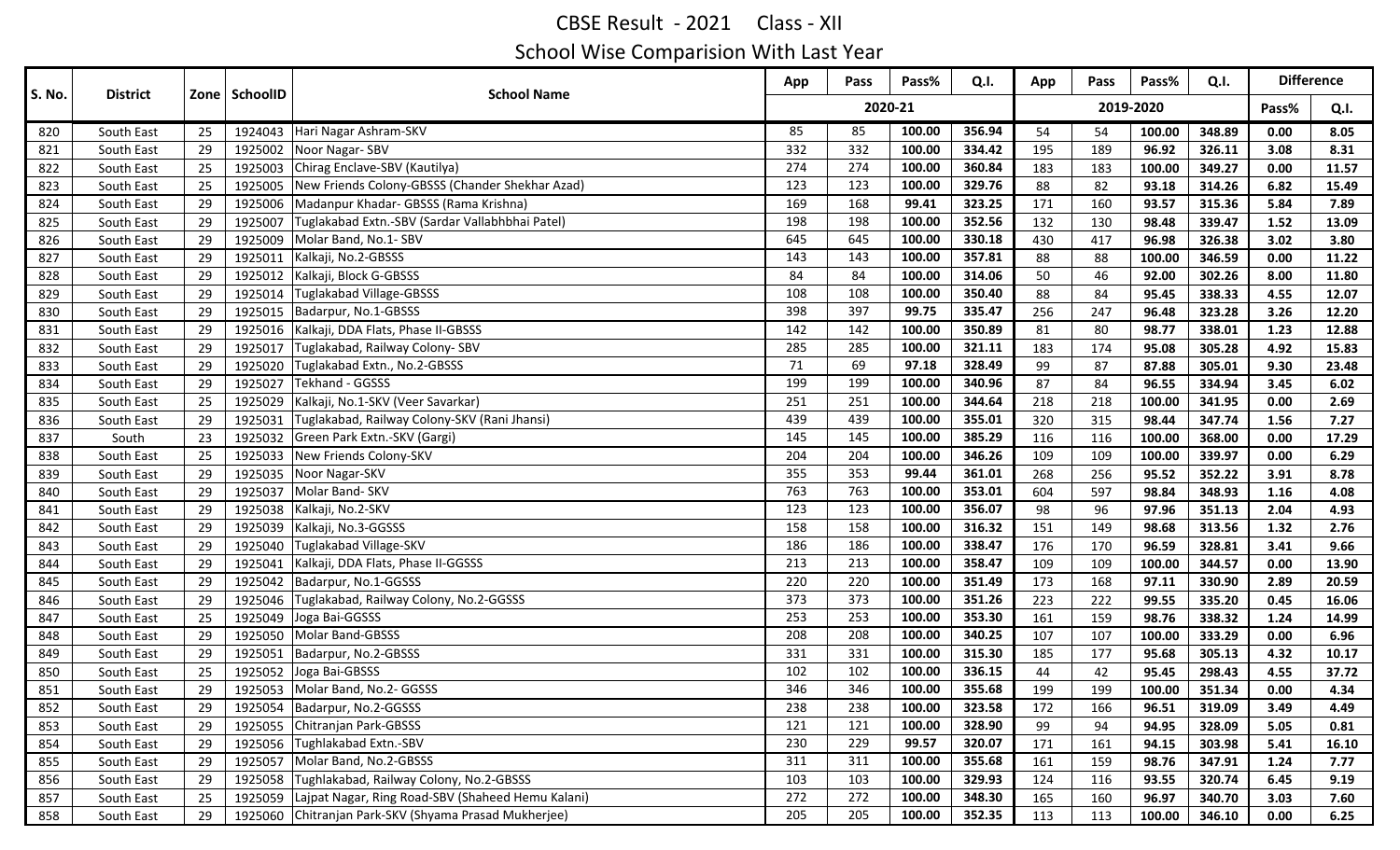|        |                 |    |                 | <b>School Name</b>                                         | App | Pass | Pass%   | Q.I.   | App | Pass | Pass%     | Q.I.   |         | <b>Difference</b> |
|--------|-----------------|----|-----------------|------------------------------------------------------------|-----|------|---------|--------|-----|------|-----------|--------|---------|-------------------|
| S. No. | <b>District</b> |    | Zone   SchoolID |                                                            |     |      | 2020-21 |        |     |      | 2019-2020 |        | Pass%   | Q.I.              |
| 859    | South East      | 29 | 1925061         | Tughlakabad Extn., No.1-SKV (Aruna Asif Ali)               | 478 | 478  | 100.00  | 339.46 | 414 | 400  | 96.62     | 318.03 | 3.38    | 21.42             |
| 860    | South East      | 29 | 1925062         | Madanpur Khadar- SKV                                       | 513 | 512  | 99.81   | 334.62 | 408 | 391  | 95.83     | 322.23 | 3.97    | 12.39             |
| 861    | South East      | 29 | 1925190         | Molar Band-GGSSS No. 3                                     | 363 | 363  | 100.00  | 341.72 | 200 | 197  | 98.50     | 338.78 | 1.50    | 2.94              |
| 862    | South East      | 25 | 1925246         | Masjid Moth-Sarvodaya(Co-ed) Vidyalaya                     | 53  | 53   | 100.00  | 371.09 | 36  | 35   | 97.22     | 363.14 | 2.78    | 7.96              |
| 863    | South East      | 29 | 1925247         | Badarpur, No.3-GBSSS                                       | 127 | 127  | 100.00  | 323.41 | 103 | 96   | 93.20     | 312.69 | 6.80    | 10.72             |
| 864    | South East      | 29 | 1925248         | Badarpur, No.3-GGSSS                                       | 233 | 233  | 100.00  | 385.24 | 206 | 206  | 100.00    | 366.97 | 0.00    | 18.28             |
| 865    | South East      | 29 |                 | 1925249 Tughlakabad Extn.-GBSSS No.3                       | 218 | 217  | 99.54   | 317.51 | 87  | 87   | 100.00    | 319.48 | $-0.46$ | $-1.97$           |
| 866    | South East      | 29 | 1925250         | Tughlakabad Extn.-GGSSS No.2                               | 283 | 282  | 99.65   | 336.44 | 206 | 199  | 96.60     | 318.69 | 3.04    | 17.75             |
| 867    | South           | 23 | 1925333         | Shahpur Jat-S(Co-Ed)V                                      | 74  | 74   | 100.00  | 345.61 | 62  | 62   | 100.00    | 332.37 | 0.00    | 13.24             |
| 868    | South East      | 25 | 1925334         | Lajpat Nagar-RPVV                                          | 137 | 137  | 100.00  | 431.87 | 121 | 121  | 100.00    | 419.08 | 0.00    | 12.79             |
| 869    | South East      | 25 |                 | 1925335 LAJPAT NAGAR GOVT.(CO.ED)S.S.S                     | 202 | 202  | 100.00  | 352.03 | 175 | 167  | 95.43     | 346.54 | 4.57    | 5.49              |
| 870    | South East      | 29 | 1925339         | Madanpur Khadar Extn. J.J.Colony GBSSS                     | 141 | 141  | 100.00  | 357.42 | 37  | 37   | 100.00    | 354.65 | 0.00    | 2.77              |
| 871    | South East      | 29 | 1925340         | Madanpur Khadar Extn. J.J.Colony GGSSS                     | 170 | 170  | 100.00  | 368.35 | 95  | 95   | 100.00    | 352.74 | 0.00    | 15.61             |
| 872    | South East      | 29 | 1925341         | <b>HARKESH NAGAR GGSSS</b>                                 | 194 | 194  | 100.00  | 351.76 | 133 | 131  | 98.50     | 343.98 | 1.50    | 7.78              |
| 873    | South East      | 29 | 1925342         | <b>HARKESH NAGAR GBSSS</b>                                 | 191 | 191  | 100.00  | 331.40 | 98  | 96   | 97.96     | 318.77 | 2.04    | 12.64             |
| 874    | South East      | 29 | 1925345         | Jasola Village, GGSSS                                      | 228 | 228  | 100.00  | 375.86 | 107 | 107  | 100.00    | 363.35 | 0.00    | 12.51             |
| 875    | South East      | 29 | 1925353         | Jasola Village, GBSSS                                      | 145 | 145  | 100.00  | 314.90 | 85  | 78   | 91.76     | 302.56 | 8.24    | 12.33             |
| 876    | South East      | 29 |                 | 1925356 Tekhand - GBSSS                                    | 113 | 113  | 100.00  | 319.77 | 96  | 84   | 87.50     | 301.46 | 12.50   | 18.31             |
| 877    | South East      | 29 | 1925359         | Badarpur, Tajpur Pahari - GGSSS                            | 280 | 280  | 100.00  | 360.14 | 111 | 109  | 98.20     | 345.66 | 1.80    | 14.49             |
| 878    | South East      | 29 | 1925360         | Badarpur, Tajpur Pahari - GBSSS                            | 90  | 90   | 100.00  | 347.58 | 54  | 52   | 96.30     | 334.93 | 3.70    | 12.65             |
| 879    | South East      | 29 | 1925399         | Molar Band, No.3- GBSSS                                    | 225 | 225  | 100.00  | 307.78 | 114 | 96   | 84.21     | 290.20 | 15.79   | 17.58             |
| 880    | South East      | 29 | 1925400         | Molar Band, No.4- GGSSS                                    | 518 | 518  | 100.00  | 351.21 | 266 | 264  | 99.25     | 345.30 | 0.75    | 5.91              |
| 881    | South East      | 29 | 1925401         | Molar Band, No.1- GGSSS                                    | 453 | 453  | 100.00  | 348.63 | 295 | 293  | 99.32     | 345.05 | 0.68    | 3.58              |
| 882    | South East      | 29 | 1925402         | Molar Band, No.2- SBV                                      | 286 | 286  | 100.00  | 341.30 | 206 | 205  | 99.51     | 334.78 | 0.49    | 6.52              |
| 883    | South East      | 29 | 1925403         | Madanpur Khadar- GBSSS                                     | 70  | 70   | 100.00  | 313.00 | 40  | 37   | 92.50     | 305.80 | 7.50    | 7.20              |
| 884    | South East      | 29 | 1925404         | Madanpur Khadar- GGSSS                                     | 176 | 176  | 100.00  | 343.14 | 72  | 69   | 95.83     | 336.43 | 4.17    | 6.71              |
| 885    | South East      | 29 | 1925430         | Kalkaji School of Excellence                               | 158 | 158  | 100.00  | 418.77 | 148 | 148  | 100.00    | 405.73 | 0.00    | 13.04             |
| 886    | South East      | 29 | 1925431         | Madanpur Khadar Extn., Phase-III- Govt. Co-ed SV           | 191 | 191  | 100.00  | 333.08 | 73  | 70   | 95.89     | 323.27 | 4.11    | 9.80              |
| 887    | South East      | 29 | 1925432         | Madanpur Khadar School of Excellence, J.J Colony, Phase-II | 155 | 155  | 100.00  | 377.80 | 123 | 122  | 99.19     | 368.84 | 0.81    | 8.96              |
| 888    | New Delhi       | 26 | 2026002         | Kitchner Road-SV                                           | 89  | 89   | 100.00  | 314.04 | 57  | 55   | 96.49     | 305.39 | 3.51    | 8.66              |
| 889    | New Delhi       | 26 | 2026003         | Pandara Road-GBSSS                                         | 49  | 49   | 100.00  | 362.39 | 24  | 23   | 95.83     | 346.13 | 4.17    | 16.26             |
| 890    | New Delhi       | 26 |                 | 2026004 Pandara Road-SKV                                   | 42  | 42   | 100.00  | 363.90 | 36  | 36   | 100.00    | 350.67 | 0.00    | 13.24             |
| 891    | South East      | 25 |                 | 2026005 Jor Bagh-SV                                        | 87  | 87   | 100.00  | 328.33 | 102 | 96   | 94.12     | 316.43 | 5.88    | 11.90             |
| 892    | Central         | 27 |                 | 2127001 Rouse Avenue-SBV                                   | 147 | 147  | 100.00  | 357.13 | 114 | 114  | 100.00    | 348.77 | 0.00    | 8.36              |
| 893    | Central         | 27 |                 | 2127002 Jama Masjid, No.1(Urdu Medium)-SBV                 | 66  | 66   | 100.00  | 331.35 | 22  | 22   | 100.00    | 325.18 | 0.00    | 6.17              |
| 894    | Central         | 27 |                 | 2127003   Darya Ganj, Pataudi House-SBV                    | 37  | 37   | 100.00  | 356.68 | 28  | 27   | 96.43     | 314.61 | 3.57    | 42.07             |
| 895    | Central         | 27 |                 | 2127004 Kamla Market, Zeenat Mahal-GBSSS                   | 18  | 18   | 100.00  | 303.22 | 21  | 19   | 90.48     | 295.10 | 9.52    | 8.13              |
| 896    | Central         | 27 |                 | 2127005 Mata Sundri Road-GBSSS                             | 18  | 18   | 100.00  | 368.33 | 13  | 13   | 100.00    | 370.77 | 0.00    | $-2.44$           |
| 897    | Central         | 27 |                 | 2127007 Bela Road-GBSSS                                    | 30  | 30   | 100.00  | 346.10 | 25  | 24   | 96.00     | 314.20 | 4.00    | 31.90             |